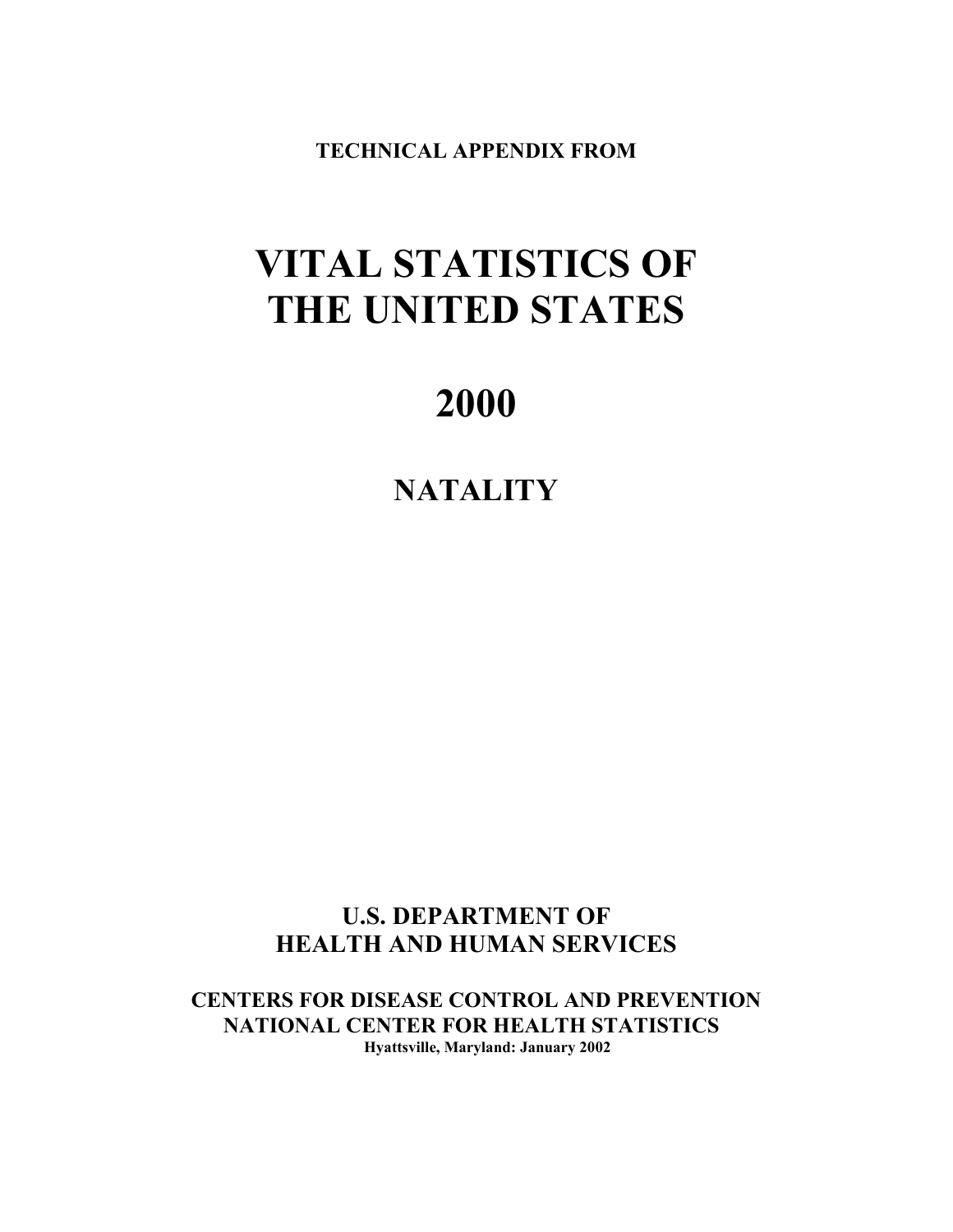# ACKNOWLEDGMENTS

The technical appendix preparation was coordinated by Melissa M. Park and Brady E. Hamilton in the Division of Vital Statistics under the general direction of Stephanie J. Ventura, Chief of the Reproductive Statistics Branch. The vital statistics computer file on which it is based was prepared by staff from the Division of Vital Statistics.

The Division of Vital Statistics, Mary Anne Freedman, Director, and James A. Weed, Deputy Director, managed the Vital Statistics Cooperative Program, through which the vital registration offices of all States, the District of Columbia, New York City, Puerto Rico, Virgin Islands, Guam, American Samoa, and the Commonwealth of the Northern Mariana Islands provided the data to the National Center for Health Statistics. This Division also processed computer edits, designed and programmed the tabulations, reviewed the data, prepared documentation for this publication, and was responsible for receipt and processing of the basic data file. The following management staff provided overall direction: Ronald F. Chamblee, James A. Weed and Nicholas F. Pace. Important contributors were: Joyce Arbertha, Judy M. Barnes, Brenda L. Brown, Faye Cavalchire, Linda P. Currin, Celia Dickens, Thomas D. Dunn, Connie M. Gentry, Brenda A. Green, Vanetta Harrington, Christina K. Jarman, Millie B. Johnson, David W. Justice, Virginia J. Justice, Julia L. Kowaleski, Joyce A. Martin, T.J. Mathews, Susan L. McBroom, Fay Menacker, Jaleh Mousavi, Gail Parr, Phyllis Powell-Hobgood, Seth J. Preslar, Adrienne L. Rouse, Jordan Sacks, Manju Sharma, Steve Steimel, George C. Tolson, Mary M. Trotter, Teresa M. Watkins, Faye L. Webster, Mary Whitley, Dora B. Wilkerson, James G. Williams, and Francine D. Winter.

The Division of Data Services, Phillip R. Beattie, Director, and Linda Bean, Chief of Publications were responsible for publication management and editorial review. The following management staff provided overall direction: Stephen L. Sloan and Rolfe W. Larson. Important contributors were Demarius V. Miller, Margaret Avery, and Christine Brown.

The Office of Research and Methodology was responsible for the application of mathematical statistics methods to the development and implementation of quality assurance procedures. Important contributions in this area were made by Kenneth Harris.

The National Center for Health Statistics acknowledges the essential role of the vital registration offices of all States and territories in maintaining the system through which vital statistics data are obtained and for their cooperation in providing the information on which this publication is based.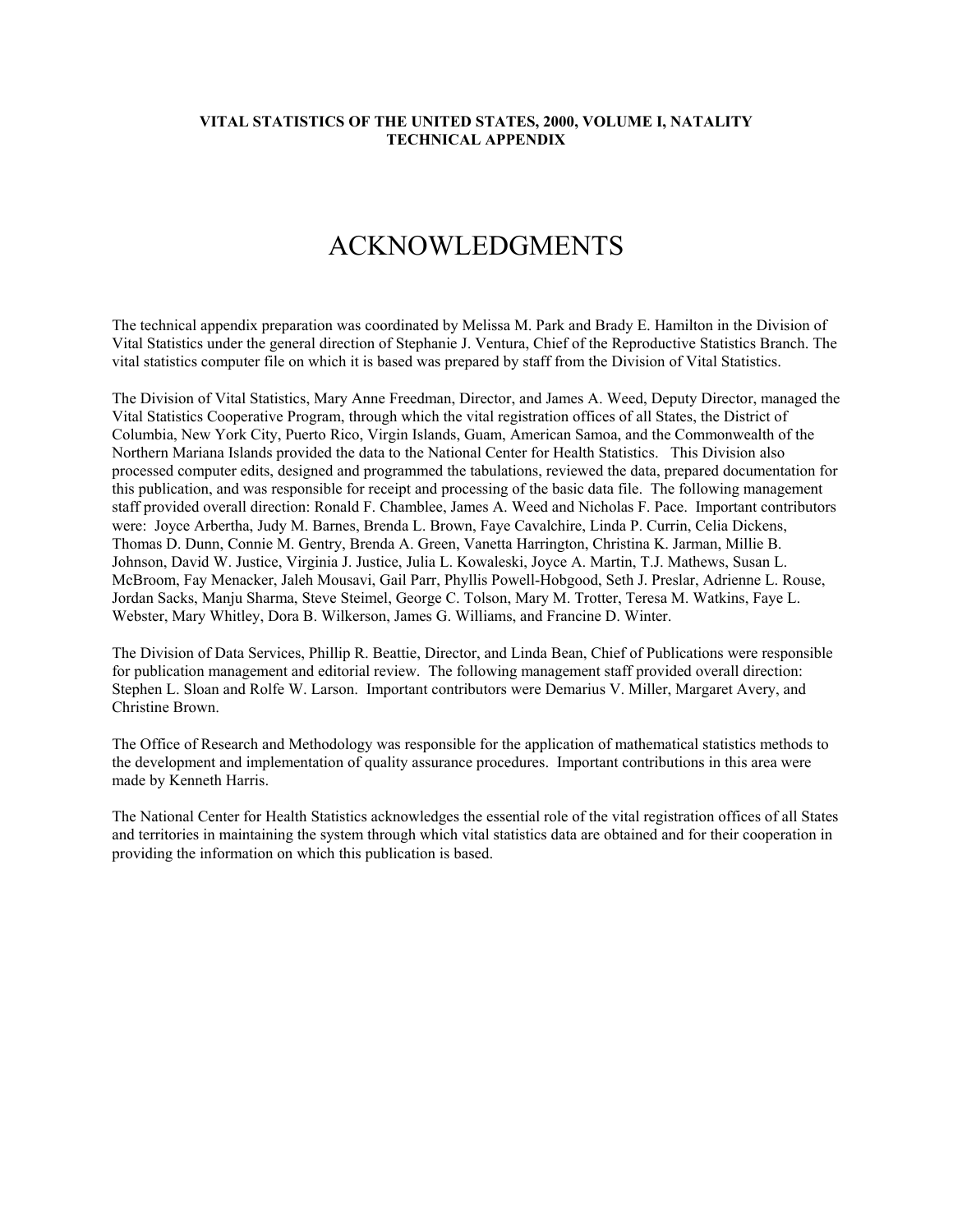For a list of reports published by the National Center for Health Statistics contact:

> Data Dissemination Branch National Center for Health Statistics Centers for Disease Control and Prevention 6525 Belcrest Road, Room 1064 Hyattsville, MD 20782-2003 (301) 458-4636 Internet:www.cdc.gov/nchs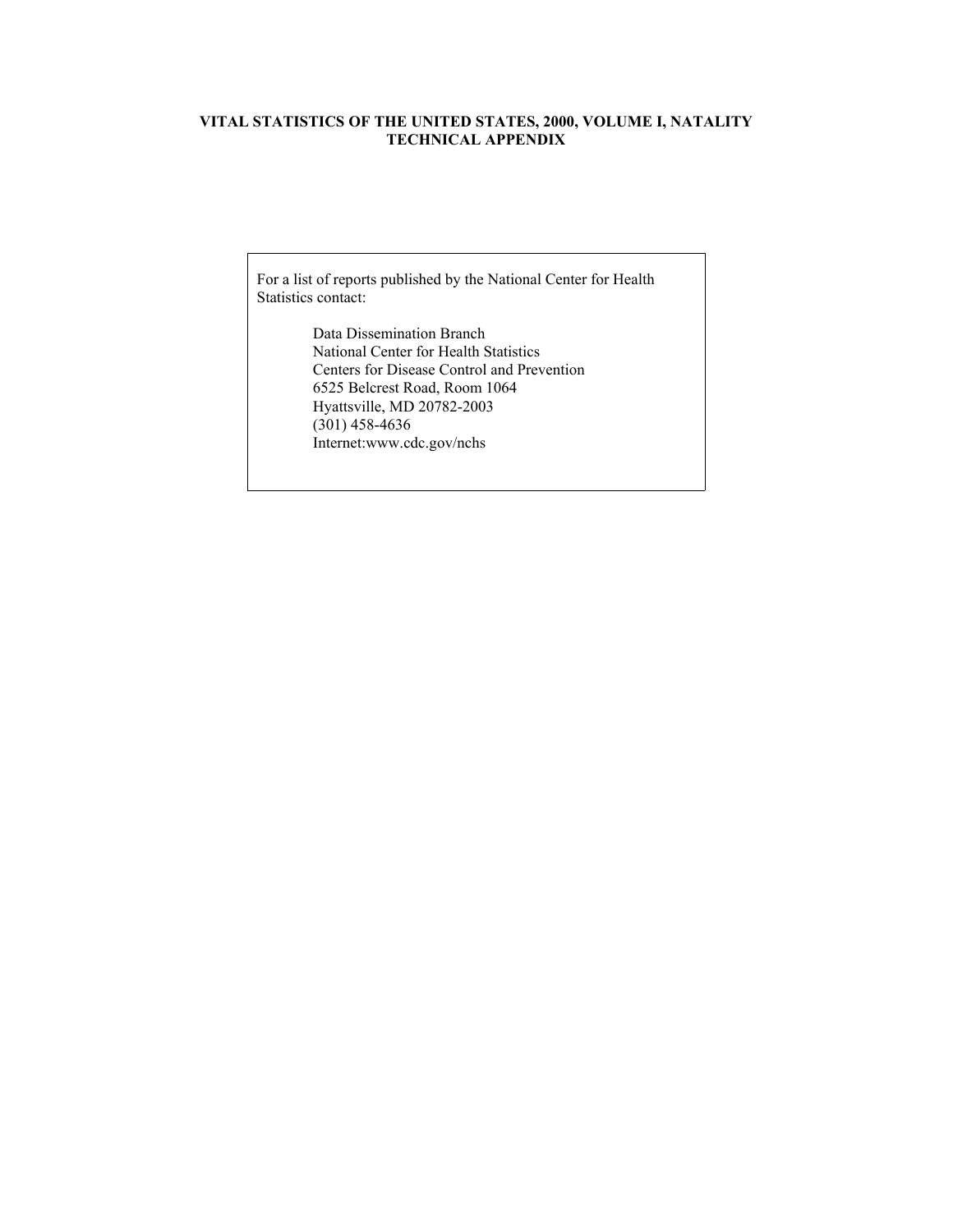# **Table of Contents**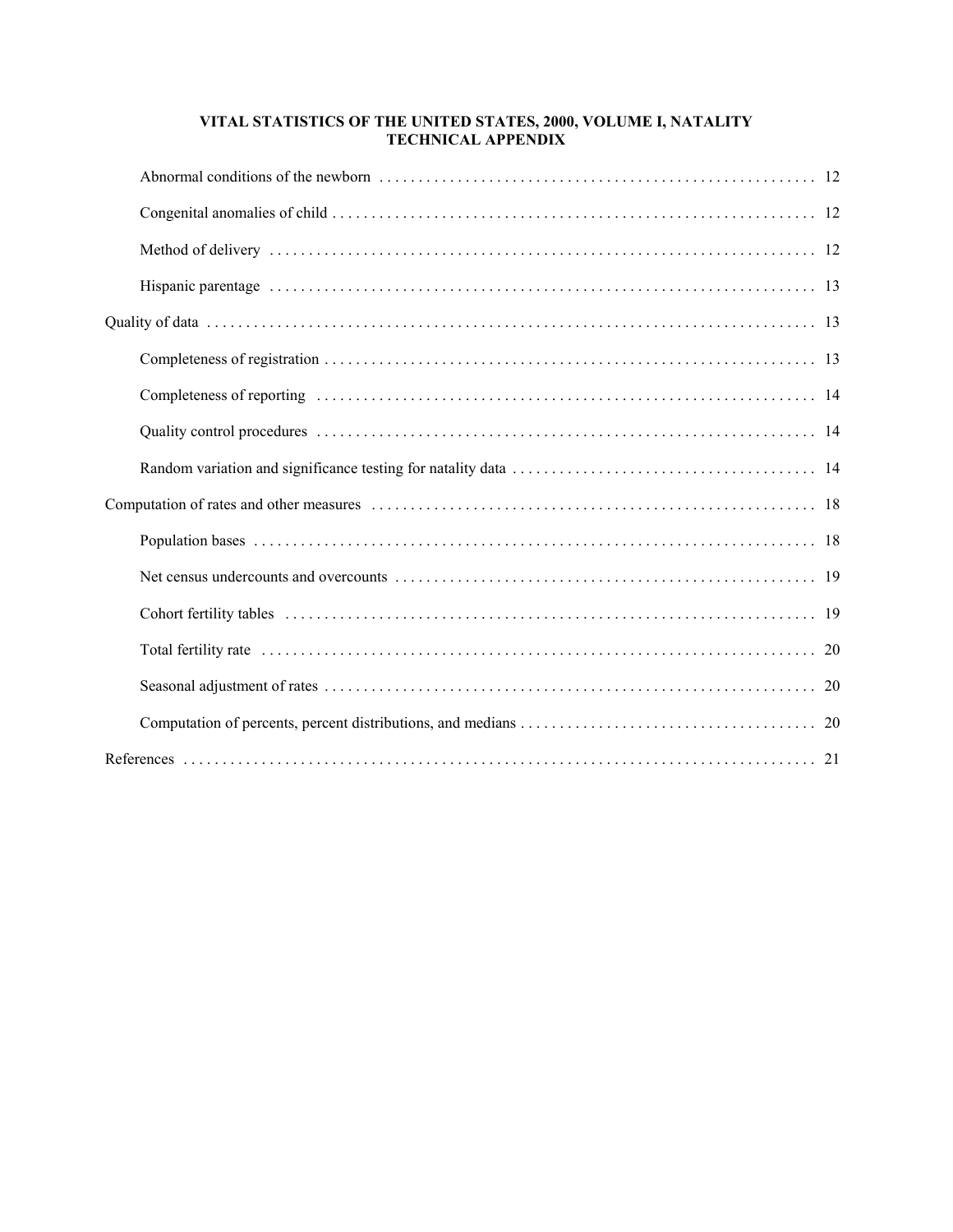| ı<br>н |  |
|--------|--|
|        |  |

|           | <b>Text tables</b>                                                                                                |  |
|-----------|-------------------------------------------------------------------------------------------------------------------|--|
| A.        | Percent of birth records on which specified items were not stated: United States and each State,                  |  |
| <b>B.</b> | Births by State of Occurrence and Residence for Births Occurring in the 50 States and the                         |  |
| C.        | Lower and upper 95 percent and 96 percent confidence limit factors for a birth rate based on a Poisson variable   |  |
| D.        | Sources for the resident population and population including Armed Forces abroad: Birth- and death-               |  |
| E.        | Ratio of census-level resident population to resident population adjusted for estimated net census undercount by  |  |
|           | <b>Population tables</b>                                                                                          |  |
|           | 4-1. Population of birth-and death-registration States, 1900-32, and United States, 1900-2000 33                  |  |
|           | 4-2. Estimated total population by specified Hispanic origin and estimated female population by age and specified |  |
|           |                                                                                                                   |  |
|           | 4-4. Estimated total population and female population aged 15-44 years: United States, each division, State, and  |  |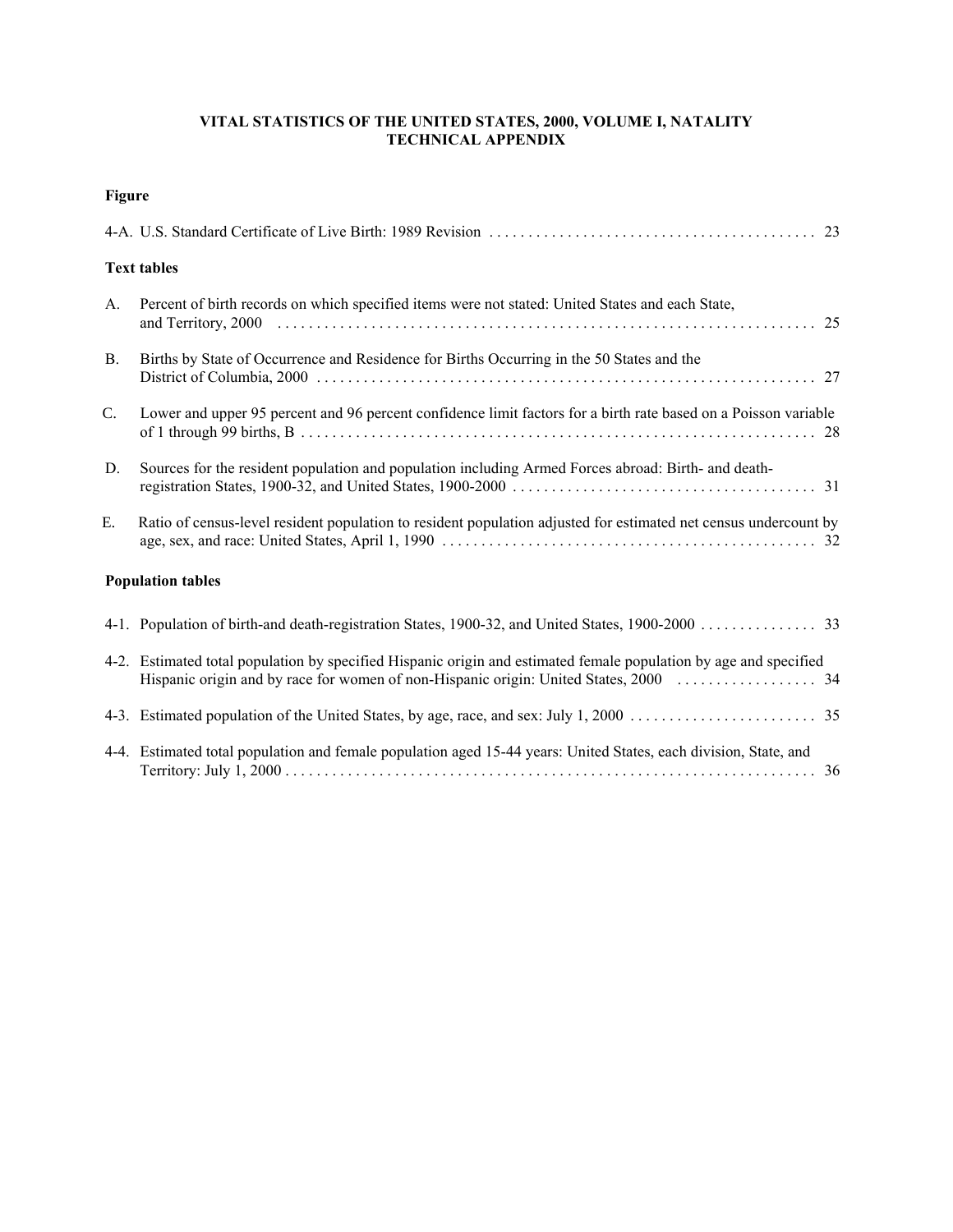# **Introduction**

This report, published by the Centers for Disease Control and Prevention's (CDC) National Center for Health Statistics (NCHS), is an abridged version of the annually produced Technical Appendix and focuses on information for the 2000 data file (1). This Appendix is also included in "Vital Statistics of the United States, 2000,Volume I, Natality" (in preparation). Frequent reference will be made to the report for the 1999 data file for a historical discussion of the variables, definitions, quality, and completeness of the birth data (2). This report supplements the Technical notes section of "Births: Final Data for 2000" (3) and is recommended for use with the public-use file for 2000 births, available on CD-ROM from NCHS and the tabulated data of "Vital Statistics of the United States, 2000, Volume I, Natality" (in preparation).

# **Definition of live birth**

Every product of conception that gives a sign of life after birth, regardless of the length of the pregnancy, is considered a live birth. This concept is included in the definition set forth by the World Health Organization in 1950 and revised in 1988 by a working group formed by the American Academy of Pediatrics and the American College of Obstetricians and Gynecologists  $(4, 5, 6)$ :

> Live birth is the complete expulsion or extraction from its mother of a product of conception, irrespective of the duration of pregnancy, which, after such separation, breathes or shows any other evidence of life, such as beating of the heart, pulsation of the umbilical cord, or definite movement of voluntary muscles, whether or not the umbilical cord has been cut or the placenta is attached; each product of such a birth is considered liveborn.

This definition distinguishes in precise terms a live birth from a fetal death (see section on fetal deaths in the Technical Appendix of volume II, *Vital Statistics of the United States*). In the interest of comparable natality statistics, both the Statistical Commission of the United Nations and CDC's NCHS have adopted this definition (7, 8, 9).

# **History of birth-registration area**

Currently the birth-registration system of the United States covers the 50 States, the District of Columbia, the independent registration area of New York City and Puerto Rico, the U.S. Virgin Islands, Guam, American Samoa, and the Commonwealth of the Northern Mariana Islands. However, in the statistical tabulations, "United States" refers only to the aggregate of the 50 States (including New York City) and the District of Columbia. Information on the history and development of the birth-registration area is available elsewhere (2).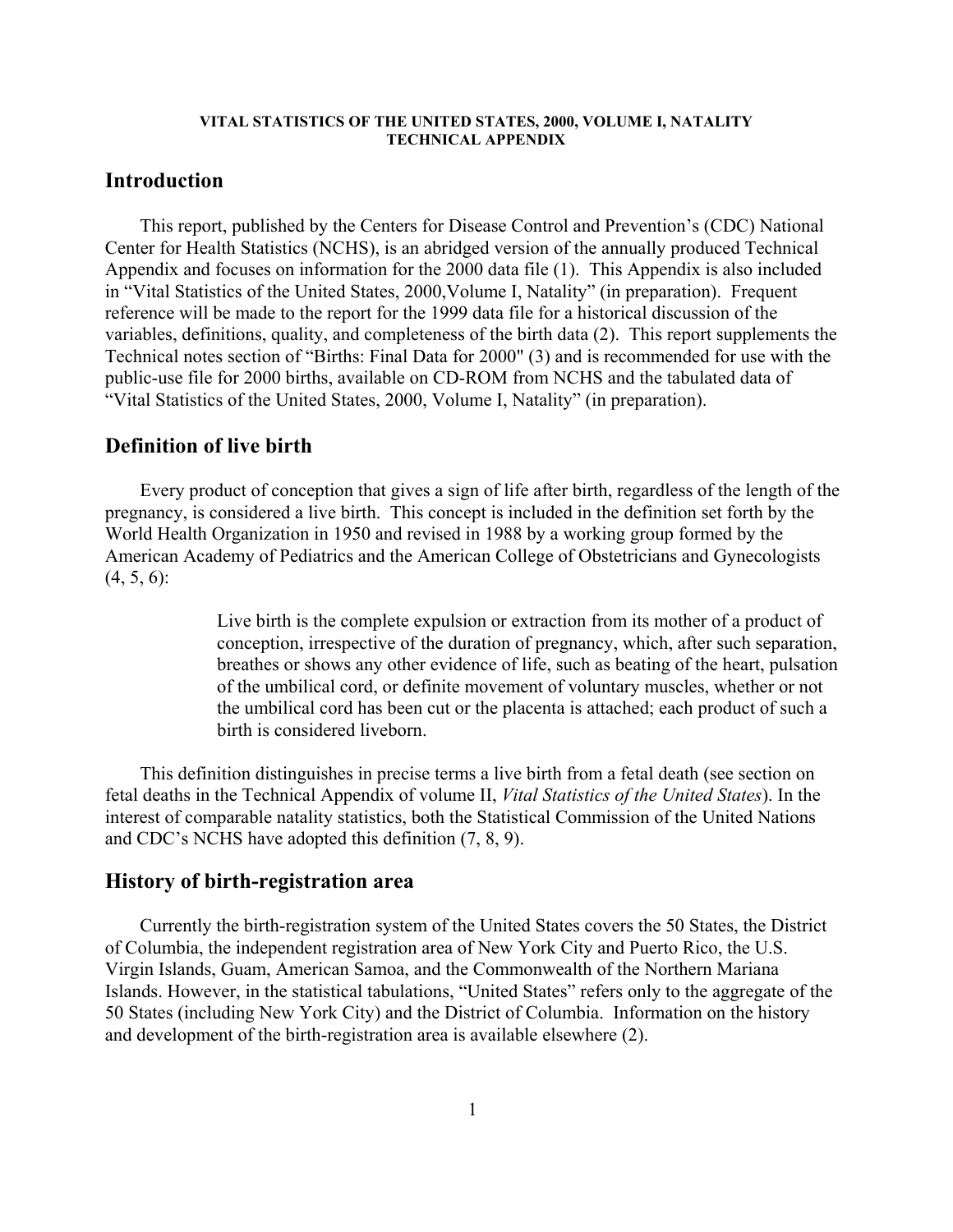# **Sources of data**

# **Natality statistics**

Since 1985 natality statistics for all States and the District of Columbia have been based on information from the total file of records. The information is received on electronic files of individual records processed by the States and provided to NCHS through the Vital Statistics Cooperative Program. NCHS receives these files from the registration offices of all States, the District of Columbia, and New York City. Information for Puerto Rico and the Virgin Islands is also received through the Vital Statistics Cooperative Program. Information for Guam is obtained from microfilm copies of original birth certificates and is based on the total file of records for all years. Data from American Samoa first became available in 1997. Data from the Commonwealth of the Northern Mariana Islands (referred to as Northern Marianas) first became available in 1998. Similar to data from Guam, the data are obtained from microfilm copies of original birth certificates and are based on the total file of records.

U.S. natality data are limited to births occurring within the United States, including those occurring to U.S. residents and nonresidents. Births to nonresidents of the United States have been excluded from all tabulations by place of residence beginning in 1970 (for further discussion see "Classification by occurrence and residence"). Births occurring to U.S. citizens outside the United States are not included in any tabulations in this report. The data for Puerto Rico, the Virgin Islands, Guam, American Samoa, and the Northern Marianas are limited to births registered in these areas.

#### **Standard certificate of live birth**

The U.S. Standard Certificate of Live Birth, issued by the Public Health Service, has served for many years as the principal means of attaining uniformity in the content of the documents used to collect information on births in the United States. It has been modified in each State to the extent required by the particular State's needs or by special provisions of the State's vital statistics law. However, most State certificates conform closely in content to the standard certificate.

*1989 revision*--Effective January 1, 1989, a revised U.S. Standard Certificate of Live Birth (figure 4-A) replaced the 1978 revision. This revision provided a wide variety of new information on maternal and infant health characteristics, representing a significant departure from previous versions in both content and format. The most significant format change was the use of check boxes to obtain detailed medical and health information about the mother and child. Details of the nature and content of the 1989 revision are available elsewhere (2).

# **Classification of data**

One of the principal values of vital statistics data is realized through the presentation of rates that are computed by relating the vital events of a class to the population of a similarly defined class. Vital statistics and population statistics, therefore, must be classified according to similarly defined systems and tabulated in comparable groups. Even when the variables common to both,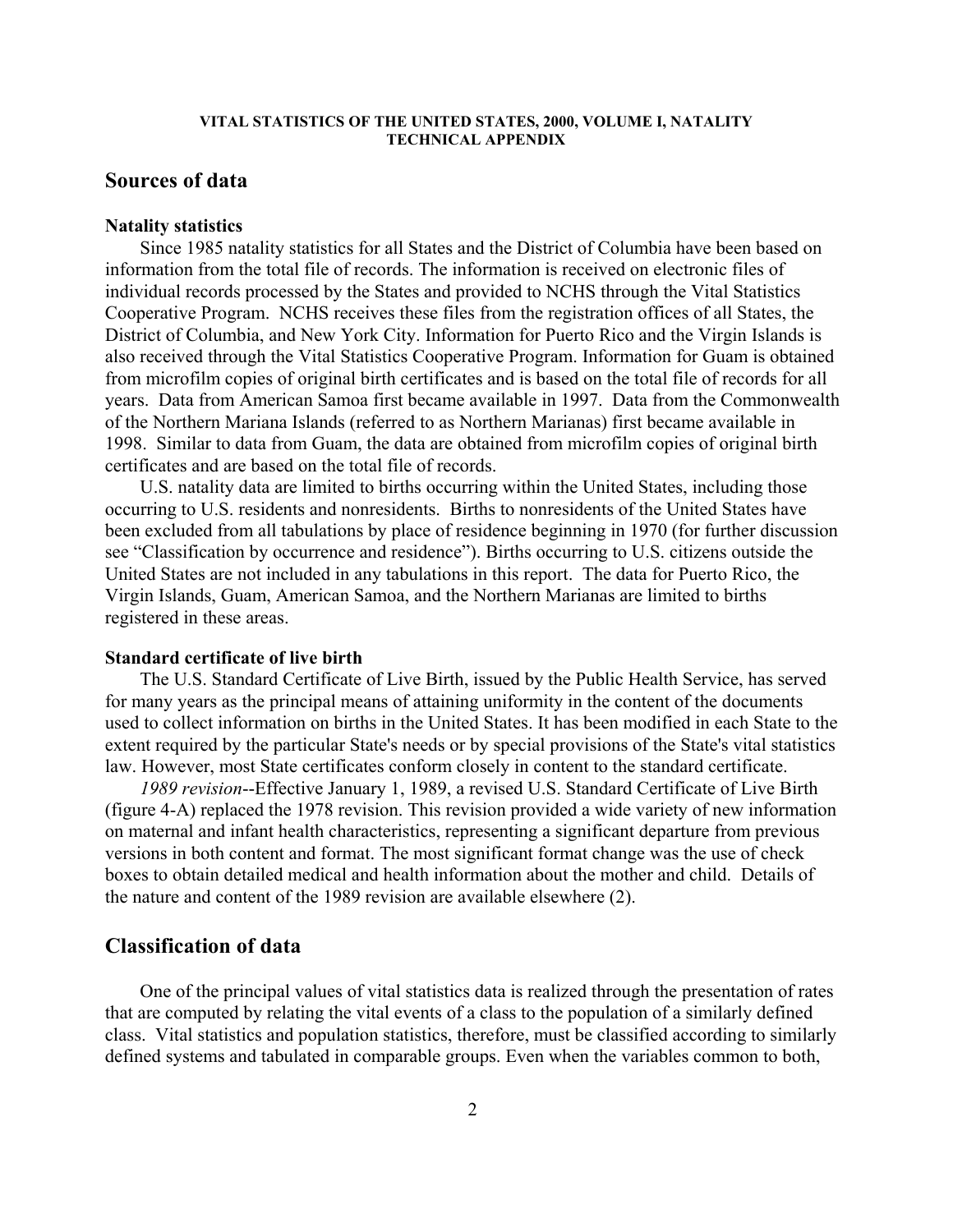such as geographic area, age, race, and sex, have been similarly classified and tabulated, differences between the enumeration method of obtaining population data and the registration method of obtaining vital statistics data may result in significant discrepancies.

The general rules used to classify geographic and personal items for live births are set forth in "Vital Statistics Classification and Coding Instructions for Live Birth Records, 1999-2001," *NCHS Instruction Manual*, Part 3a (10). This material is incorporated in the basic file layout on the CD-ROM. The instruction materials are for States to use in coding the data items; they do not include any NCHS recodes. So, the file layout is a better source of information on the code structure, since it provides the exact codes and re-codes that are available. The classification of certain important items is discussed in the following pages. Information on the completeness of reporting of birth certificate data is shown in table A, which presents a listing of items and the percent of records that were not stated for each State, Puerto Rico, the Virgin Islands, Guam, American Samoa, and the Northern Marianas.

#### **Classification by occurrence and residence**

In tabulations by place of residence, births occurring within the United States to U.S. citizens and to resident aliens are allocated to the usual place of residence of the mother in the United States, as reported on the birth certificate. Beginning in 1970 births to nonresidents of the United States occurring in the United States are excluded from these tabulations. Births to U.S. residents occurring outside this country are not included in tabulations by place of residence.

The total count of births for the United States by place of residence and by place of occurrence will not be identical. Births to nonresidents of the United States are included in data by place of occurrence but excluded from data by place of residence, as previously indicated. See table B for the number of births by residence and occurrence for the 50 States and the District of Columbia for 2000.

*Residence error*--A nationwide test of birth-registration completeness in 1950 provided measures of residence error for natality statistics. According to the 1950 test (which has not been repeated), errors in residence reporting for the country as a whole tend to overstate the number of births to residents of urban areas and to understate the number of births to residents of other areas (3). Recent experience demonstrates that this is still a concern based on anecdotal evidence from the States. This tendency has assumed special importance because of a concomitant development--the increased utilization of hospitals in cities by residents of nearby places--with the result that a number of births are erroneously reported as having occurred to residents of urban areas. Another factor that contributes to this overstatement of urban births is the customary practice of using "city" addresses for persons living outside the city limits. Residence error should be taken into consideration in interpreting data for small areas and for cities. Both birth and infant mortality patterns can be affected.

*Incomplete residence*--Beginning in 1973 where only the State of residence is reported with no city or county specified and the State named is different from the State of occurrence, the birth is allocated to the largest city of the State of residence. Before 1973 such births were allocated to the exact place of occurrence.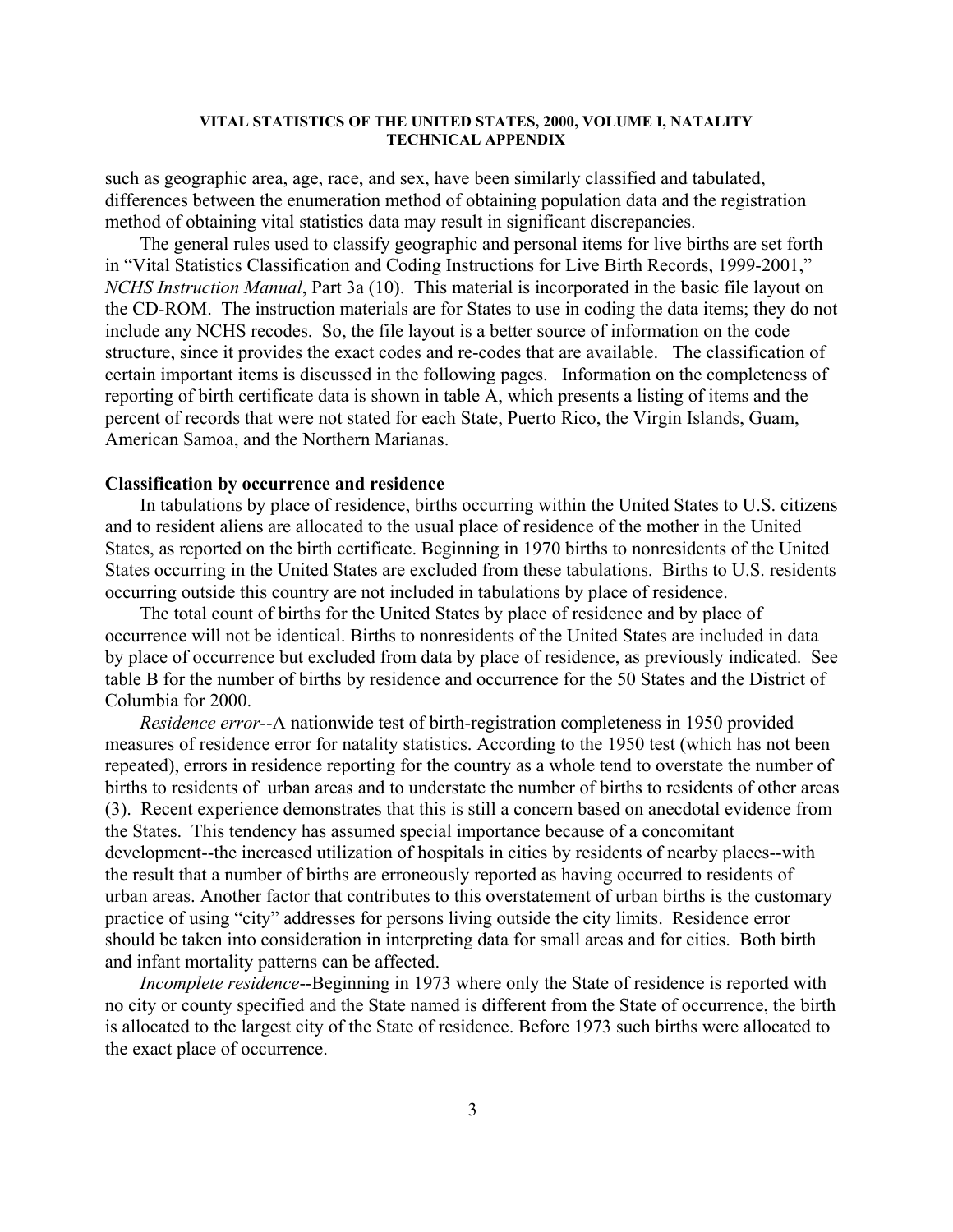# **Geographic classification**

The rules followed in the classification of geographic areas for live births are contained in the instruction manual mentioned previously. The geographic code structure itself for 2000 is given in another manual, "Vital Records Geographic Classification, 1995," *NCHS Instruction Manual*, Part 8, which is included with the documentation file on CD-ROM (1). The geographic code structure in 2000 is based on results of the 1990 Census of Population.

*United States*--In the statistical tabulations, "United States" refers only to the aggregate of the 50 States and the District of Columbia. Alaska has been included in the U.S. tabulations since 1959 and Hawaii since 1960.

Details of the classification of births for metropolitan statistical areas, metropolitan and nonmetropolitan counties, and population size groups for cities and urban places are presented elsewhere (2).

Places of less than 100,000 population are not separately identified on the public-use file because of confidentiality limitations.

# **Race or national origin**

Beginning with the 1989 data year, birth data are tabulated primarily by race of mother. In 1989 the criteria for reporting the race of the parents did not change and continues to reflect the response of the informant (usually the mother). Beginning with the 1992 issue of *Vital Statistics of the United States*, Volume I, Natality, trend data for years beginning with 1980 have been retabulated by race of mother. The factors influencing the decision to tabulate births by race of the mother have been discussed in detail elsewhere (2, 11). Information on tabulation procedures for data by race prior to 1989 is presented elsewhere (2, 13).

The change in the tabulation of births by race presents some problems when analyzing birth data by race, particularly trend data. The problem is likely to be acute for races other than white and black.

The categories for race or national origin are "White," "Black," "American Indian" (including Aleuts and Eskimos), "Chinese," "Japanese," "Hawaiian," "Filipino," and "Other Asian or Pacific Islander" (including Asian Indian). Before 1992 there was also an "other" category, which is now combined with the "Not stated" category. Before 1978 the category "Other Asian or Pacific Islander" was not identified separately but included with "Other" races. The separation of this category from "other" allows identification of the category "Asian or Pacific Islander" by combining the new category "Other Asian or Pacific Islander" with Chinese, Japanese, Hawaiian, and Filipino.

Since 1992, States with the highest Asian or Pacific Islander (API) populations have provided NCHS with data for additional API subgroups. The API subgroups include births to Vietnamese, Asian Indian, Korean, Samoan, Guamanian, and other API women. In 2000, 11 States were included in this reporting area: California, Hawaii, Illinois, Minnesota, Missouri, New Jersey, New York, Texas, Virginia, Washington, and West Virginia, . At least two-thirds of the U.S. population of each of these additional API groups lived in the 11-State reporting area (12). The data are available on the detailed natality tapes and CD-ROMs beginning with the 1992 data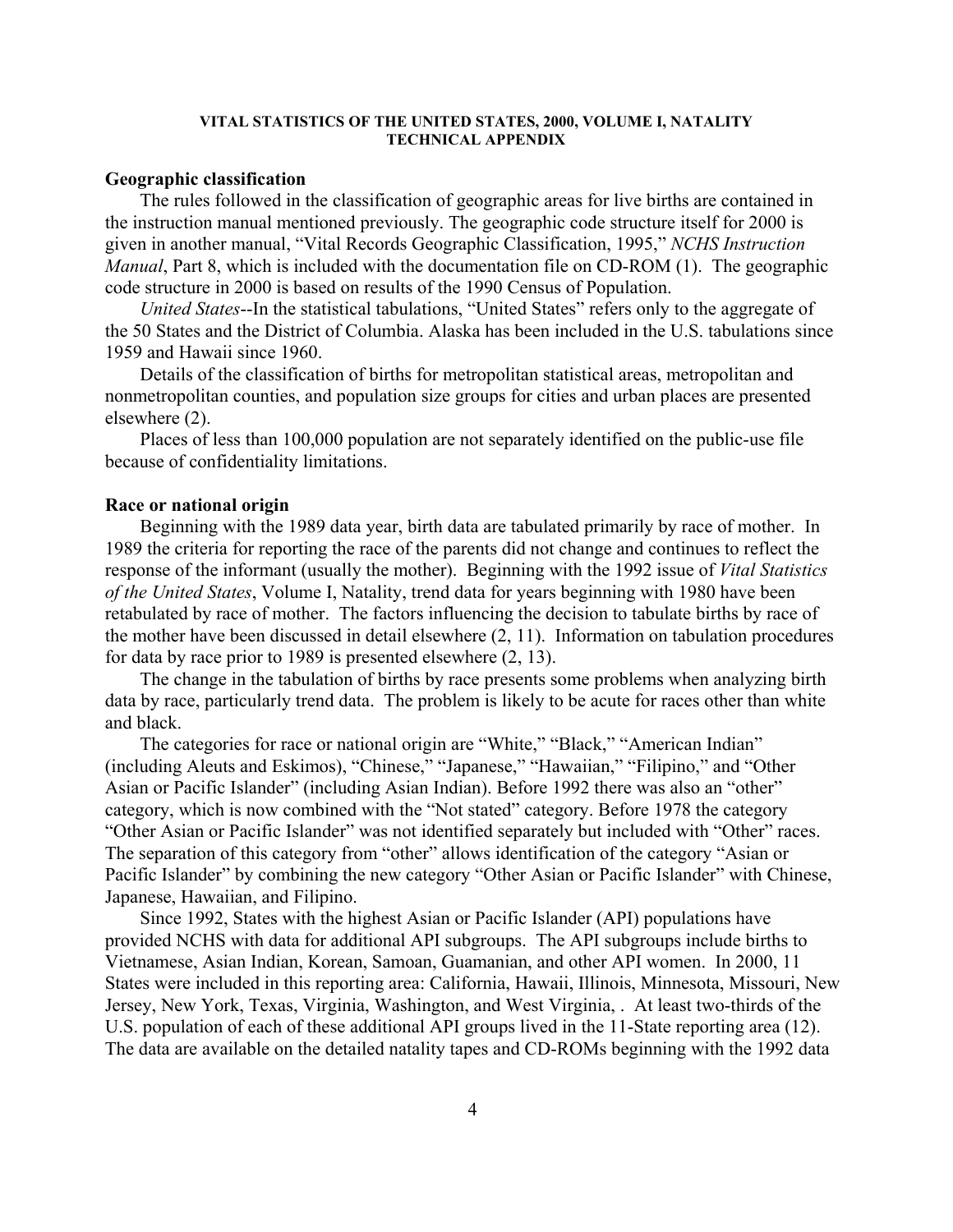year. An analytic report based on the 1992 data year is also available upon request (13).

If the race or national origin of an Asian parent is ill-defined or not clearly identifiable with one of the categories used in the classification (for example, if "Oriental" is entered), an attempt is made to determine the specific race or national origin from the entry for place of birth. If the birthplace is China, Japan, or the Philippines, the race of the parent is assigned to that category. When race cannot be determined from birthplace, it is assigned to the category "Other Asian or Pacific Islander."

Hispanic origin and race are reported independently on the birth certificate. Data for Hispanic subgroups are shown in most cases for five groups: Mexican, Puerto Rican, Cuban, Central and South American, and other (and unknown) Hispanic. In tabulations of birth data by race only, data for persons of Hispanic origin are included in the data for each race group according to the mother's reported race. The category "White" comprises births reported as white and births where race, as distinguished from Hispanic origin, is reported as Hispanic. In tabulations of birth data by race and Hispanic origin, data for persons of Hispanic origin are not further classified by race because the vast majority of births to Hispanic women are reported as white (97 percent in 2000). In these tabulations, data for non-Hispanic persons are classified according to the race of the mother because there are substantial differences in fertility and maternal and infant health between Hispanic and non-Hispanic white women. A re-code variable is available that provides cross tabulations of race by Hispanic origin.

*Race or national origin not stated*--If the race of the mother is not defined or not identifiable with one of the categories used in the classification (0.5 percent of births in 2000) and the race of the father is known, the race of the father is assigned to the mother. Where information for both parents is missing, the race of the mother is allocated electronically according to the specific race of the mother on the preceding record with a known race of mother. Data for both parents were missing for only 0.4 percent of birth certificates for 2000. Nearly all statistics by race or national origin for the United States as a whole in 1962 and 1963 are affected by a lack of information for New Jersey, which did not report the race of the parents in those years. Birth rates by race for those years are computed on a population base that excluded New Jersey. For the method of estimating the U.S. population by age, sex, and race excluding New Jersey in 1962 and 1963, see page 4-8 in the Technical Appendix of volume I, *Vital Statistics of the United States*, 1963. The percent of records for which Hispanic origin of the parents was not reported in 2000 is shown by State in table A.

# **Age of mother**

Beginning in 1989 an item on the birth certificate asks for "Date of Birth." In previous years, "Age (at time of this birth)" was requested. Not all States revised this item and therefore the age of mother either is derived from the reported month and year of birth or coded as stated on the certificate. In 2000 the mother's age was reported directly by five States ( Kentucky, Nevada, North Dakota, Virginia, and Wyoming) and American Samoa. From 1964 to 1996, age of mother was imputed for ages under 10 years and 50 years and over. The age of mother was considered not stated for ages under 10 years or 50 years and over. In 1997 age of mother was considered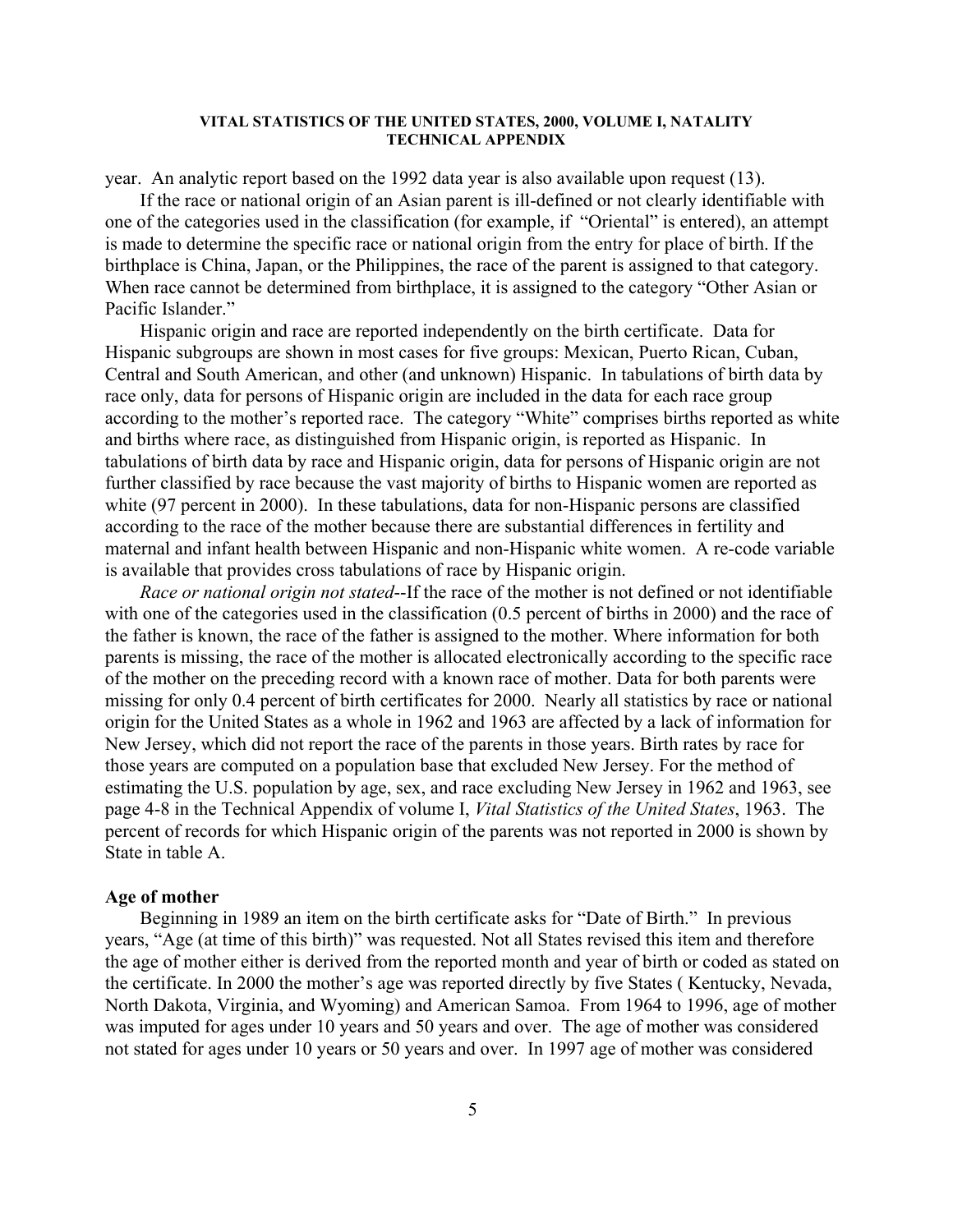not stated for ages under 10 years or 55 years and over. The numbers of births to women aged 50-54 years are too small for computing age-specific birth rates. These births have been included with births to women aged 45-49 years for computing birth rates.

Age-specific birth rates are based on populations of women by age, prepared by the U.S. Bureau of the Census. In census years the decennial census counts are used. In intercensal years, estimates of the population of women by age are published by the U.S. Bureau of the Census in *Current Population Reports*. The U.S. and State-level birth and fertility rates for the 2000 final report of natality data are based on estimates as of July 1 projected from the 1990 census because detailed populations based on the 2000 census were not available when the report was prepared. When the necessary population estimates based on the 2000 census and intercensal estimates become available, population-based rates for the 1990s and 2000 will be recalculated and presented in an upcoming report. Meanwhile, considerable caution should be used in interpreting the rates and trends for the Nation and States.

*Median age of mother*--Median age is the value that divides an age distribution into two equal parts, one-half of the values being less and one-half being greater. Median ages of mothers for 1960 to the present have been computed from birth rates for 5-year age groups rather than from birth frequencies. This method eliminates the effects of changes in the age composition of the childbearing population over time. Changes in the median ages from year to year can thus be attributed solely to changes in the age-specific birth rates. Trend data on the median age is shown in table 1-5 of *Vital Statistics of the United States*, volume 1, natality (at http://www.cdc.gov/nchs/datawh/statab/unpubd/natality/natab98.htm).

*Not stated date of birth of mother*– In 2000 age of mother was not reported on 0.02 percent of the records. Beginning in 1964 birth records with date of birth of mother and/or age of mother not stated have had age imputed according to the age of mother from the previous birth record of the same race and total-birth order (total of fetal deaths and live births). (See "Computer Edits for Natality Data, Effective 1993" *NCHS Instruction Manual* , Part 12, page 9; available on request from the Division of Vital Statistics.) Editing procedures for 1963 and earlier years are described elsewhere (2).

#### **Age of father**

Age of father is derived from the reported date of birth or coded as stated on the birth certificate. If the age is under 10 years, it is considered not stated and grouped with those cases for which age is not stated on the certificate. Information on age of father is often missing on birth certificates of children born to unmarried mothers, greatly inflating the number of "not stated" in all tabulations by age of father. In computing birth rates by age of father, births tabulated as age of father not stated are distributed in the same proportions as births with known age within each 5-year-age classification of the mother. This procedure is followed because, while father's age is missing in 14 percent of the birth certificates in 2000, one third of these were on records where the mother is a teenager. This distribution procedure is done separately by race. The resulting distributions are summed to form a composite frequency distribution that is the basis for computing birth rates by age of father. This procedure avoids the distortion in rates that would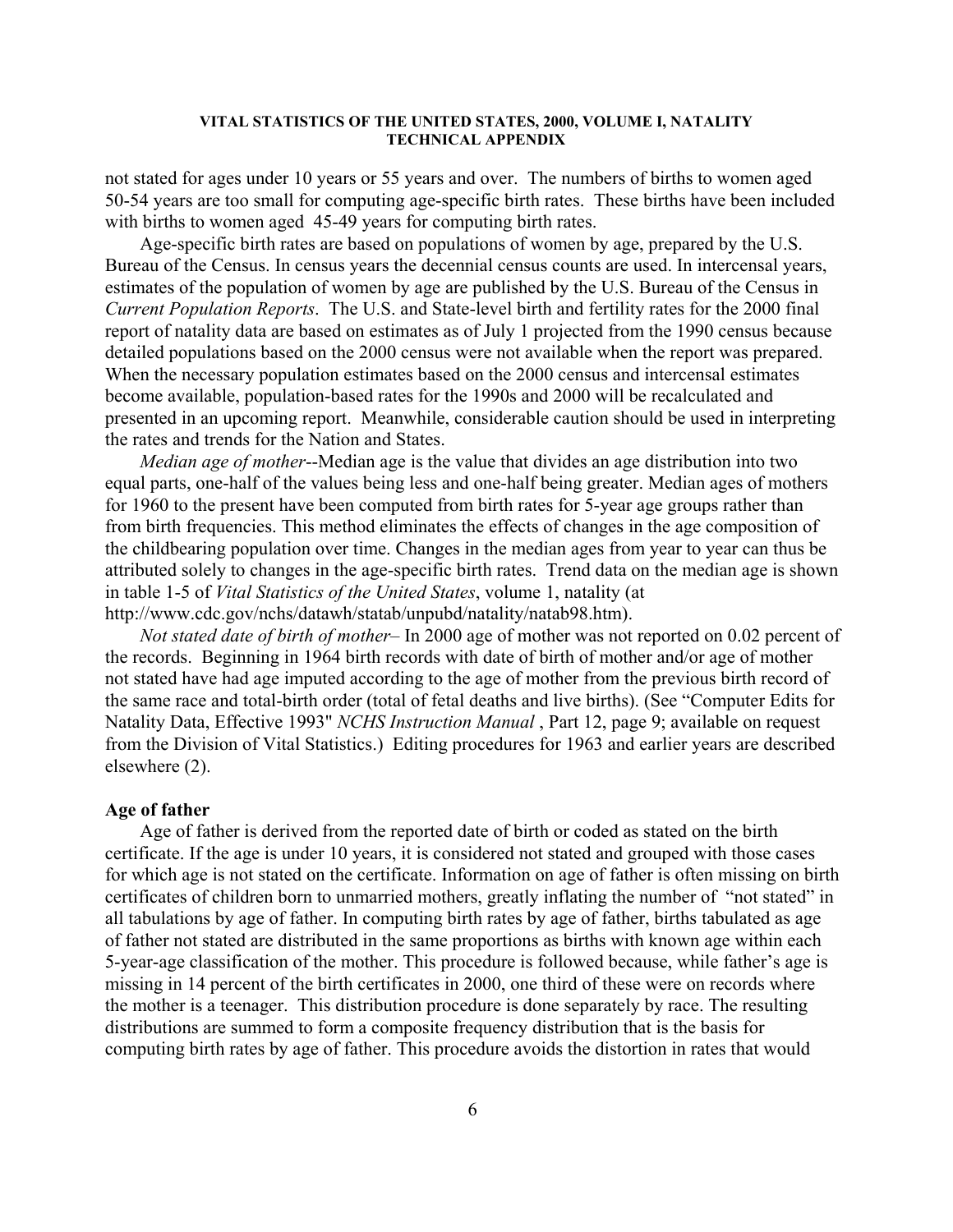result if the relationship between age of mother and age of father were disregarded. Births with age of father not stated are distributed only for rates and means, not for frequency tabulations (4).

# **Live-birth order and parity**

Live-birth order and parity classifications refer to the total number of live births the mother has had including the 2000 birth. Fetal deaths are excluded.

Live-birth order indicates what number the present birth represents; for example, a baby born to a mother who has had two previous live births (even if one or both are not now living) has a live-birth order of three. Parity indicates how many live births a mother has had. Before delivery a mother having her first baby has a parity of zero and a mother having her third baby has a parity of two. After delivery the mother of a baby who is a first live birth has a parity of one and the mother of a baby who is a third live birth has a parity of three.

Live-birth order and parity are determined from two items on the birth certificate, "Live births now living" and "Live births now dead." Editing procedures for live birth order are summarized elsewhere (2).

*Not stated birth order*–All births tabulated in the "Not stated birth order" category are excluded from the computation of percents. In computing birth rates by live-birth order, births tabulated as birth order not stated are distributed in the same proportion as births of known live-birth order

# **Educational attainment**

National data on educational attainment are currently available only for the mother (2). Beginning in 1995, NCHS ceased to collect information on the educational attainment of the father.

The educational attainment of the mother is defined as "the number of years of school completed." Only those years completed in "regular" schools are counted, that is, a formal educational system of public schools or the equivalent in accredited private or parochial schools. Business or trade schools, such as beauty and barber schools, are not considered "regular" schools for the purposes of this item. No attempt has been made to convert years of school completed in foreign school systems, ungraded school systems, and so forth, to equivalent grades in the American school system. Such entries are included in the category "not stated."

Women who have completed only a partial year in high school or college are tabulated as having completed the highest preceding grade. For those certificates on which a specific degree is stated, years of school completed is coded to the level at which the degree is most commonly attained; for example, women reporting B.A., A.B., or B.S. degrees are considered to have completed 16 years of school.

*Education not stated*--The category "Not stated" includes all records in reporting areas for which there is no information on years of school completed as well as all records for which the information provided is not compatible with coding specifications.

Births tabulated as education not stated are excluded from the computations of percents.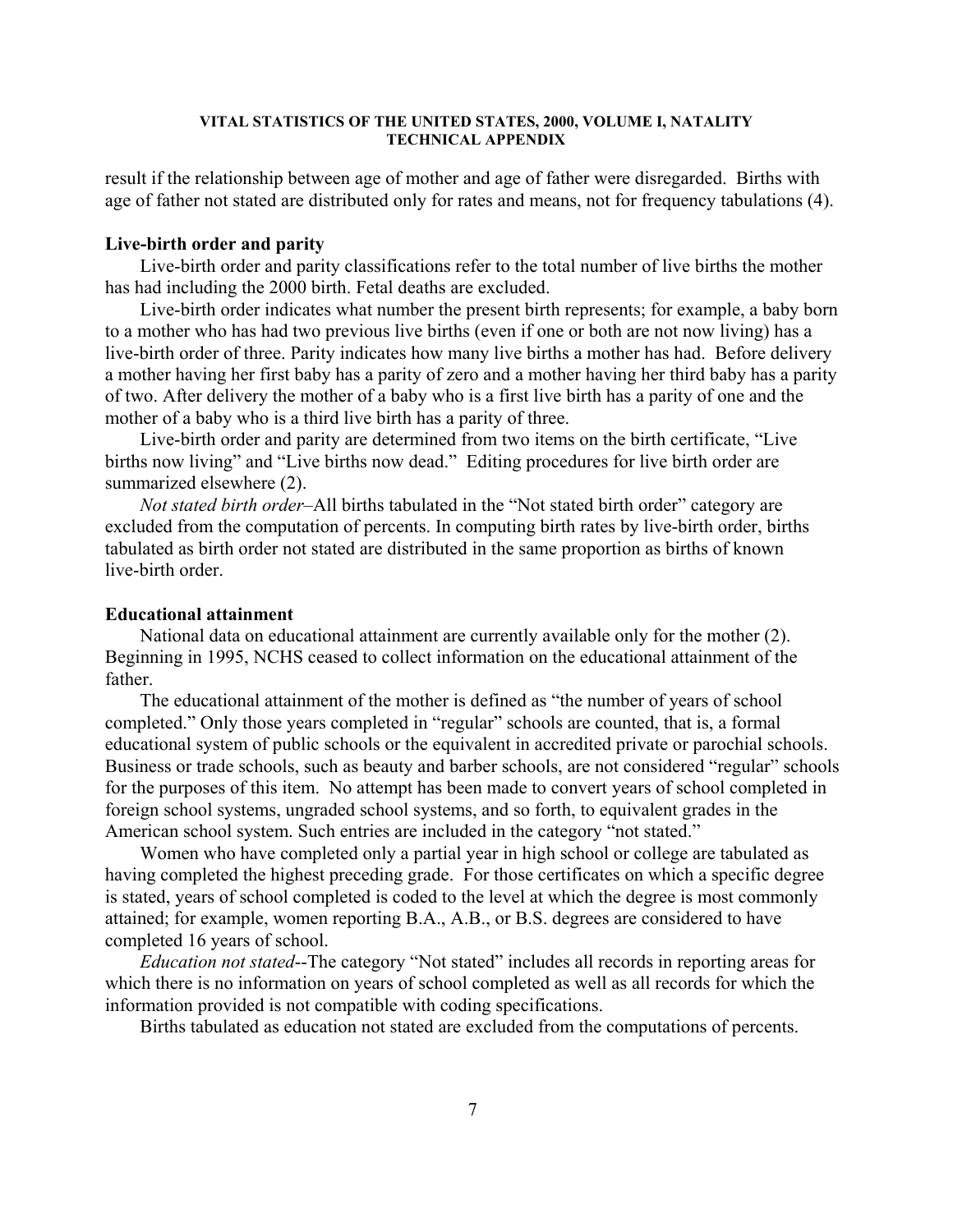# **Marital status**

National estimates of births to unmarried women are based on two methods of determining marital status. Beginning in 1997, the marital status of women giving birth in California and Nevada is determined by a direct question in the birth registration process. Beginning June 15, 1998, Connecticut discontinued inferring the mother's marital status and added a direct question on mother's marital status to the State's birth certificate.

In the two States (Michigan and New York) which used inferential procedures to compile birth statistics by marital status in 1999, a birth is inferred as nonmarital if either of these factors is present: a paternity acknowledgment was received or the father's name is missing. The presence of a paternity acknowledgment is the most reliable indicator that the birth is nonmarital in the States not reporting this information directly; this is now the key indicator in the nonreporting States.

The procedures for reporting marital status in California, Nevada, New York City changed beginning January 1, 1997. The methods used to determine marital status and the impact of the procedures on the data were discussed in detail in a previous report (14).

The mother's marital status was not reported in 2000 on 0.04 percent of the birth records in States reporting this information from a direct question. Marital status was imputed as "married" for these records.

When births to unmarried women are reported as second or higher order births, it is not known whether the mother was married or unmarried when the previous deliveries occurred, because her marital status at the time of these earlier births is not available from the birth record.

#### **Place of delivery and attendant at birth**

The 1989 revision of the U.S. Standard Certificate of Live Birth included separate categories for freestanding birthing centers, the mother's residence, and clinic or doctor's office as the place of birth. Beginning in 1989 births occurring in clinics and in birthing centers not attached to a hospital are classified as "Not in hospital." This change in classification may account in part for the lower proportion of "In hospital" births compared with previous years. (The change in classification of clinics should have minor impact because comparatively few births occur in these facilities, but the effect of any change in classification of freestanding birthing centers is unknown.)

Beginning in 1975 the attendant at birth and place of delivery items were coded independently, primarily to permit the identification of the person in attendance at hospital deliveries. Additional information on these items is presented elsewhere (2).

The "Not in hospital" category includes births for which no information is reported on place of birth.

Babies born on the way to or on arrival at the hospital are classified as having been born in the hospital. This may account for some of the hospital births not delivered by physicians or midwives.

In 2000 Illinois collected data on certified nurse-midwives (CNM) and made corrections for "other midwife" and "other" categories for the first time. As a result, the number of CNMs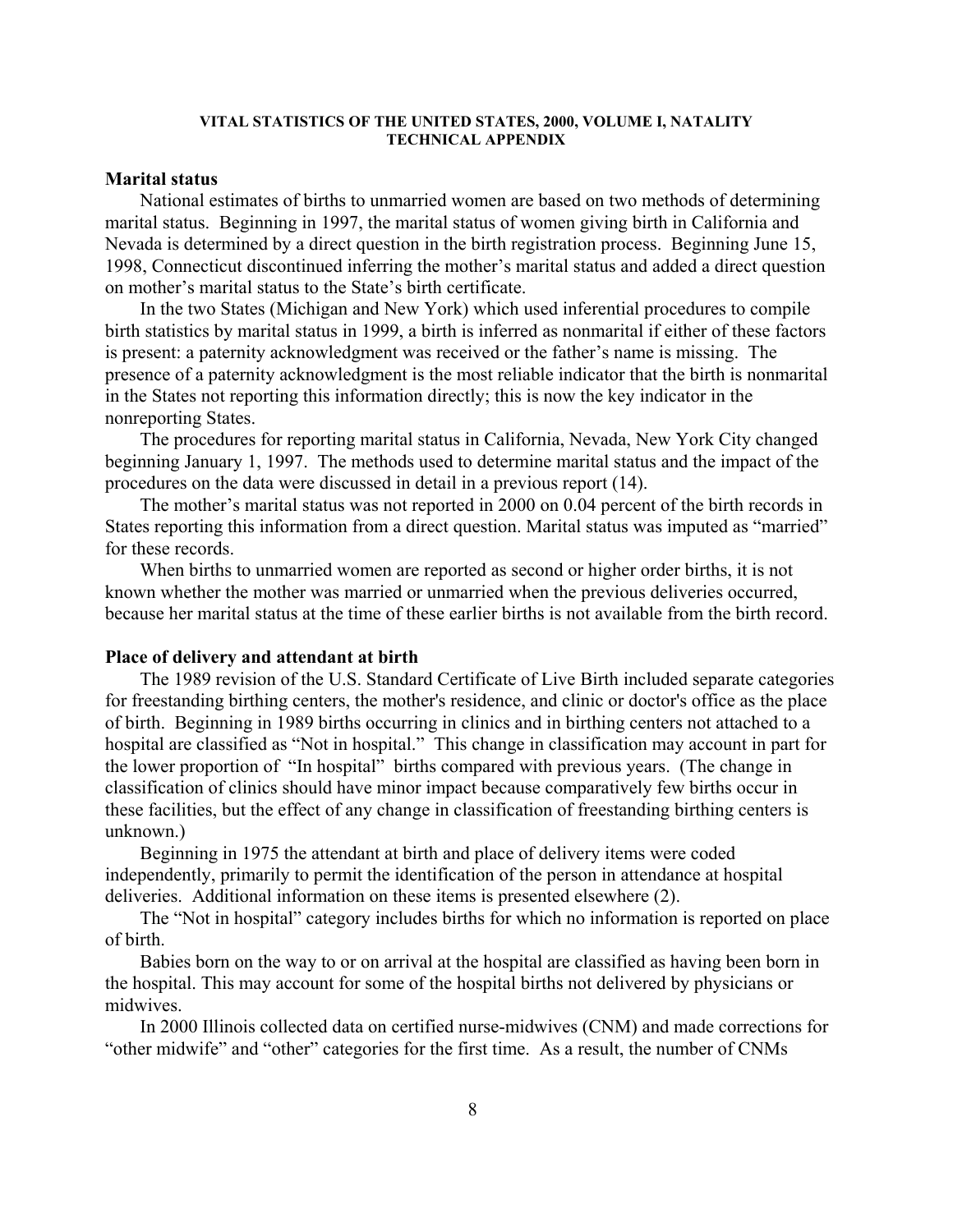significantly increased while "other midwife" sharply decreased when compared to the previous year.

Procedures in some hospitals may require that a physician be listed as the attendant for every birth and that a physician sign each birth certificate, even if the birth is attended by a midwife and no physician is physically present. Therefore, the number of live births attended by midwives may be understated in some areas.

#### **Birthweight**

Birthweight is reported in some areas in pounds and ounces rather than in grams. However, the metric system has been used in tabulating and presenting the statistics to facilitate comparison with data published by other groups. The categories for birthweight were changed in 1979 to be consistent with the recommendations in the *Ninth Revision of the International Classification of Diseases* (ICD-9) and remain the same for the Tenth Revision of the International Classification of Diseases (ICD-10) (6). The categories in gram intervals and their equivalents in pounds and ounces are as follows:

Less than 500 grams  $= 1$  lb 1 oz or less 500-999 grams = 1 lb 2 oz-2 lb 3 oz 1,000-1,499 grams = 2 lb 4 oz-3 lb 4 oz 1,500-1,999 grams = 3 lb 5 oz-4 lb 6 oz 2,000-2,499 grams = 4 lb 7 oz-5 lb 8 oz 2,500-2,999 grams = 5 lb 9 oz-6 lb 9 oz 3,000-3,499 grams = 6 lb 10 oz-7 lb 11 oz 3,500-3,999 grams = 7 lb 12 oz-8 lb 13 oz 4,000-4,499 grams = 8 lb l4 oz-9 lb l4 oz 4,500-4,999 grams = 9 lb 15 oz-11 lb 0 oz 5,000 grams or more  $= 11$  lb l oz or more

The ICD-9 and ICD-10 define low birthweight as less than 2,500 grams. This is a shift of 1 gram from the previous criterion of 2,500 grams or less, which was recommended by the American Academy of Pediatrics in 1935 and adopted in 1948 by the World Health Organization in the *Sixth Revision of the International Lists of Diseases and Causes of Death*.

After data classified by pounds and ounces are converted to grams, median weights are computed and rounded before publication. To establish the continuity of class intervals needed to convert pounds and ounces to grams, the end points of these intervals are assumed to be half an ounce less at the lower end and half an ounce more at the upper end. For example, 2 lb 4 oz-3 lb 4 oz is interpreted as 2 lb  $3\frac{1}{2}$  oz-3 lb  $4\frac{1}{2}$  oz.

Births for which birthweight is not reported are excluded from the computation of percents and medians.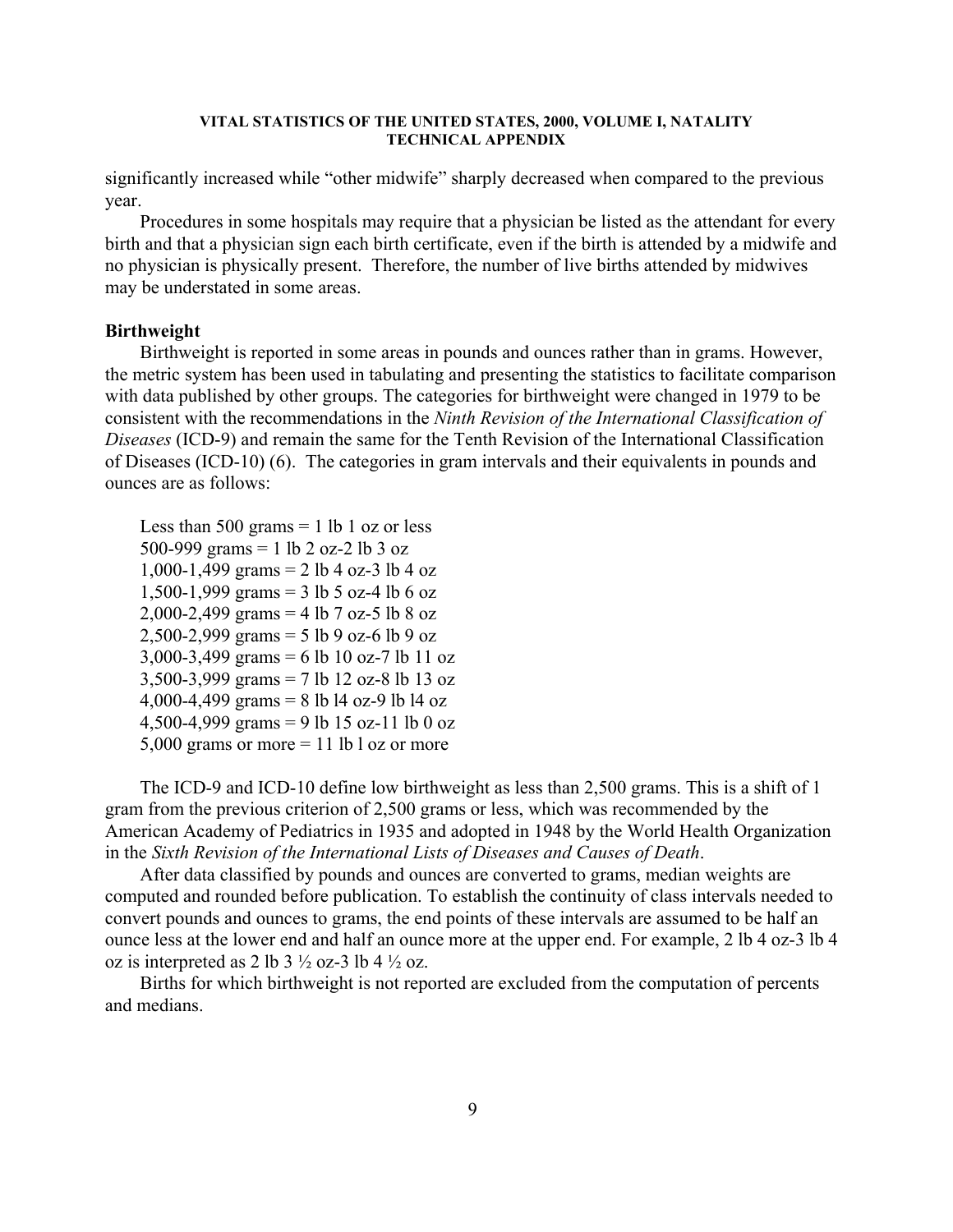# **Period of gestation**

The period of gestation is defined as beginning with the first day of the last normal menstrual period (LMP) and ending with the day of the birth. The LMP is used as the initial date because it can be more accurately determined than the date of conception, which usually occurs 2 weeks after the LMP.

Births occurring before 37 completed weeks of gestation are considered to be "preterm" or "premature" for purposes of classification. At 37-41 weeks gestation, births are considered to be "term," and at 42 completed weeks and over, "postterm." These distinctions are according to the ICD-9 and ICD-10 (6) definitions.

The 1989 revision of the U.S. Standard Certificate of Live Birth included a new item, "clinical estimate of gestation," that is being compared with length of gestation computed from the LMP date when the latter appears to be inconsistent with birthweight. This is done for normal weight births of apparently short gestations and very low birthweight births reported to be full term. The use of the clinical estimate in the 2000 data file is described in the Technical notes of "Births: Final Data for 2000" (4).

Before 1981, the period of gestation was computed only when there was a valid month, day, and year of LMP. However, length of gestation could not be determined from a substantial number of live-birth certificates each year because the day of LMP was missing. Beginning in 1981, weeks of gestation have been imputed for records with missing day of LMP when there is a valid month and year. The imputation procedure and the effect of this procedure on the data are described elsewhere (2,15).

Because of postconception bleeding or menstrual irregularities, the presumed date of LMP may be in error. In these instances the computed gestational period may be longer or shorter than the true gestational period, but the extent of such errors is unknown.

# **Month of pregnancy prenatal care began**

For those records in which the name of the month is entered for this item, instead of first, second, third, and so forth, the month of pregnancy in which prenatal care began is determined from the month named and the month last normal menses began. For these births, if the item "Date last normal menses began" is not stated, the month of pregnancy in which prenatal care began is tabulated as not stated.

# **Number of prenatal visits**

Tabulations of the number of prenatal visits were presented for the first time in 1972. Beginning in 1989 these data were collected from the birth certificates of all States. Percent distributions and the median number of prenatal visits exclude births to mothers who had no prenatal care.

# **Apgar score**

The 1- and 5-minute Apgar scores were added to the U.S. Standard Certificate of Live Birth in 1978 to evaluate the condition of the newborn infant at 1 and 5 minutes after birth. The Apgar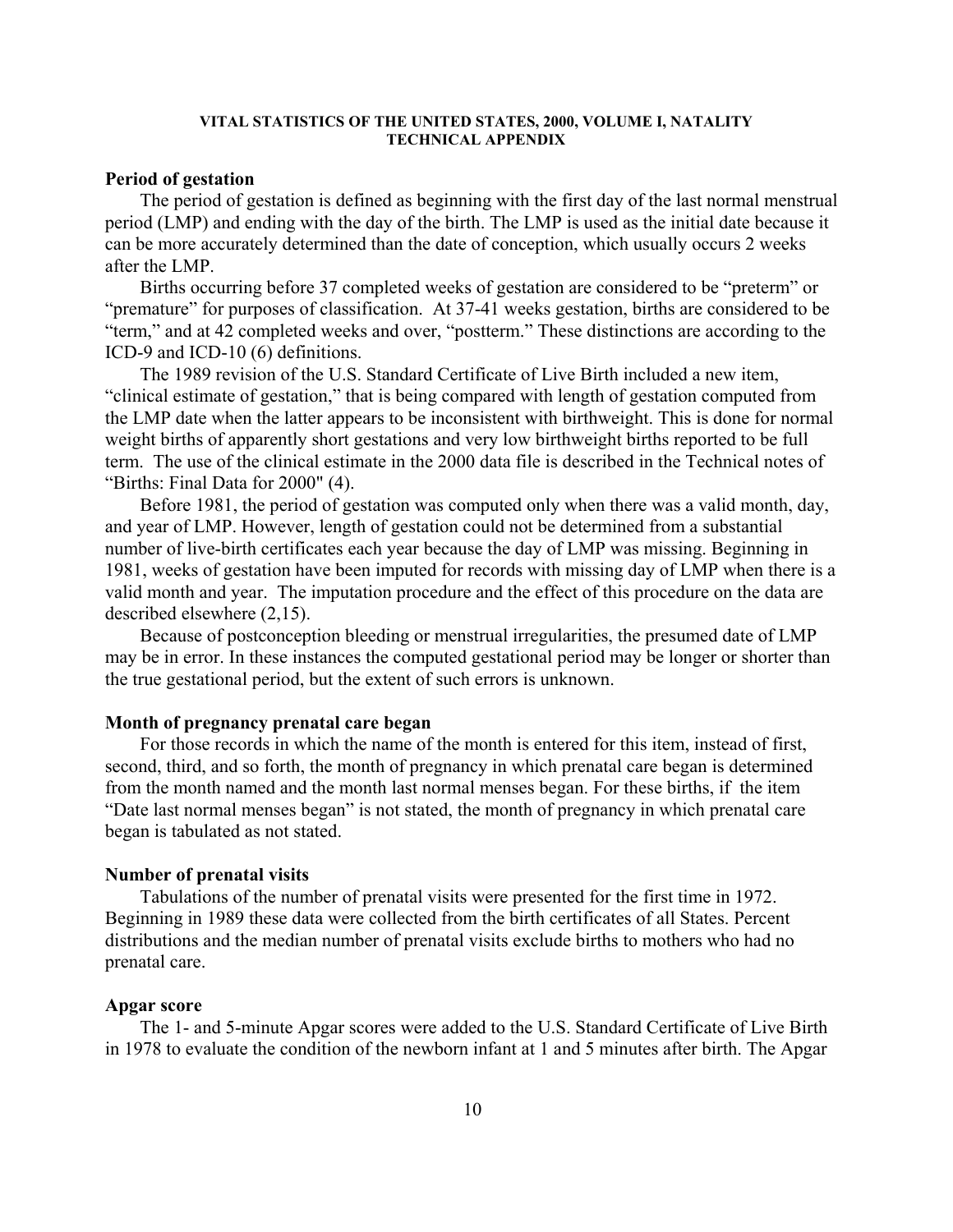score is a useful measure of the need for resuscitation and a predictor of the infant's chances of surviving the first year of life. It is a summary measure of the infant's condition based on heart rate, respiratory effort, muscle tone, reflex irritability, and color. Each of these factors is given a score of 0, 1, or 2; the sum of these 5 values is the Apgar score, which ranges from 0 to 10. A score of 10 is optimum, and a low score raises some doubts about the survival and subsequent health of the infant. Beginning in 1995, NCHS collected information only on the 5-minute Apgar score. Since 1991, the reporting area for the 5-minute Apgar score has been comprised of 48 States and the District of Columbia, accounting for 78 percent of all births in the United States in 2000. California and Texas did not have information on Apgar scores on their birth certificates.

# **Tobacco and alcohol use during pregnancy**

The checkbox format allows for classification of a mother as a smoker or drinker during pregnancy and for reporting the average number of cigarettes smoked per day or drinks consumed per week. Procedures for determining the consistency between smoking and/or drinking status and the quantity of cigarettes or drinks reported are described elsewhere (2).

For 2000 information on number of cigarettes smoked per day was reported in a consistent manner for 46 States, the District of Columbia, and New York City (figure 4-A), accounting for 87 percent of U.S. births. Indiana and New York State (except for New York City) reported this information but in a format that was inconsistent with NCHS standards. Information was not available for California and South Dakota.

# **Weight gain during pregnancy**

Weight gain is reported in pounds. A loss of weight is reported as zero gain. Computations of median weight gain were based on ungrouped data. This item was included on the certificates of 49 States and the District of Columbia; California did not report this information. This reporting area excluding California accounted for 87 percent of all births in the United States in 2000. Medical risk factors for this pregnancy

An item on medical risk factors was included on the 1989 birth certificate, but 2 States did not report all of the 16 risk factors in 2000. Texas did not report genital herpes or uterine bleeding, and Kansas did not report Rh sensitization.

The format allows for the designation of more than one risk factor and includes a choice of "None." Accordingly, if the item is not completed, it is classified as "Not stated."

Definitions adapted and abbreviated from a set of definitions compiled by a committee of Federal and State health statistics officials for the Association for Vital Records and Health Statistics are available elsewhere (4).

# **Obstetric procedures**

This item includes six specific obstetric procedures. Birth records with "Obstetric procedures" left blank are considered "not stated." Data on obstetric procedures were reported by all States and the District of Columbia in 2000.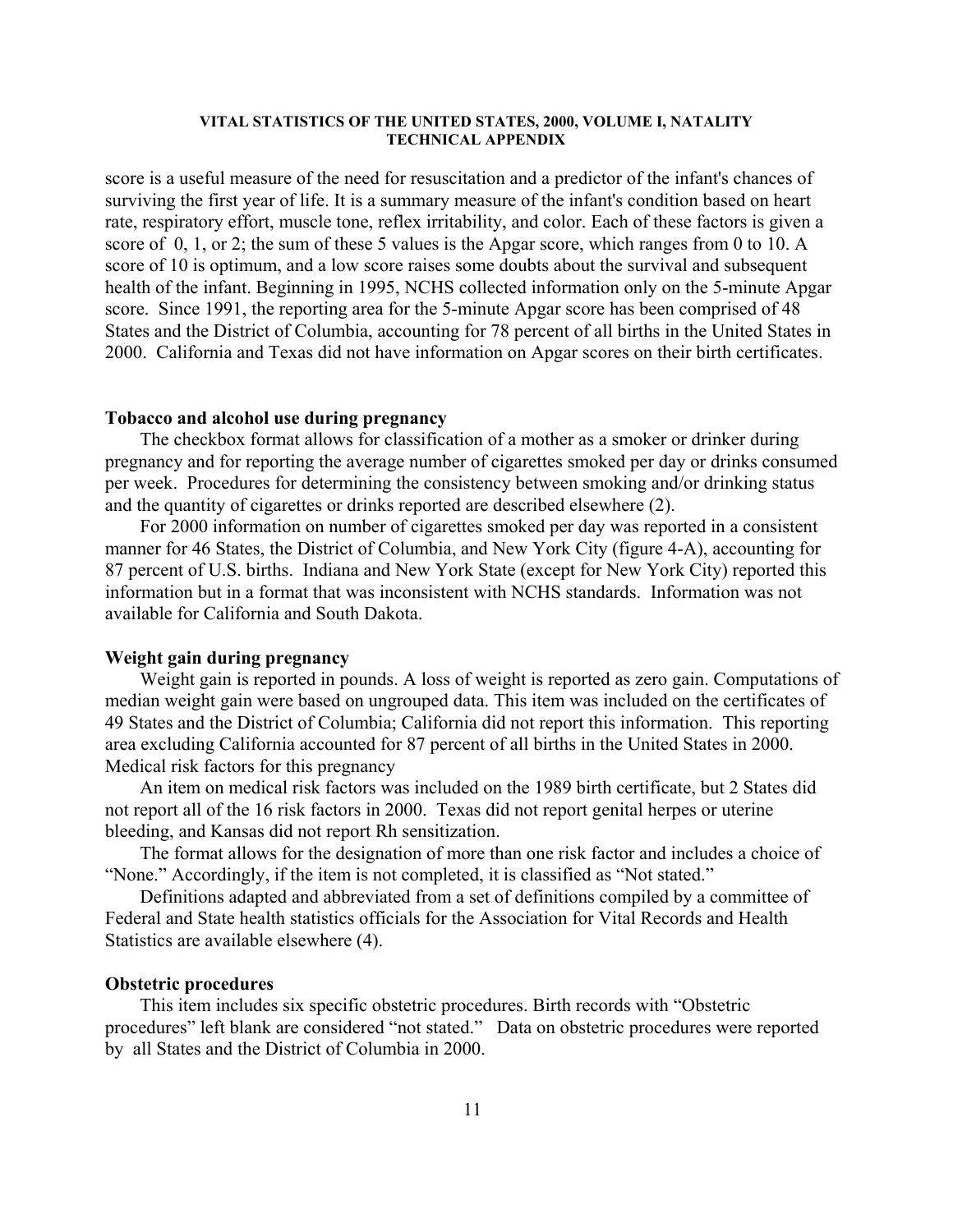Definitions adapted and abbreviated from a set of definitions compiled by a committee of Federal and State health statistics officials for the National Association for Public Health Statistics and Information Systems (NAPHSIS), formerly the Association for Vital Records and Health Statistics are available elsewhere (4).

# **Complications of labor and/or delivery**

The checkbox format allows for the selection of 15 specific complications and for the designation of more than 1 complication where appropriate. A choice of "None" is also included. Accordingly, if the item is not completed, it is classified as "not stated."

All States and the District of Columbia included this item on their birth certificates in 2000. However, Texas did not report all of the complications. Texas did not report anesthetic complications or fetal distress.

Definitions adapted and abbreviated from a set of definitions compiled by a committee of Federal and State health statistics officials are available elsewhere (4).

# **Abnormal conditions of the newborn**

This item provides information on eight specific abnormal conditions. More than one abnormal condition may be reported for a given birth or "None" may be selected. If the item is not completed it is tabulated as "not stated." This item was included on the birth certificates of all States and the District of Columbia in 2000. However, four areas did not include all conditions. Nebraska and Texas did not report birth injury, New York City did not report assisted ventilation less than 30 minutes or assisted ventilation of 30 minutes or more, and Wisconsin did not report fetal alcohol syndrome.

Definitions adapted and abbreviated from a set of definitions compiled by a committee of Federal and State health statistics are available elsewhere (4).

# **Congenital anomalies of child**

The data provided in this item relate to 21 specific anomalies or anomaly groups. It is well documented that congenital anomalies, except for the most visible and most severe, are incompletely reported on birth certificates (16). The completeness of reporting specific anomalies depends on how easily they are recognized in the short time between birth and birthregistration. Forty-nine States and the District of Columbia included this item on their birth certificates (New Mexico did not). This reporting area included 99 percent of all births in the United States in 2000. The format allows for the identification of more than one anomaly including a choice of "None" should no anomalies be evident. The category "not stated" includes birth records for which the item is not completed.

Definitions adapted and abbreviated from a set of definitions compiled by a committee of Federal and State health statistics officials are available elsewhere (4).

# **Method of delivery**

The birth certificate contains a checkbox item on method of delivery. The choices include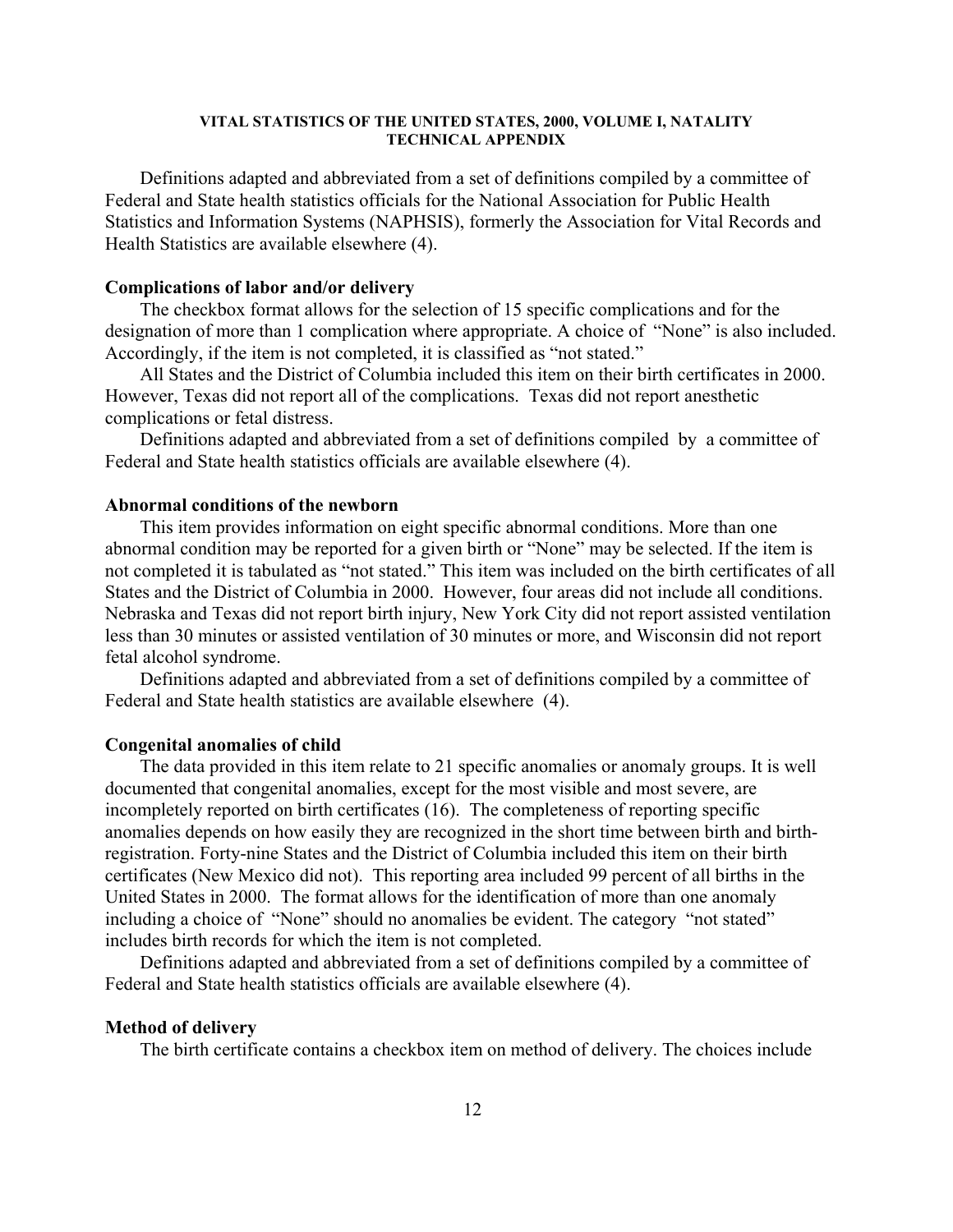vaginal delivery, with the additional options of forceps, vacuum, and vaginal birth after previous cesarean section (VBAC), as well as a choice of primary or repeat cesarean. When only forceps, vacuum, or VBAC is checked, a vaginal birth is assumed. In 2000 this information was collected from the birth certificates of all States and the District of Columbia.

Several rates are computed for method of delivery. The overall cesarean section rate or total cesarean rate is computed as the proportion of all births that were delivered by cesarean section. The primary cesarean rate is a measure that relates the number of women having a primary cesarean birth to all women giving birth who have never had a cesarean delivery. The denominator for this rate is the sum of women with a vaginal birth excluding VBACs and women with a primary cesarean birth. The rate for vaginal birth after previous cesarean (VBAC) delivery is computed by relating all VBAC deliveries to the sum of VBAC and repeat cesarean deliveries, that is, to women with a previous cesarean section. VBAC rates for first births are computed because the rates are computed on the basis of previous pregnancies, not just live births.

# **Hispanic parentage**

The 1989 revision of the U.S. Standard Certificate of Live Births includes items to identify the Hispanic origin of the parents. All 50 States and the District of Columbia reported Hispanic origin of the parents for 2000.

In computing birth and fertility rates for the Hispanic population, births with origin of mother not stated are included with non-Hispanic births rather than being distributed. Thus, rates for the Hispanic population are underestimates of the true rates to the extent that the births with origin of mother not stated (1.1 percent in 2000) were actually to Hispanic mothers. The population with origin not stated was imputed. The effect on the rates is believed to be small.

# **Quality of data**

Although vital statistics data are useful for a variety of administrative and scientific purposes, they cannot be correctly interpreted unless various qualifying factors and methods of classification are taken into account. The factors to be considered depend on the specific purposes for which the data are to be used. It is not feasible to discuss all the pertinent factors in the use of vital statistics tabulations, but some of the more important ones should be mentioned.

Most of the factors limiting the use of data arise from imperfections in the original records or from the impracticability of tabulating these data in very detailed categories. These limitations should not be ignored, but their existence does not lessen the value of the data for most general purposes.

# **Completeness of registration**

An estimated 99 percent of all births occurring in the United States in 2000 were registered; for white births registration was 99.5 percent complete and for all other births, 98.6 percent complete. These estimates are based on the results of the 1964-68 test of birth-registration completeness according to place of delivery (in or out of hospital) and race. The primary purpose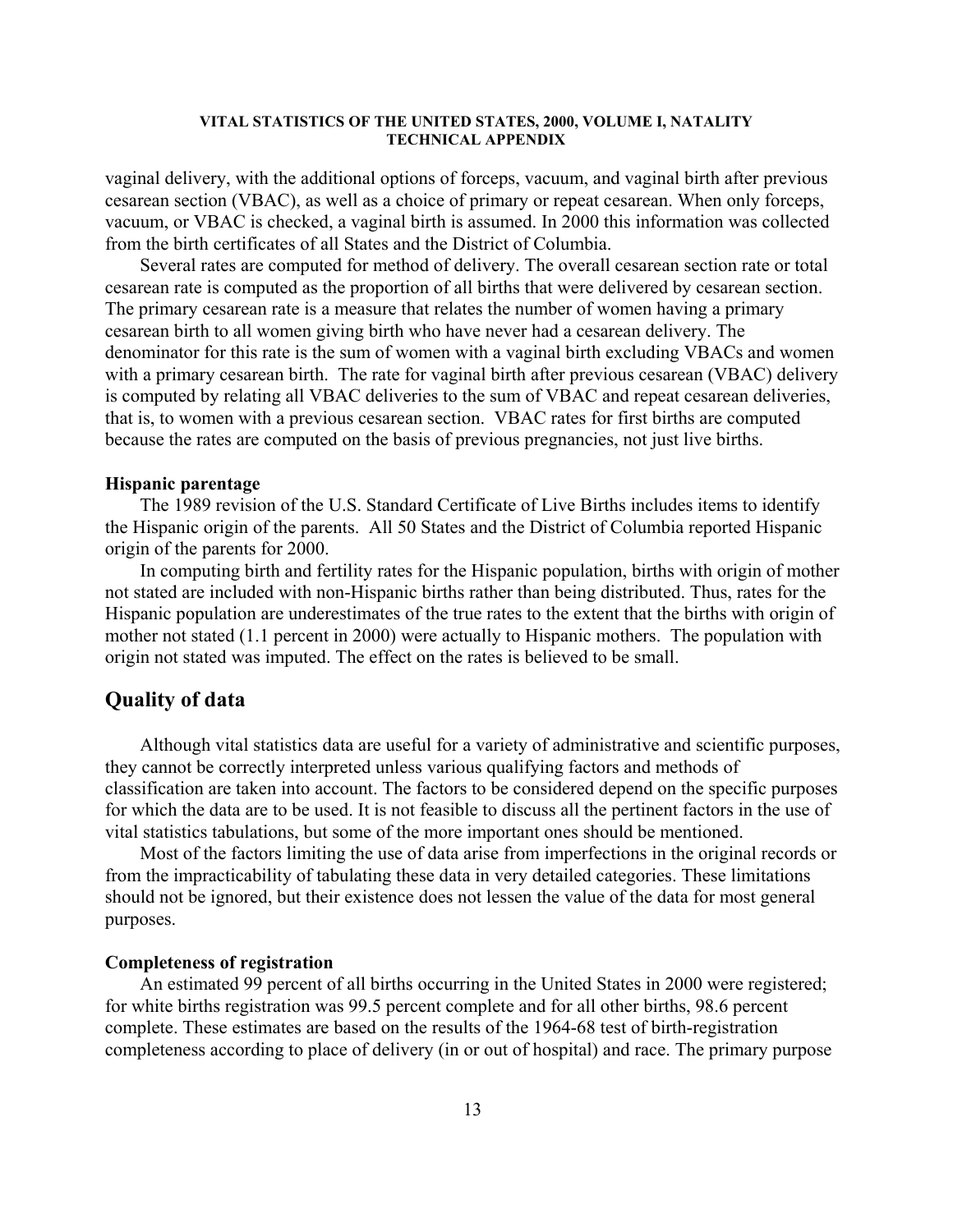of the test was to obtain current measures of registration completeness for births in and out of hospital by race on a national basis. Data for States were not available as they had been from the previous birth-registration tests in 1940 and 1950. A detailed discussion of the method and results of the 1964-68 birth-registration test is available (17). Information on procedures for adjusting births for underregistration (for cohort fertility tables) is presented elsewhere in this report (2).

## **Completeness of reporting**

Interpretation of these data must include evaluation of item completeness. The percent "not stated" is one measure of the quality of the data. Completeness of reporting varies among items and States. See table A for the percent of birth records on which specified items were not stated.

#### **Quality control procedures**

As electronic files are received at NCHS, they are automatically checked for completeness, individual item code validity, and unacceptable inconsistencies between data items. The registration area is notified of any problems. In addition, NCHS staff review the files on an ongoing basis to detect problems in overall quality such as inadequate reporting for certain items, failure to follow NCHS coding rules, and systems and software errors. Traditionally, quality assurance procedures were limited to review and analysis of differences between NCHS and registration area code assignments for a small sample of records. In recent years, as electronic birth registration became prevalent, this procedure was augmented by analyses of year-to-year and area-to-area variations in the data. These analyses are based on preliminary tabulations of the data that are cumulated by State on a year to date basis each month. All differences that are judged to have consequences for quality and completeness are investigated by NCHS. In the review process, statistical tests are used to call initial attention to differences for possible followup. As necessary, registration areas are informed of differences encountered in the tables and asked to verify the counts or to determine the nature of the differences. Missing records (except those permanently voided) and other problems detected by NCHS are resolved and corrections transmitted to NCHS in the same manner as for those corrections identified by the registration area.

# **Random variation and significance testing for natality data**

A detailed discussion of random variation and significance testing for natality data is presented in the Technical notes of "Births: Final Data for 2000." (4) This section presents information specifically for Hispanic subgroups.

# **Computing confidence intervals for Hispanic subgroups**

Tables 6, 8, 9, and 14 in "Births: Final Data for 2000" and tables 1-4 and 1-12 in Vital Statistics of the United States, part 1 Natality show birth and fertility rates for Mexicans, Puerto Ricans, Cubans, and "Other" Hispanics. Population estimates are derived from the U.S. Census Bureau's *Current Population Survey* and adjusted to resident population control totals as shown in Table 4-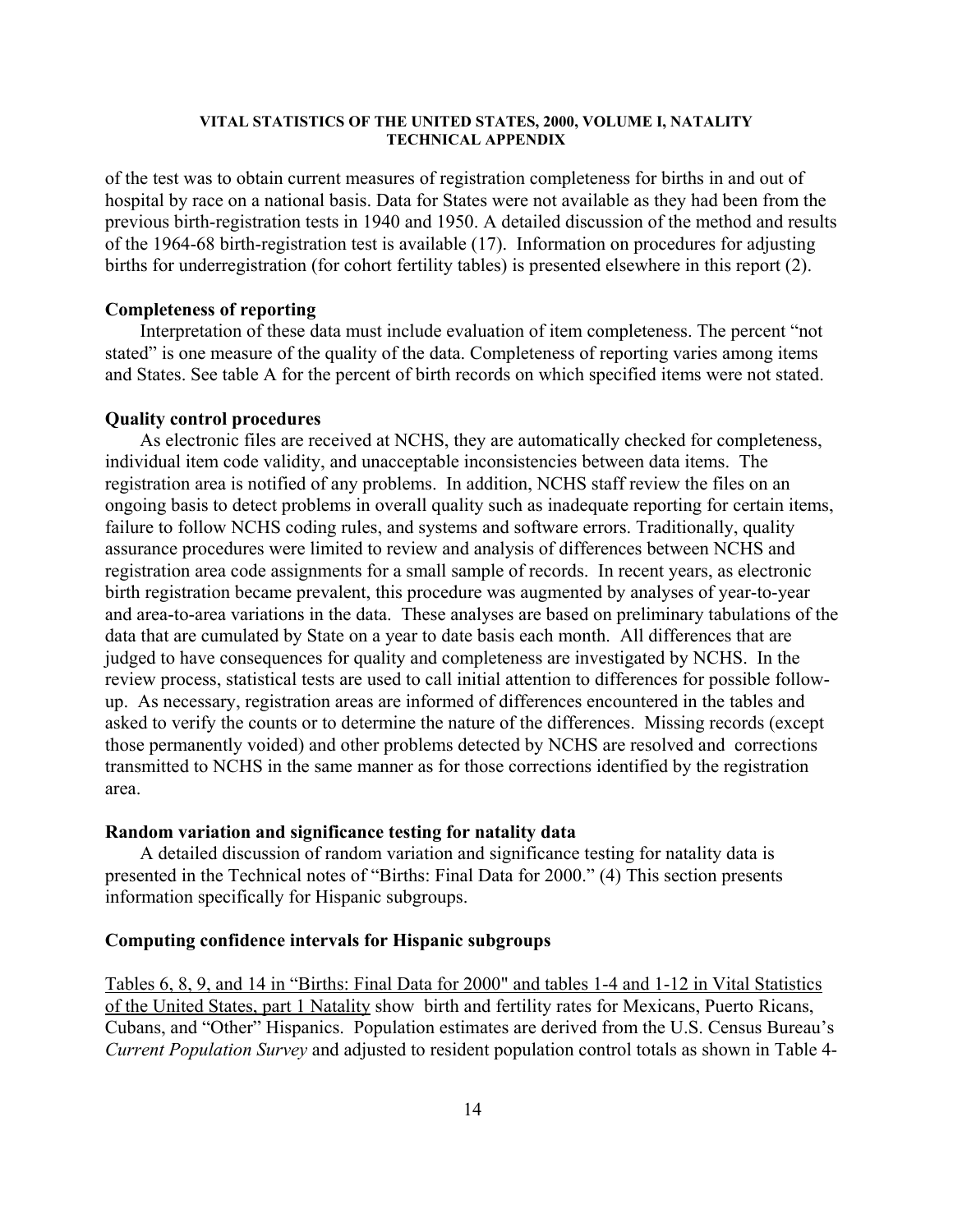2. As a result, the rates are subject to the variability of the denominator as well as the numerator. For these Hispanic subgroups only (not for all origin, total Hispanic, total non-Hispanic, non-Hispanic white, or non-Hispanic black populations), the following formulas are used:

# *Approximate 95 percent Confidence Interval: 100 or more births*

When the number of events in the numerator is greater than 100, the confidence interval for the birth rate can be estimated from the following formulas:

For crude and age-specific birth rates,

Lower limit: 
$$
R \& 1.96
$$
 ( $R \left(\sqrt{\frac{1}{B}}\right) \% f \left(a \% \frac{b}{P}\right)$ 

Upper limit: 
$$
R \%
$$
 1.96 ( $R \left(\sqrt{\frac{1}{B}}\right) \%$   $f\left(a \%$   $\frac{b}{P}\right)$ 

where

 $R$  = rate (births per 1,000 population).

 $B =$  total number of births upon which rate is based

 $f$  = factor that depends on whether the population estimate is based on demographic analysis or CPS and the number of years used, equals 0.670 for single year.

*a* and *b* are single year averages of the 1999 and 2000 CPS standard error parameters; a equals -0.000230 and b equals 7,486 (18, 19).

 $P =$  total estimated population upon which rate is based

# **Example**

Suppose that the fertility rate of Cuban women 15-44 years of age was 51.2 per 1,000 based on 13,088 births in the numerator and an estimated resident population of 255,399 in the denominator. The 95 percent confidence interval would be: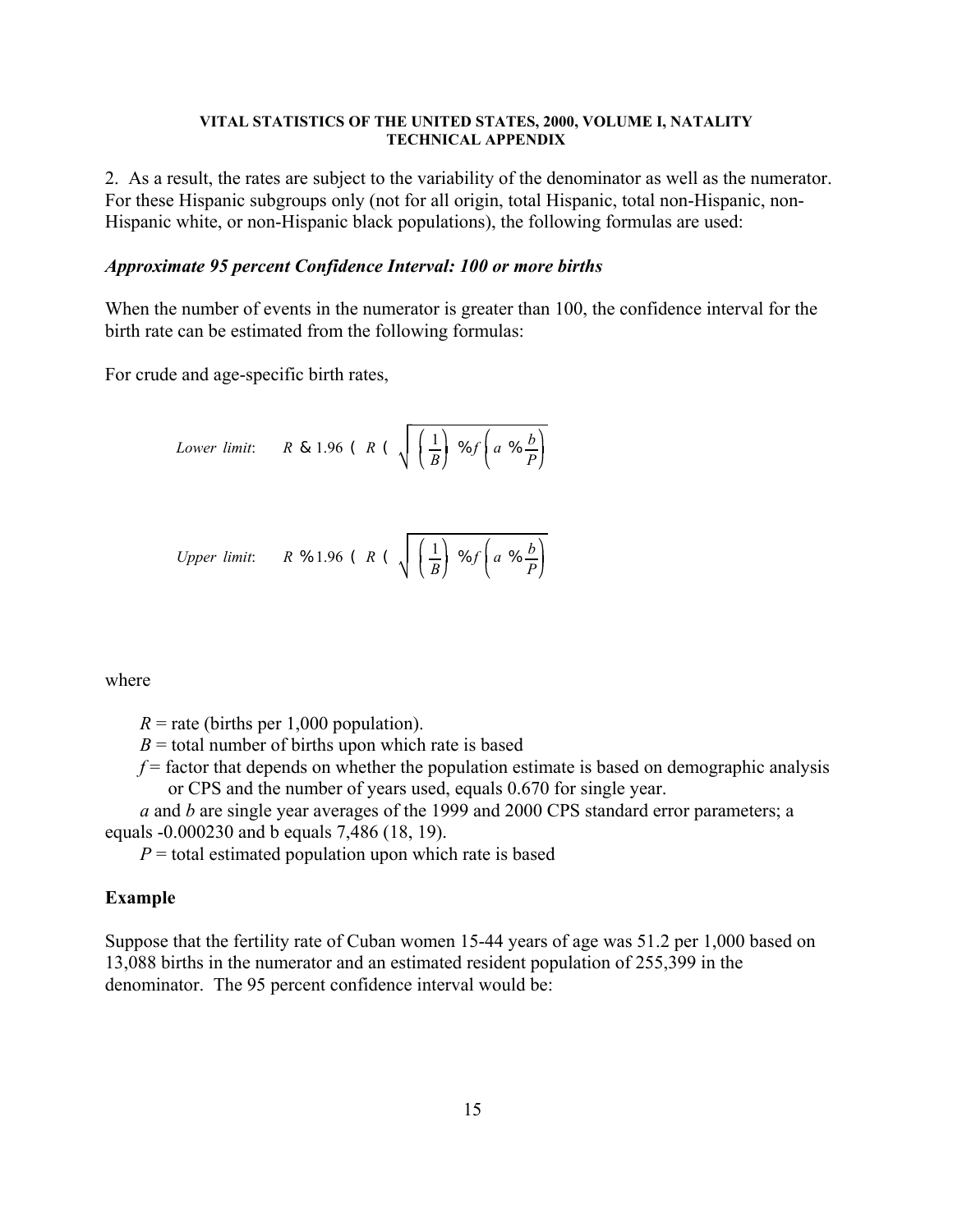Lower limit = 51.2 - 1.96 \* 51.2 \* 
$$
\sqrt{\left(\frac{1}{13,088}\right) + 0.670 \left[ -0.000230 + \left(\frac{7,486}{255,399}\right) \right]}
$$
  
\n= 51.2 - 1.96 \* 51.2 \*  $\sqrt{0.000076405 + (0.670 * 0.029081)}$   
\n= 51.2 - 1.96 \* 51.2 \*  $\sqrt{0.019561}$   
\n= 51.2 - 1.96 \* 51.2 \* 0.139857  
\n= 37.17  
\nUpper limit = 51.2 + 1.96 \* 51.2 \*  $\sqrt{\left(\frac{1}{13,088}\right) + 0.670 \left[ -0.000230 + \left(\frac{7,486}{255,399}\right) \right]}$ 

Upper limit = 
$$
51.2 + 1.96 * 51.2 * \sqrt{\frac{1}{13,088}} + 0.670 \left[ -0.000230 + \left( \frac{7,100}{255,399} \right) \right]
$$
  
\n=  $51.2 + 1.96 * 51.2 * \sqrt{0.000076405 + (0.670 * 0.029081)}$   
\n=  $51.2 + 1.96 * 51.2 * \sqrt{0.019561}$   
\n=  $51.2 + 1.96 * 51.2 * 0.139857$   
\n=  $65.23$ 

This means that the chances are 95 out of 100 that the actual fertility rate of Cuban women 15-44 years of age lies between 37.17 and 65.23.

# *Approximate 95 percent Confidence Interval: 1-99 births*

When the number of events in the numerator is less than 20, an asterisk is shown in place of the rate. When the number of events in the numerator is greater than 20 but less than 100, the confidence interval for the birth rate can be estimated using the formulas that follow and the values in Table C.

For crude and age-specific birth rates,

Lower: 
$$
R
$$
 ( $L$  (1& $\alpha'$ .96,  $B$ ) ( $\left(182.576\sqrt{f\left(a\% \frac{b}{P}\right)}\right)$ 

*Upper*: 
$$
R
$$
 ( $U$  (18 $\alpha$ <sup>1</sup> .96,  $B$ ) ( $\left(1\%\frac{.576}{f}\left(a\%\frac{b}{P}\right)\right)$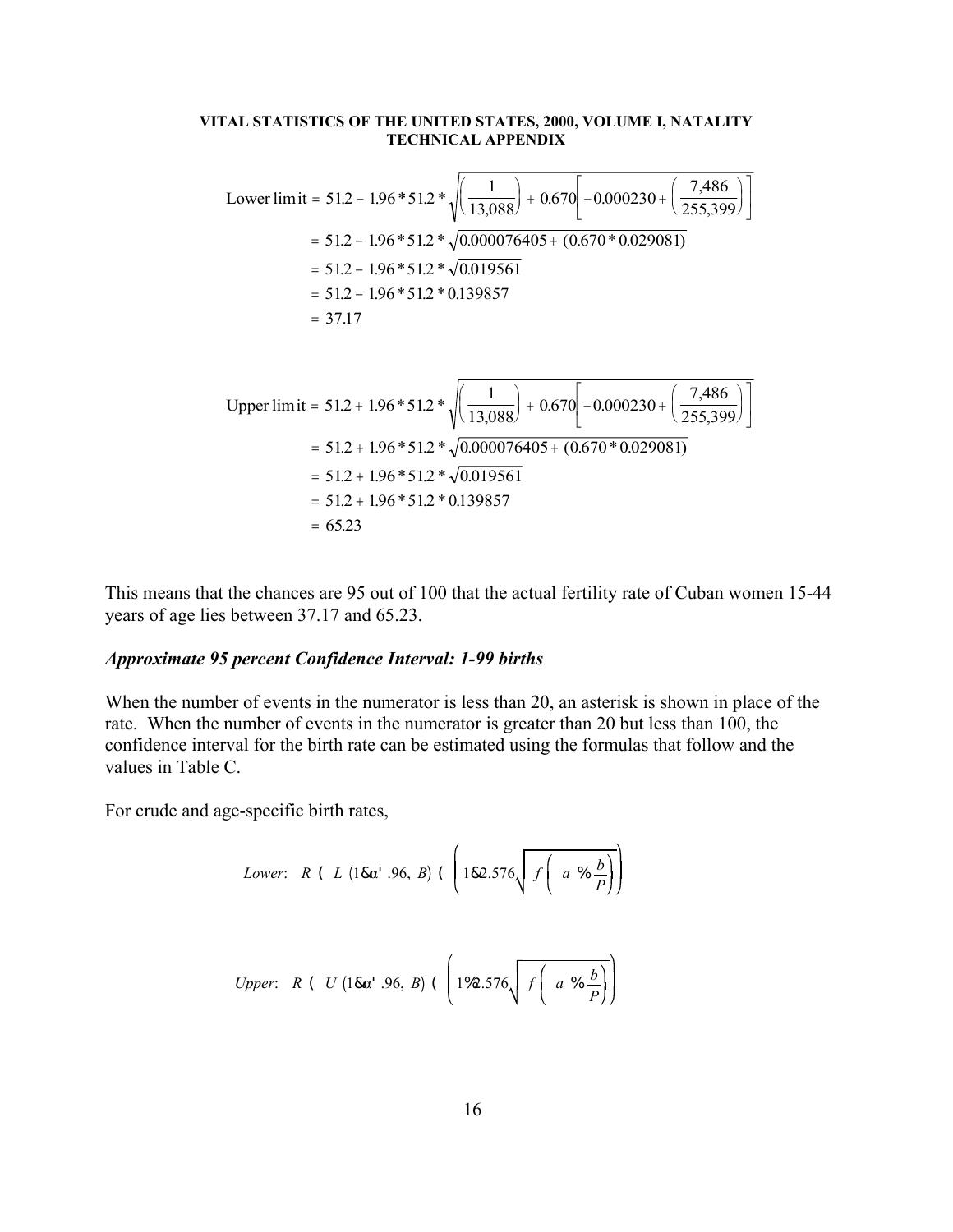where

 $R$  = rate (births per 1,000 population).

 $B =$  total number of births upon which rate is based.

 $L =$  the value in Table C that corresponds to the number B, using the 96 percent CI column

 $U =$  the value in Table C that corresponds to the number B, using the 96 percent CI column

 $f$  = factor that depends on whether the population estimate is based on demographic analysis

or CPS and the number of years used, equals 0.670 for single year.

*a* and *b* factors are CPS standard error parameters. (see previous section on 95 percent confidence interval for 100 or more births for description and specific values)

 $P =$  total estimated population upon which rate is based.

# **Example**

Suppose that the birth rate of Puerto Rican women 45-49 years of age was 0.4 per 1,000, based on 35 births in the numerator and an estimated resident population of 87,892 in the denominator. Using Table C, the 95 percent confidence interval would be:

Lower limit = 0.4 \* 0.68419 \* 
$$
\left(1 - 2.576\sqrt{0.670\left(-0.000230 + \left(\frac{7,486}{87,892}\right)\right)}\right)
$$
  
\n= 0.4 \* 0.68419 \* (1-2.576/.056912)  
\n= 0.4 \* 0.68419 \* (1-2.576\*0.23856)  
\n= 0.4 \* 0.68419 \* 0.38547  
\n= 0.1  
\nUpper limit = 0.4 \* 1.41047 \*  $\left(1 + 2.576\sqrt{0.670\left(-0.000230 + \left(\frac{7,486}{87,892}\right)\right)}\right)$   
\n= 0.4 \* 1.41047 \* (1+2.576/.056912)  
\n= 0.4 \* 1.41047 \* (1+2.576\*0.23856)  
\n= 0.4 \* 1.41047 \* 1.61453  
\n= 0.9

This means that the chances are 95 out of 100 that the actual birth rate of Puerto Rican women 45-49 years of age lies between 0.1 and 0.9.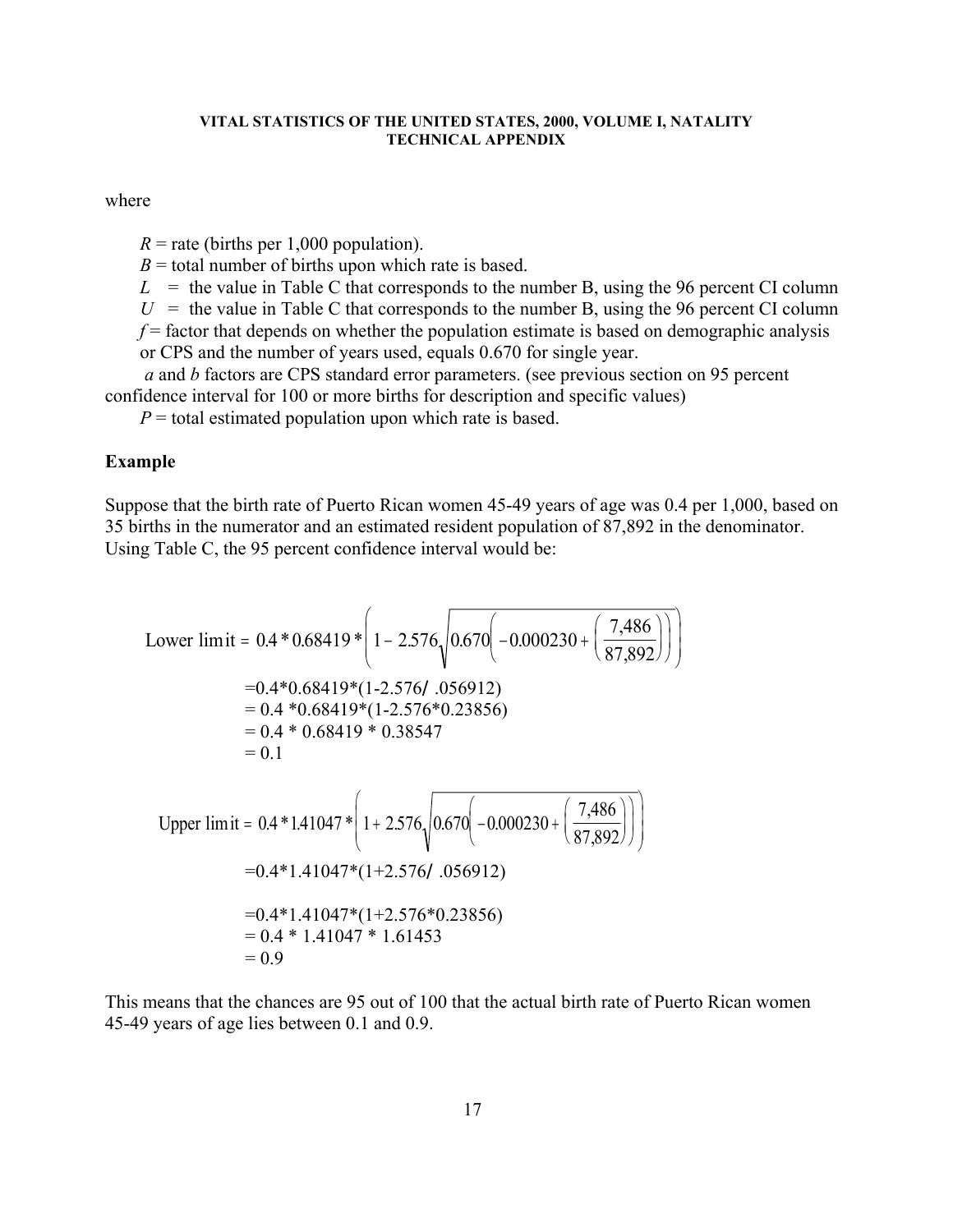NOTE: In the formulas above, the confidence limits are estimated from the nonsampling error in the number of births, the numerator, and the sampling error in the population estimate, the denominator. A 96 percent standard error is computed for the numerator and a 99 percent standard error is computed for the denominator in order to compute a 95 percent confidence interval for the rate.

# **Significance Testing for Hispanic Subgroups**

When both rates are based on 100 or more events, the difference between the two rates is considered statistically significant if it exceeds the statistic in the formula below. This statistic equals 1.96 times the standard error for the difference between two rates.

$$
1.96 * \sqrt{R_1^2 * \left[ \left( \frac{1}{B_1} \right) + f \left( a + \frac{b}{P_1} \right) \right]} + R_2^2 * \left[ \left( \frac{1}{B_2} \right) + f \left( a + \frac{b}{P_2} \right) \right]
$$

If the difference is greater than this statistic, then the difference would occur by chance less than 5 times out of 100. If the difference is less than this statistic, the difference might occur by chance more than 5 times out of 100. We would therefore conclude that the difference is not statistically significant at the 95-percent confidence level.

#### **Example**

Suppose the birth rate for Puerto Rican mothers 15-19 years of age  $(R_1)$  is 80.6, based on 11,978 births and an estimated population of 148,673, and the birth rate for Cuban mothers 15-19 years of age  $(R_2)$  is 27.1, based on 997 births and an estimated population of 36,782. Using the above formula, the z score is computed as follows:

$$
1.96*\sqrt{80.6^2*\left[\left(\frac{1}{11,978}\right)+0.670\left(-0.000230+\frac{7,486}{148,673}\right)\right]}+27.1^2*\left[\left(\frac{1}{997}\right)+0.670\left(-0.000230+\frac{7,486}{36,782}\right)\right]
$$

 $1.96 * \sqrt{(6,496.36 * 0.033665) + (734.41 * 0.13721)}$  $1.96 * \sqrt{218.70} + 100.77$  $1.96*\sqrt{6,496.36*|0.000083486+0.670(-0.000230+0.050352)}+734.41*|0.0010030+0.670(-0.000230+0.20352)}$ 196 . \*17.87

 $= 35.03$ 

Since the difference between the two rates of 53.5 is greater than the value above, the two rates are statistically significantly different at the 0.05 level of significance.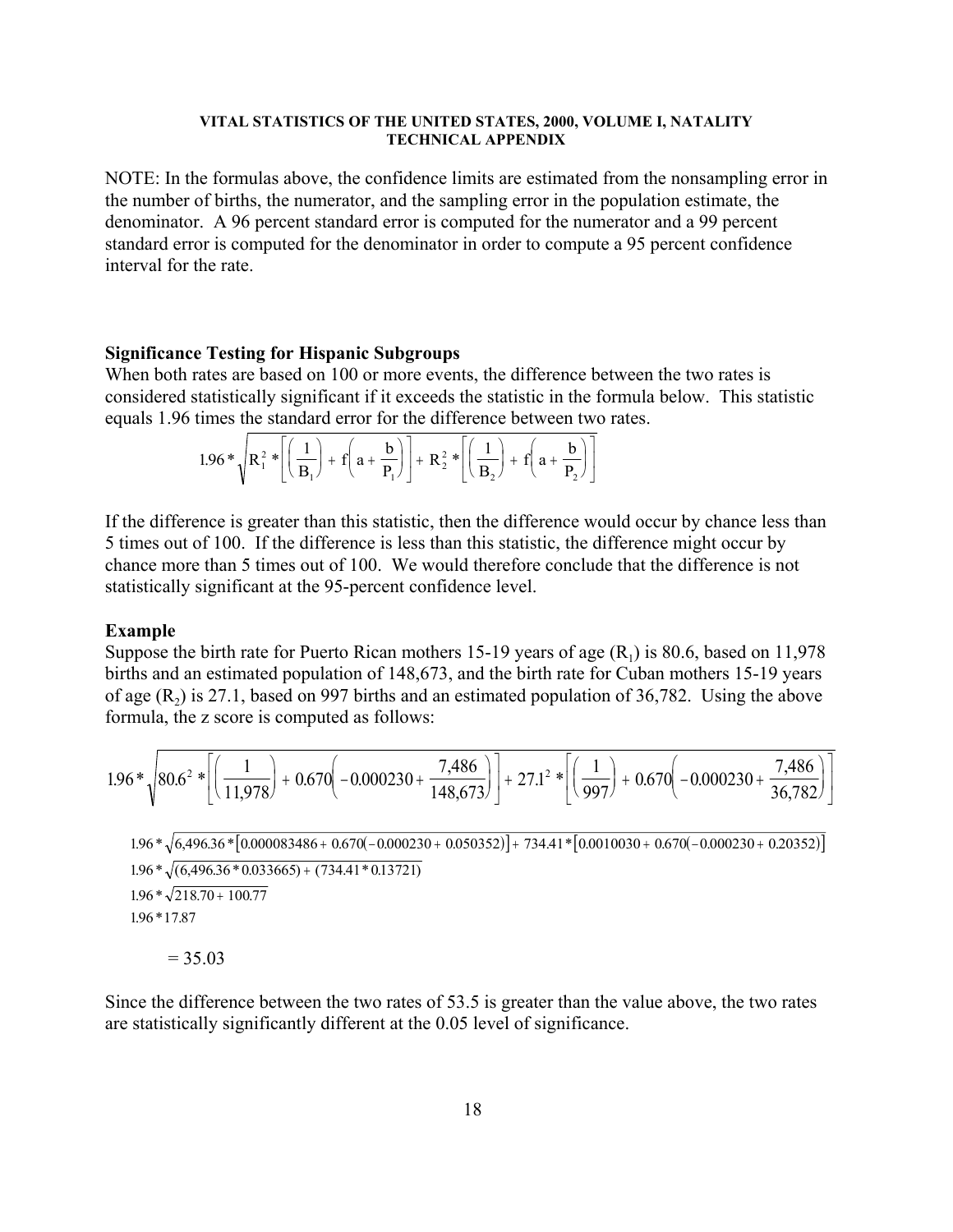# **Computation of rates and other measures**

# **Population bases**

The rates shown in this report were computed on the basis of population statistics prepared by the U.S. Bureau of the Census. Rates for 1940, 1950, 1960, 1970, 1980, and 1990 are based on the population enumerated as of April 1 in the censuses of those years. Rates for all other years are based on the estimated midyear (July 1) population for the respective years. The U.S. and State-level birth and fertility rates for 2000 are based on estimates as of July 1 projected from the 1990 census. This was necessary because detailed populations based on the 2000 census were not available when this report was prepared. (See Table 4-3) Birth rates for the United States, individual States, and metropolitan areas are based on the total resident populations of the respective areas (Table 4-4). Except as noted these populations exclude the Armed Forces abroad but include the Armed Forces stationed in each area. The resident population of the birth- and death-registration States for 1900-32 and for the United States for 1900-2000 is shown in table 4-1. In addition, the population including Armed Forces abroad is shown for the United States. Table D shows the sources for these populations. A detailed discussion of historical population bases is presented elsewhere (2).

# **Net census undercounts and overcounts**

Studies conducted by the U.S. Bureau of the Census indicate that some age, race, and sex groups are more completely enumerated than others. These census miscounts can have consequences for vital statistics measures. For example, an adjustment to increase the population denominator would result in a smaller rate compared to the unadjusted rate. A more detailed discussion of census undercounts and overcounts can be found in the 1999 Technical appendix (2). Adjusted rates for 1990 can be computed by multiplying the reported rates by ratios of the 1990 census-level population adjusted for the estimated net census miscounts, which are shown in table E.

#### **Cohort fertility tables**

The various fertility measures shown for cohorts of women are computed from births adjusted for underregistration and population estimates corrected for under enumeration and misstatement of age. Data published after 1974 use revised population estimates prepared by the U.S. Bureau of the Census and have been expanded to include data for the two major racial groups. Heuser has prepared a detailed description of the methods used in deriving these measures as well as more detailed data for earlier years (20). These tables for current years are available at http://www.cdc.gov/nchs/datawh/statab/unpubd/natality/natab98.htm.

*Parity distribution*--The percent distribution of women by parity (number of children ever born alive to mother) is derived from cumulative birth rates by order of birth. The percent of zero-parity women is found by subtracting the cumulative first birth rate from 1,000 and dividing by 10. The proportions of women at parities one through six are found from the following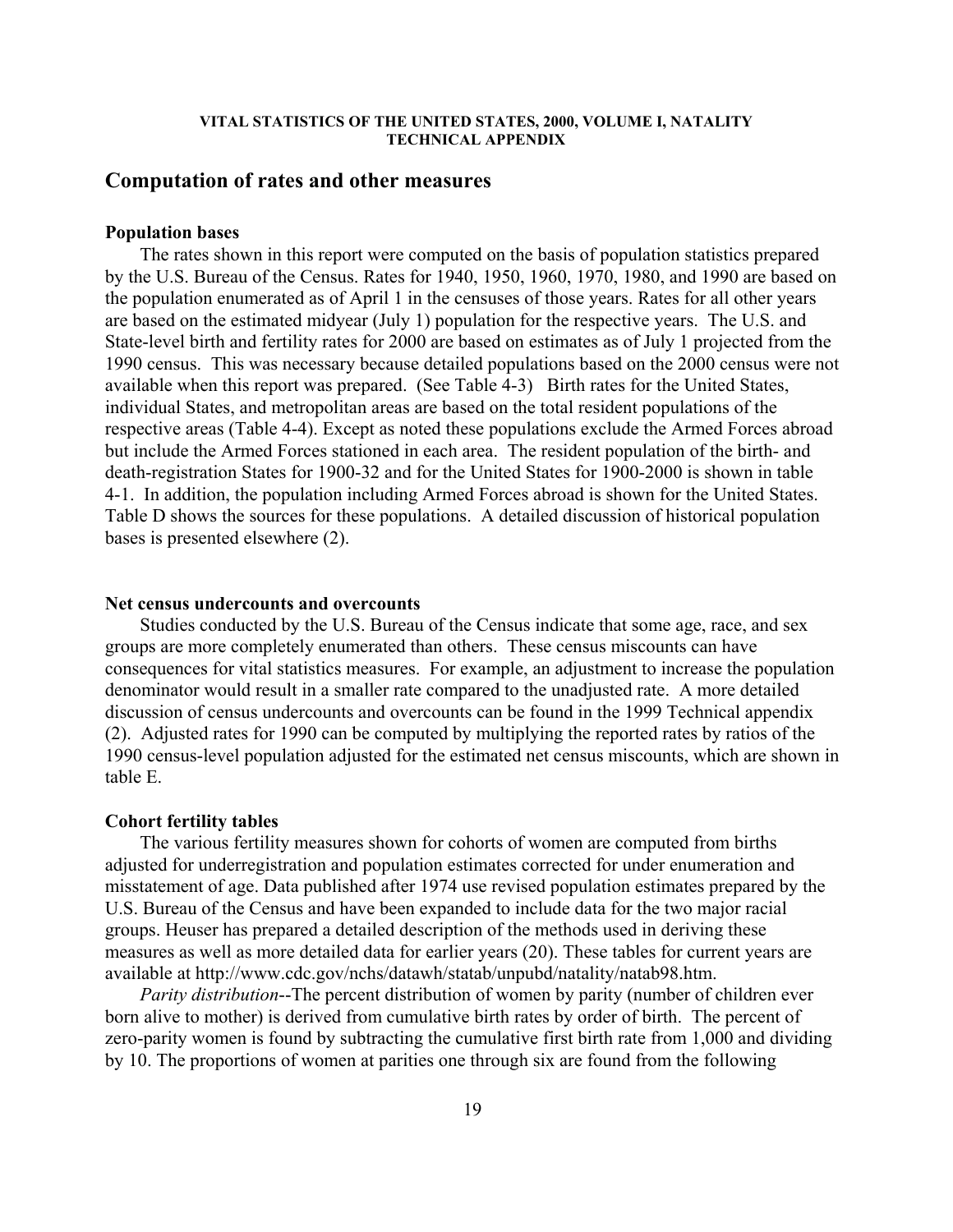formula:

Percent at N parity =  $($  (cum. rate, order N) - (cum. rate, order N + 1)) $/10$ 

The percent of women at seventh and higher parities is found by dividing the cumulative rate for seventh-order births by 10.

*Birth probabilities*–Birth probabilities indicate the likelihood that a woman of a certain parity and age at the beginning of the year will have a child during the year. Birth probabilities differ from central birth rates in that the denominator for birth probabilities is specific for parity as well as for age.

# **Total fertility rate**

The total fertility rate is the sum of the birth rates by age of mother (in 5-year age groups) multiplied by 5. It is an age-adjusted rate because it is based on the assumption that there are the same number of women in each age group. The rate of 2,130 in 2000, for example, means that if a hypothetical group of 1,000 women were to have the same birth rates in each age group that were observed in the actual childbearing population in 2000, they would have a total of 2,130 children by the time they reached the end of the reproductive period (taken here to be age 50 years), assuming that all of the women survived to that age.

## **Seasonal adjustment of rates**

The seasonally adjusted birth and fertility rates are computed from the X-11 variant of Census Method II (21). This method of seasonal adjustment used since 1964 differs slightly from the U.S. Bureau of Labor Statistics (BLS) Seasonal Factor Method, which was used for Vital Statistics of the United States, 1964. The fundamental technique is the same in that it is an adaptation of the ratio-to-moving-average method. Before 1964 the method of seasonal adjustment was based on the X-9 variant and other variants of Census Method II. A comparison of the Census Method II with the BLS Seasonal Factor Method shows the differences in the seasonal patterns of births to be negligible.

# **Computations of percents, percent distributions, and medians**

Births for which a particular characteristic is unknown were subtracted from the figures for total births that were used as denominators before percents, percent distributions, and medians were computed. The percent of records with missing information for each item is shown by State in table A. The median number of prenatal visits also excludes births to mothers who had no prenatal care. Computations of the median years of school completed and the median number of prenatal visits were based on ungrouped data. The median age of mother is computed from birth rates in 5-year age groups, which eliminates the effects of changes in the age composition of the childbearing population over time. The procedures for distributing not stated age of father in order to compute mean ages are described in the section "age of father." An asterisk is shown in place of any derived statistic based on fewer than 20 births in the numerator or denominator.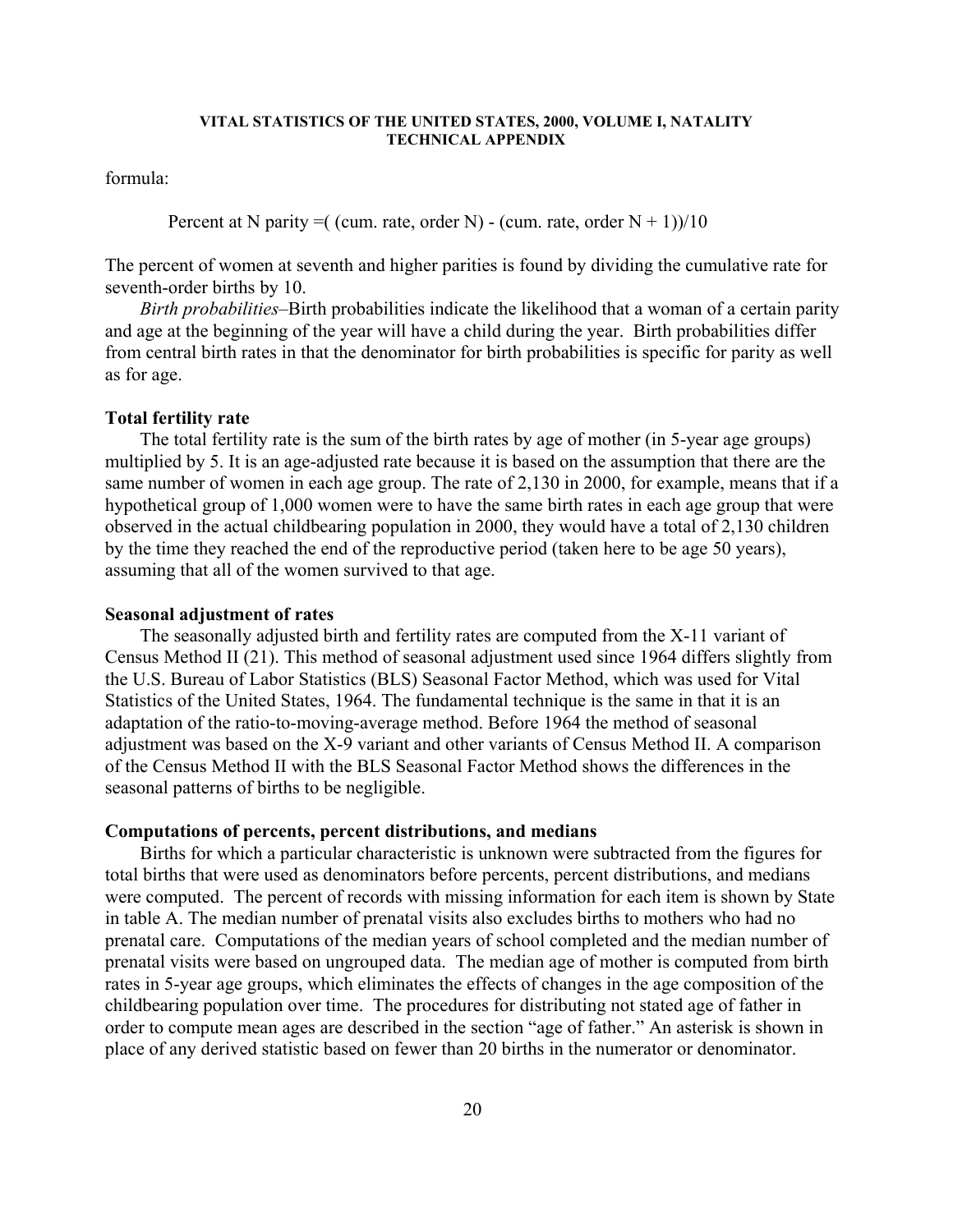# **References**

- 1. National Center for Health Statistics. natality public-use tape and CD-ROM. Hyattsville, Maryland: National Center for Health Statistics. Annual products. 2002.
- 2. National Center for Health Statistics. Technical appendix from vital statistics of the United States: 1999, Natality. Hyattsville, Maryland. 2001.
- 3. U.S. Department of Health, Education and Welfare, Public Health Service, National Office of Vital Statistics. Birth Registration Completeness in the United States and Geographic Areas, 1950; vol 39 no 2. 1954.
- 4. Martin JA, Hamilton BE, Ventura SJ, Menacker F, Park MM. Births: Final data for 2000. National vital statistics reports; vol 50 no 5. Hyattsville, Maryland: National Center for Health Statistics. 2002. http://www.cdc.gov/nchs/data/nvsr/nvsr50/nvsr50\_05.pdf
- 5. Department of Health and Human Services. Model State Vital Statistics Act and Regulations, 1992 Revision. Publication no. (PHS). 94-1115.
- 6. World Health Organization. Manual of the International Statistical Classification of Diseases, Injuries, and Causes of Death, based on the recommendations of the Tenth Revision Conference, 1987. Geneva: World Health Organization. 1992.
- 7. American College of Obstetricians and Gynecologists. Guidelines for Perinatal Care, ed. 2, Washington, DC. 308-324. 1988.
- 8. Kowaleski J. State definitions and reporting requirements for live births, fetal deaths, and induced terminations of pregnancy (1997 revision). Hyattsville, Maryland: National Center for Health Statistics. 1997.
- 9. Statistical Office of the United Nations. Handbook of vital statistics systems and methods/Department of International Economic and Social Affairs. Studies in methods. Series F, no. 35, ST/ESA/STAT/SER.F35. New York: United Nations. 1985.
- 10. Division of Vital Statistics. Instruction manual part 3a: Classification and coding instructions for birth records, 1999. Hyattsville, Maryland: National Center for Health Statistics. http://www.cdc.gov/nchs/data/3amanual/pdf.
- 11. Ventura SJ, Martin JA, Taffel SM, et al. Advance report of final natality statistics, 1992. Monthly vital statistics report; vol 43 no 5 supp. Hyattsville, Maryland: National Center for Health Statistics, 1994.
- 12. U.S. Bureau of the Census. 1990 Census of Population. General population characteristics; (1990 CP-1-1). Washington: U.S. Department of Commerce. 1992.
- 13. Martin JA. Birth characteristics for Asian or Pacific Islander subgroups, 1992. Monthly vital statistics report; vol 43 no 10 supp. Hyattsville, Maryland: National Center for Health Statistics. 1995.
- 14. Ventura SJ, Bachrach CA. Nonmarital childbearing in the United States, 1940-99. National vital statistics reports; vol 48 no 16. Hyattsville, Maryland: National Center for Health Statistics. 2000.
- 15. Taffel S, Johnson D, Heuser R. A method for imputing length of gestation on birth certificates. National Center for Health Statistics. Vital Health Stat 2(93). 1982.
- 16. Watkins ML, Edmonds L, McClearn A, et al. The surveillance of birth defects: The usefulness of the revised U.S. standard birth certificate. Am J Public Health 86(5):731-34. 1996.
- 17. U.S. Bureau of the Census. Test of birth-registration completeness, 1964 to 1968. 1970 census of population and housing; PHC (E)-2. Evaluation and Research Program. Washington: U.S. Department of Commerce. 1973.
- 18. U.S. Census Bureau. Money income in the United States: 1999 (with separate data on valuation of noncash benefits). Current population reports, consumer income. Series P60-209. Washington: U.S. Government Printing Office. 2000.
- 19. U.S. Census Bureau. Money income in the United States: 2000 (with separate data on valuation of noncash benefits). Current population reports, consumer income. Series P60-213. Washington: U.S. Government Printing Office. 2001.
- 20. Heuser R. Fertility tables for birth cohorts by color: United States, 1917-73. Washington: National Center for Health Statistics. 1976.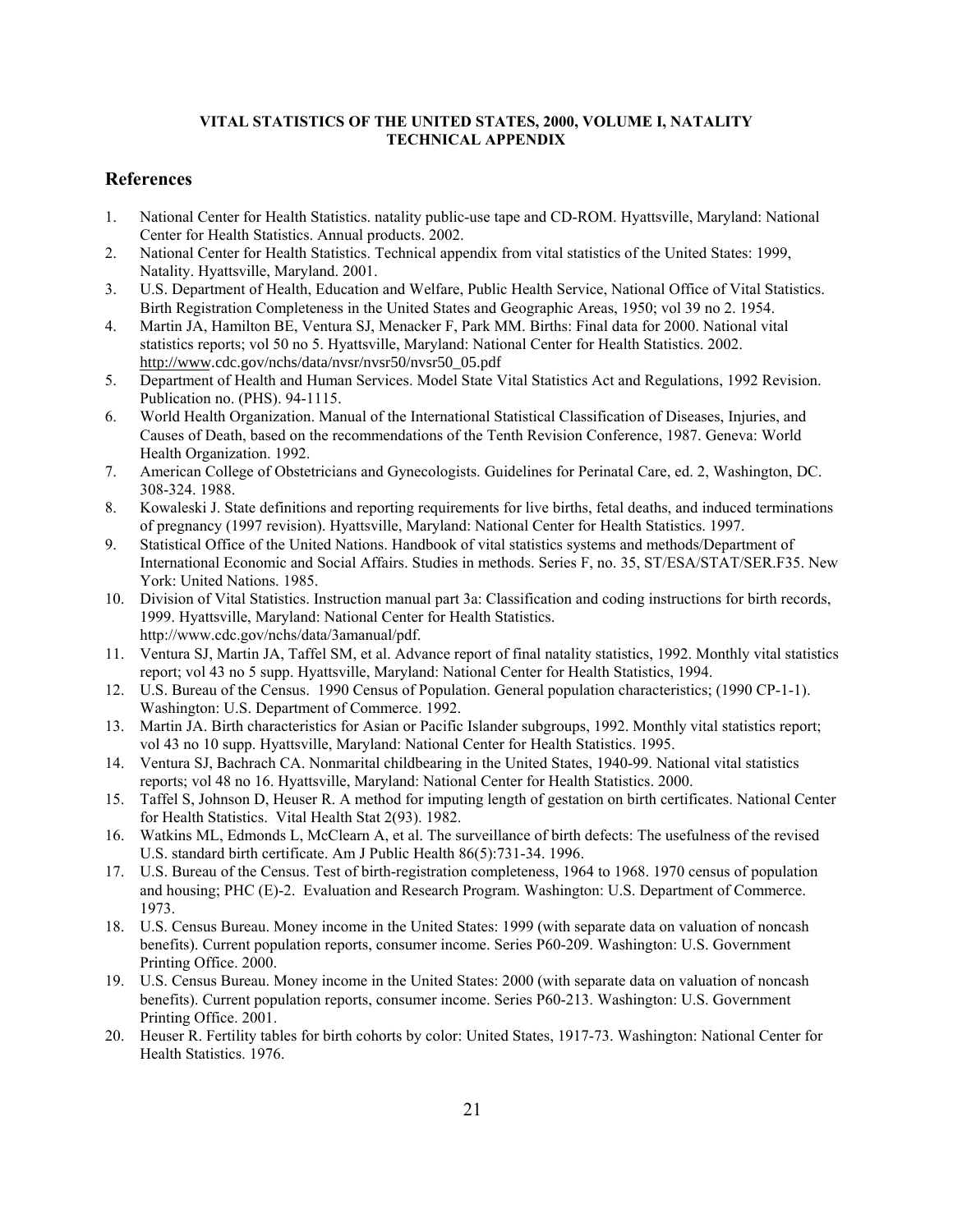21. U.S. Bureau of the Census. The X-11 variant of the Census Method II Seasonal Adjustment Program. Technical paper; no 15, 1967 rev. Washington: U.S. Department of Commerce. 1967.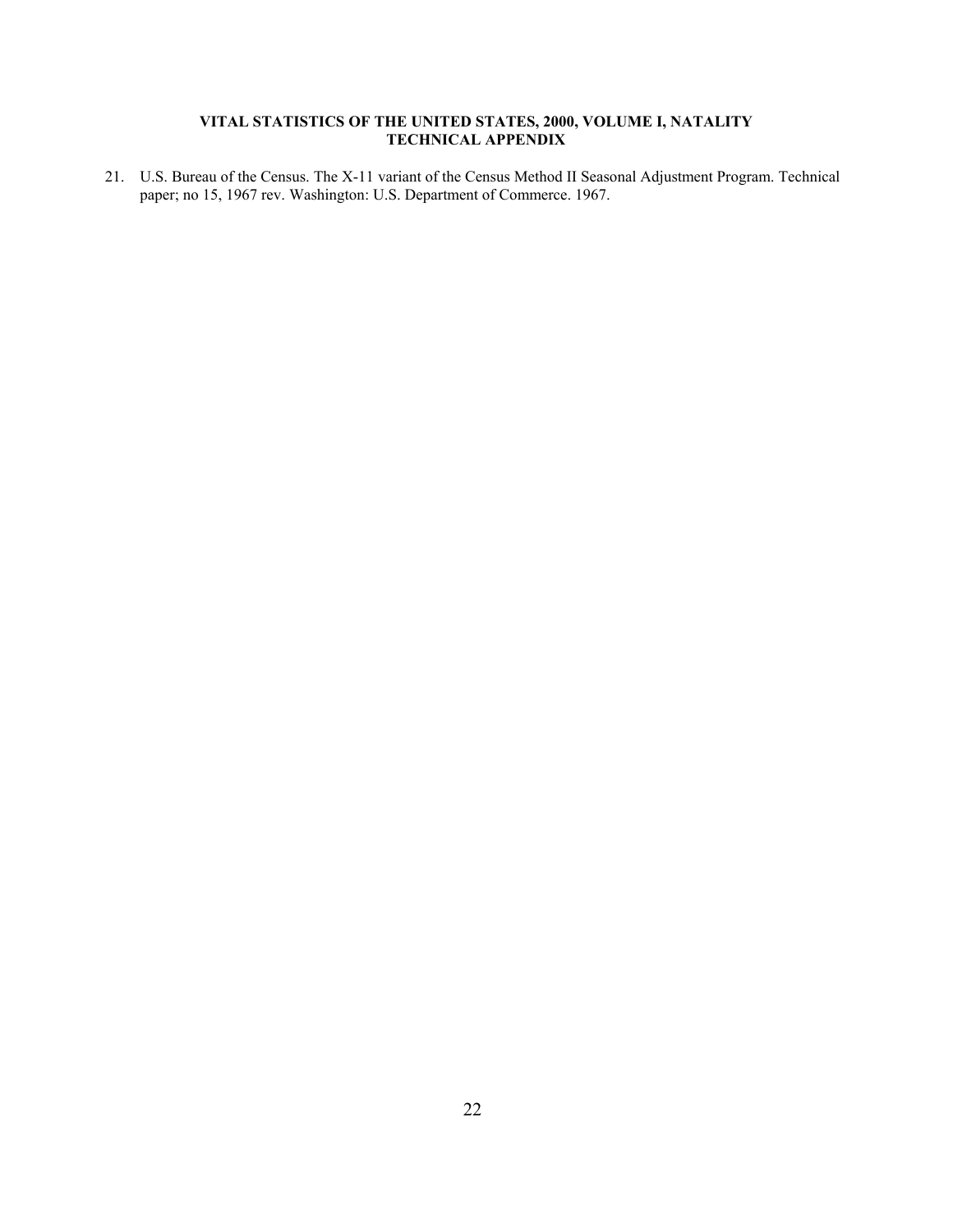| <b>TYPE/PRINT</b><br>IN.                         | <b>U.S. STANDARD</b>                                                                                                                                                  |                           |                                                                                                   |                                                                                              |                                                                 |                                                                                   |  |                                                                                                                                              |                                                                                                              |                                                                       |                                                                       |                                                               |  |
|--------------------------------------------------|-----------------------------------------------------------------------------------------------------------------------------------------------------------------------|---------------------------|---------------------------------------------------------------------------------------------------|----------------------------------------------------------------------------------------------|-----------------------------------------------------------------|-----------------------------------------------------------------------------------|--|----------------------------------------------------------------------------------------------------------------------------------------------|--------------------------------------------------------------------------------------------------------------|-----------------------------------------------------------------------|-----------------------------------------------------------------------|---------------------------------------------------------------|--|
| PERMANENT<br><b>BLACK INK</b>                    | <b>CERTIFICATE OF LIVE BIRTH</b><br>LOCAL FILE NUMBER                                                                                                                 |                           |                                                                                                   |                                                                                              |                                                                 |                                                                                   |  | <b>BIRTH NUMBER</b>                                                                                                                          |                                                                                                              |                                                                       |                                                                       |                                                               |  |
| FOR.<br>INSTRUCTIONS<br>SEE                      | 1. CHILD'S NAME (First, Middle, Last)                                                                                                                                 |                           |                                                                                                   |                                                                                              |                                                                 |                                                                                   |  | 2. DATE OF BIRTH (Month, Day, Year)                                                                                                          |                                                                                                              | 3. TIME OF BIRTH                                                      |                                                                       |                                                               |  |
| <b>HANDBOOK</b><br><b>CHILD</b>                  | 4. SEX<br>5. CITY, TOWN, OR LOCATION OF BIRTH                                                                                                                         |                           |                                                                                                   |                                                                                              |                                                                 |                                                                                   |  |                                                                                                                                              |                                                                                                              | 6. COUNTY OF BIRTH                                                    |                                                                       |                                                               |  |
|                                                  | 7. PLACE OF BIRTH: [ Hospital   C Freestanding Birthing Center<br>□ Residence<br>Clinic/Doctor's Office                                                               |                           |                                                                                                   |                                                                                              |                                                                 |                                                                                   |  |                                                                                                                                              |                                                                                                              |                                                                       | 8. FACILITY NAME (If not institution, give street and number)         |                                                               |  |
|                                                  |                                                                                                                                                                       |                           |                                                                                                   |                                                                                              |                                                                 |                                                                                   |  |                                                                                                                                              |                                                                                                              |                                                                       |                                                                       |                                                               |  |
|                                                  |                                                                                                                                                                       | □ Other (Specify)_        |                                                                                                   |                                                                                              |                                                                 |                                                                                   |  |                                                                                                                                              |                                                                                                              |                                                                       |                                                                       |                                                               |  |
|                                                  |                                                                                                                                                                       |                           | 9. I certify that this child was born alive at the<br>place and time and on the date stated.      |                                                                                              |                                                                 | 10. DATE SIGNED<br>(Month, Day, Year)                                             |  | Name __                                                                                                                                      |                                                                                                              |                                                                       | 11. ATTENDANT'S NAME AND TITLE (If other than certifier) (Type/Print) |                                                               |  |
| CERTIFIER/                                       |                                                                                                                                                                       |                           |                                                                                                   |                                                                                              |                                                                 |                                                                                   |  |                                                                                                                                              |                                                                                                              |                                                                       | □ M.D. □ D.O. □ C.N.M. □ Other Midwife                                |                                                               |  |
| <b>\TTENDANT</b><br><b>DEATH UNDER</b>           |                                                                                                                                                                       | Signature                 | 12. CERTIFIER'S NAME AND TITLE (Type/Print)                                                       |                                                                                              |                                                                 |                                                                                   |  | $\Box$ Other (Specify) $\Box$<br>13. ATTENDANT'S MAILING ADDRESS (Street and Number or Rural Route Number,<br>City or Town, State, Zip Code) |                                                                                                              |                                                                       |                                                                       |                                                               |  |
| ONE YEAR OF<br>AGE<br>Enter State File           | Name _<br>$\Box$ M.D.                                                                                                                                                 | $\Box$ Other (Specify) _  | $\Box$ D.O.<br>□ Hospital Admin.                                                                  |                                                                                              | $\Box$ C.N.M.                                                   | Other Midwife                                                                     |  |                                                                                                                                              |                                                                                                              |                                                                       |                                                                       |                                                               |  |
| Number of death<br>certificate for<br>this child |                                                                                                                                                                       | 14. REGISTRAR'S SIGNATURE |                                                                                                   |                                                                                              |                                                                 |                                                                                   |  |                                                                                                                                              |                                                                                                              |                                                                       | 15. DATE FILED BY REGISTRAR (Month, Day, Year)                        |                                                               |  |
|                                                  |                                                                                                                                                                       |                           | 16a. MOTHER'S NAME (First, Middle, Last)                                                          |                                                                                              |                                                                 |                                                                                   |  | 16b. MAIDEN SURNAME                                                                                                                          |                                                                                                              |                                                                       | 17. DATE OF BIRTH (Month, Day, Year)                                  |                                                               |  |
| MOTHER                                           |                                                                                                                                                                       |                           | 18. BIRTHPLACE (State or Foreign Country)                                                         |                                                                                              | 19a. RESIDENCE-STATE                                            |                                                                                   |  | 19b. COUNTY                                                                                                                                  |                                                                                                              |                                                                       | 19c CITY, TOWN, OR LOCATION                                           |                                                               |  |
|                                                  | 19d. STREET AND NUMBER                                                                                                                                                |                           |                                                                                                   |                                                                                              |                                                                 |                                                                                   |  |                                                                                                                                              | 19e. INSIDE CITY LIMITS? (Yes or no)   20. MOTHER'S MAILING ADDRESS (If same as residence, enter Zip Code on |                                                                       |                                                                       |                                                               |  |
| <b>FATHER</b>                                    | 21. FATHER'S NAME (First, Middle, Last)                                                                                                                               |                           |                                                                                                   |                                                                                              |                                                                 | 22. DATE OF BIRTH (Month, Day, Year)<br>23. BIRTHPLACE (State or Foreign Country) |  |                                                                                                                                              |                                                                                                              |                                                                       |                                                                       |                                                               |  |
| NFORMANT                                         | 24. I certify that the personal information provided on this certificate is correct to the best of my knowledge and belief.<br>Signature of Parent or Other Informant |                           |                                                                                                   |                                                                                              |                                                                 |                                                                                   |  |                                                                                                                                              |                                                                                                              |                                                                       |                                                                       |                                                               |  |
|                                                  | INFORMATION FOR MEDICAL AND HEALTH USE ONLY                                                                                                                           |                           |                                                                                                   |                                                                                              |                                                                 |                                                                                   |  |                                                                                                                                              |                                                                                                              |                                                                       |                                                                       |                                                               |  |
|                                                  |                                                                                                                                                                       |                           | 25. OF HISPANIC ORIGIN? (Specify No or Yes-If yes, specify<br>Cuban, Mexican, Puerto Rican, etc.) |                                                                                              | 26. RACE-American Indian, Black, White, etc.<br>(Specity below) |                                                                                   |  |                                                                                                                                              |                                                                                                              | 27. EDUCATION<br>(Specify only highest grade completed)               |                                                                       |                                                               |  |
|                                                  |                                                                                                                                                                       |                           |                                                                                                   |                                                                                              |                                                                 |                                                                                   |  |                                                                                                                                              |                                                                                                              |                                                                       |                                                                       | Elementary/Secondary (0-12) $\overline{C}$ College (1-4 or 5+ |  |
| MOTHER                                           | 25a.                                                                                                                                                                  | $\Box$ No<br>Specify:     | $\Box$ Yes                                                                                        | 26a.                                                                                         |                                                                 |                                                                                   |  | 27a.                                                                                                                                         |                                                                                                              |                                                                       |                                                                       |                                                               |  |
| <b>FATHER</b>                                    | 25b.                                                                                                                                                                  | $\Box$ No<br>Specify:     | $\Box$ Yes                                                                                        |                                                                                              |                                                                 | 26b.                                                                              |  |                                                                                                                                              |                                                                                                              | 27b.                                                                  |                                                                       |                                                               |  |
|                                                  |                                                                                                                                                                       |                           | 28. PREGNANCY HISTORY<br>(Complete each section)<br>LIVE BIRTHS                                   | OTHER TERMINATIONS                                                                           |                                                                 | 29. MOTHER MARRIED? (At birth, conception, or<br>any time between) (Yes or no)    |  |                                                                                                                                              |                                                                                                              |                                                                       | 30. DATE LAST NORMAL MENSES BEGAN<br>(Month, Day, Year)               |                                                               |  |
| MULTIPLE BIRTHS<br>Enter State File              |                                                                                                                                                                       |                           | (Do not include this child)                                                                       | (Spontaneous and induced at<br>any time after conception)                                    |                                                                 |                                                                                   |  | 31. MONTH OF PREGNANCY PRENATAL CARE<br>BEGAN-First, Second, Third, etc. (Specify)                                                           |                                                                                                              |                                                                       | 32. PRENATAL VISITS-Total Number<br>(If none, so state)               |                                                               |  |
| Number for Mate(s)<br>LIVE BIRTH(S)              |                                                                                                                                                                       | 28a. Now Living           | 28b. Now Dead                                                                                     | 28d.                                                                                         |                                                                 |                                                                                   |  |                                                                                                                                              |                                                                                                              |                                                                       |                                                                       |                                                               |  |
| FETAL DEATH(S)                                   | $\Box$ None                                                                                                                                                           | Number ___                | Number_<br>□ None                                                                                 | Number ____<br>$\Box$ None                                                                   |                                                                 | 33. BIRTH WEIGHT (Specify unit)                                                   |  |                                                                                                                                              |                                                                                                              | 34. CLINICAL ESTIMATE OF GESTATION (Week:                             |                                                                       |                                                               |  |
|                                                  | 28c. DATE OF LAST LIVE BIRTH<br>28e. DATE OF LAST OTHER<br>(Month, Year)<br>TERMINATION (Month, Year)                                                                 |                           |                                                                                                   |                                                                                              |                                                                 | 35a. PLURALITY-Single, Twin, Triplet, etc.<br>(Specify)                           |  |                                                                                                                                              |                                                                                                              | 35b. IF NOT SINGLE BIRTH-Born First, Second,<br>Third, etc. (Specify) |                                                                       |                                                               |  |
|                                                  |                                                                                                                                                                       |                           | 36. APGAR SCORE                                                                                   | 37a. MOTHER TRANSFERRED PRIOR TO DELIVERY? C No                                              |                                                                 |                                                                                   |  |                                                                                                                                              |                                                                                                              |                                                                       | □ Yes If Yes, enter name of facility transferred from:                |                                                               |  |
|                                                  |                                                                                                                                                                       | 36a. 1 Minute             | 36b. 5 Minutes                                                                                    |                                                                                              |                                                                 |                                                                                   |  |                                                                                                                                              |                                                                                                              |                                                                       |                                                                       |                                                               |  |
|                                                  |                                                                                                                                                                       |                           |                                                                                                   | 37b. INFANT TRANSFERRED? $\Box$ No $\Box$ Yes If Yes, enter name of facility transferred to: |                                                                 |                                                                                   |  |                                                                                                                                              |                                                                                                              |                                                                       |                                                                       |                                                               |  |
|                                                  |                                                                                                                                                                       |                           |                                                                                                   | mun noralisini                                                                               |                                                                 | il aalmarekin kellaas lisaa aasta selle                                           |  |                                                                                                                                              |                                                                                                              |                                                                       |                                                                       |                                                               |  |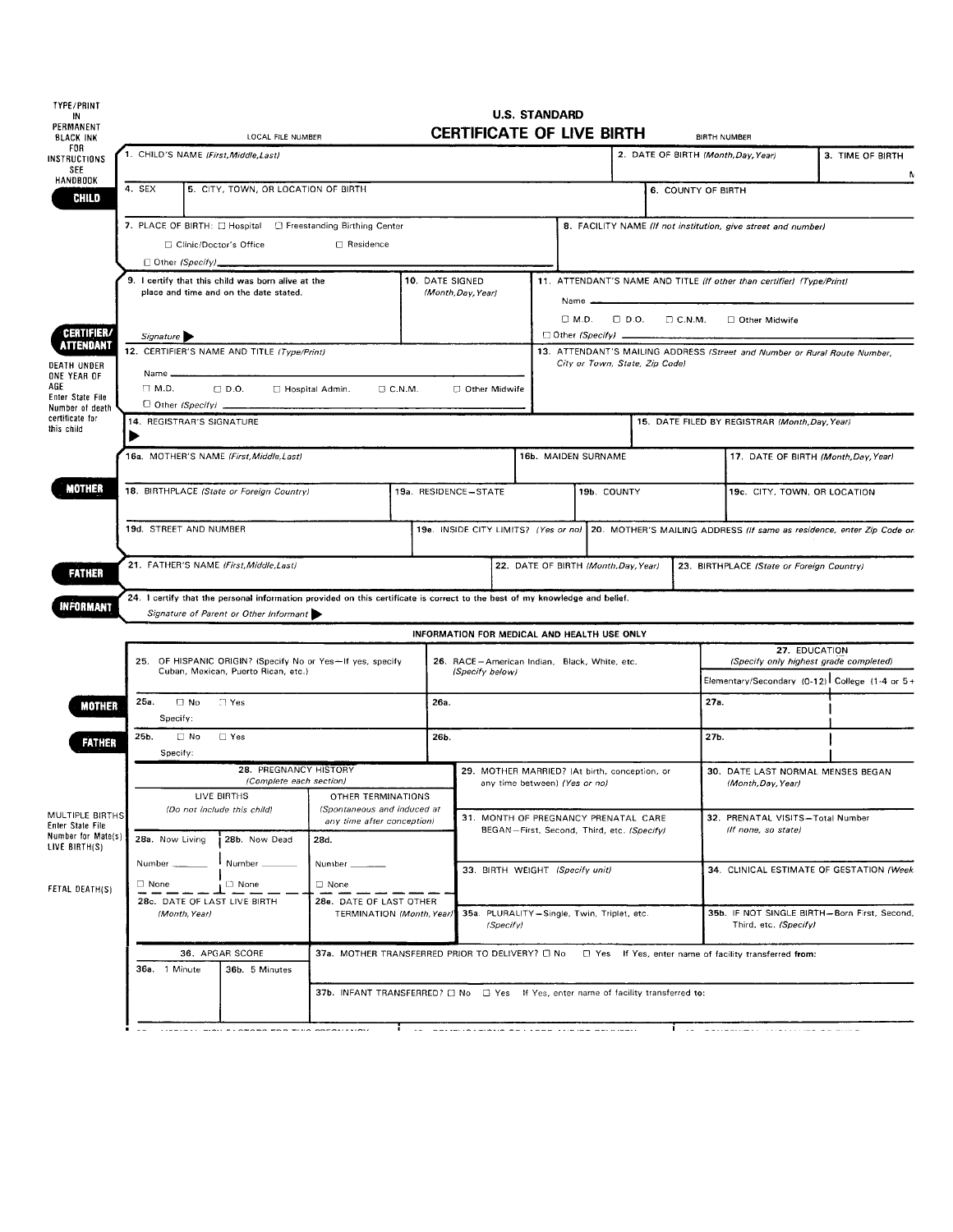| 38a. MEDICAL RISK FACTORS FOR THIS PREGNANCY<br>(Check all that apply)                                                                                                                                                                                                                                                                                                                                                                                                    | 40.                                                                                                                                      |
|---------------------------------------------------------------------------------------------------------------------------------------------------------------------------------------------------------------------------------------------------------------------------------------------------------------------------------------------------------------------------------------------------------------------------------------------------------------------------|------------------------------------------------------------------------------------------------------------------------------------------|
| Anemia (Hct. < 30/Hgb. < 10) 01<br>п<br>Acute or chronic lung disease  03 □<br>Ð<br>Hydramnios/Oligohydramnios 06<br>п<br>□<br>Hypertension, chronic  08<br>Hypertension, pregnancy-associated $\ldots$ ,  09 $\Box$<br>Incompetent cervix $\ldots \ldots \ldots \ldots \ldots \ldots \ldots \ldots \ldots 11$<br>П<br>Previous infant $4000 +$ grams 12 $\Box$<br>Previous preterm or small-for-gestational-age<br>infant<br>14 □<br>П<br>Uterine bleeding  16 0<br>None | Fepr<br>Мес<br>Prem<br>Abru<br>Place<br>Othe<br>Seizu<br>Preci<br>Prolo<br>Dvsf<br>Bree<br>Ceph<br>Cord<br>Anes<br>Fetal<br>None<br>Othe |
| Other $\_\_\_\$<br>(Specify)                                                                                                                                                                                                                                                                                                                                                                                                                                              | 41.                                                                                                                                      |
| 38b. OTHER RISK FACTORS FOR THIS PREGNANCY<br>(Complete all items)<br>Tobacco use during pregnancy Yes □ No □<br>Average number cigarettes per day _____<br>Alcohol use during pregnancy Yes O No O<br>Average number drinks per week ________<br>Weight gained during pregnancy _______________ lbs.                                                                                                                                                                     | Vagir<br>Vagir<br>Prima<br>Repe<br>Force<br>Vacu<br>42.                                                                                  |
| 39. OBSTETRIC PROCEDURES<br>(Check all that apply)<br>п<br>Electronic fetal monitoring  02 $\Box$<br>п<br>□<br>Tocolysis<br>n<br>Ω<br>None 00 □<br>Other<br>п<br>(Specify)                                                                                                                                                                                                                                                                                                | Aner<br>Birth<br>Fetal<br>Hyali<br>Meco<br>Assis<br>Assis<br>Seizu<br>None<br>Othe                                                       |

| 40. COMPLICATIONS OF LABOR AND/OR DELIVERY<br>(Check all that apply)                                                                                                                                                                                                                                         |                                                                                                                        |
|--------------------------------------------------------------------------------------------------------------------------------------------------------------------------------------------------------------------------------------------------------------------------------------------------------------|------------------------------------------------------------------------------------------------------------------------|
| Meconium, moderate/heavy  02<br>Premature rupture of membrane ( > 12 hours) 03<br>Abruptio placenta  04<br>Other excessive bleeding  06<br>Precipitous labor (< 3 hours)  08<br>Prolonged labor ( > 20 hours)  09<br>Cord prolapse<br>Fetal distress www.communications.communications.<br>None<br>(Specify) | п<br>п<br>П<br>П<br>П<br>п<br>П<br>П<br>П<br>-10<br>П<br>11<br>п<br>12<br>n<br>13<br>n<br>14<br>П<br>15<br>□<br>п<br>П |
| 41. METHOD OF DELIVERY (Check all that apply)<br>Vaginal birth after previous C-section 02                                                                                                                                                                                                                   | 01<br>П<br>П<br>П<br>$\Box$<br>$\Box$<br>05<br>п                                                                       |
| 42. ABNORMAL CONDITIONS OF THE NEWBORN<br>(Check all that apply)                                                                                                                                                                                                                                             |                                                                                                                        |
|                                                                                                                                                                                                                                                                                                              |                                                                                                                        |

| 43. CONGENITAL ANOMALIES OF CHILD<br>(Check all that apply)                                                           |
|-----------------------------------------------------------------------------------------------------------------------|
| Other central nervous system anomalies                                                                                |
| _______05                                                                                                             |
| Other circulatory/respiratory anomalies                                                                               |
|                                                                                                                       |
| Tracheo-esophageal fistula/Esophageal atresia 09<br>Omphalocele/ Gastroschisis 10<br>Other gastrointestinal anomalies |
| $(Specify)$ 11                                                                                                        |
| Other urogenital anomalies                                                                                            |
| Cleft lip/palate15                                                                                                    |
| Polydactyly/Syndactyly/Adactyly 16                                                                                    |
|                                                                                                                       |
| Diaphragmatic hernia18                                                                                                |
| Other musculoskeletal/integumental anomalies                                                                          |
| $(Specify)$ 19                                                                                                        |
| Down's syndrome20<br>Other chromosomal anomalies                                                                      |
| $(Specify)$ 21                                                                                                        |
| None<br>Other                                                                                                         |
| (Specify)                                                                                                             |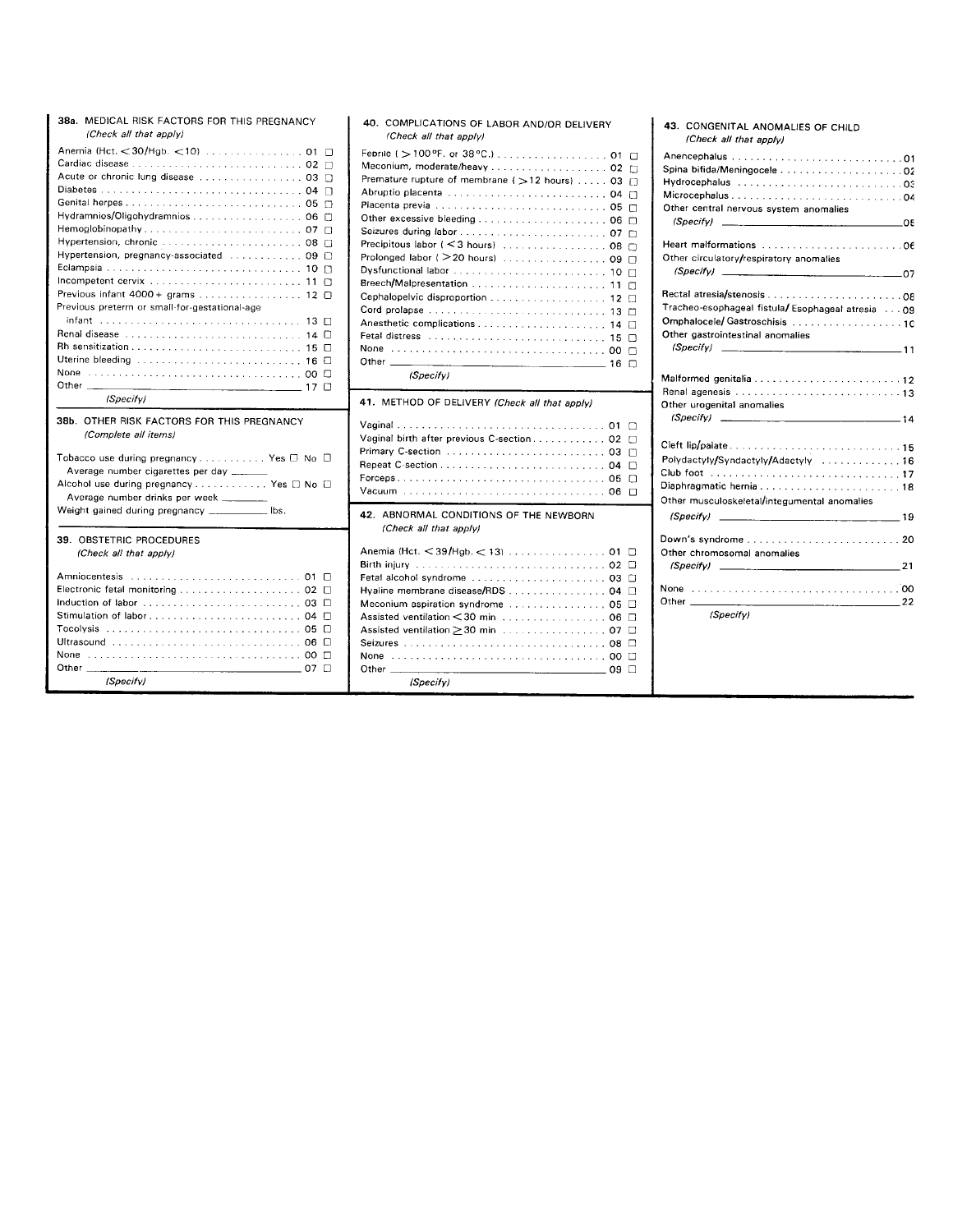Table A. Percent of birth records on which specified items were not stated: United States and each State and territory, 2000

--- --- --- --- --- **--- --- ---** --- --- [Page 1 of 2] [By place of residence] Area All Place Attendant Mother's Father's Father's Hispanic Origin Educational Live-birth Length of Month Number of births of birth at birth birthplace age race Mother Father attainment order gestation prenatal prenatal attainment order gestation prenatal prenatal prenatal prenatal prenatal prenatal prenatal prenatal prenatal prenatal  $\frac{1}{2}$  care began visits Total of reporting areas 1/ 4,058,814 0.0 0.0 0.3 13.7 14.4 1.1 14.1 1.5 0.4 1.1 2.7 3.7 Alabama | 63,299 0.0 0.0 0.1 22.0 22.0 0.1 21.9 0.3 0.0 0.1 0.4 0.6 Alaska | 9,974 0.1 0.1 0.8 13.2 14.6 3.6 15.4 3.0 1.1 0.4 3.5 4.4 Arizona | 85,273 0.0 0.0 0.2 19.3 20.6 1.3 21.1 2.3 0.4 0.1 2.0 4.4 Arkansas | 37,783 0.0 0.0 0.0 0.2 19.3 20.5 0.3 19.9 0.4 0.1 0.3 2.3 2.5 California 531,959 0.0 0.0 0.2 7.1 6.8 0.6 6.2 1.4 0.1 2/ 1.7 3.3 Colorado | 65,438 - - - 0.4 8.3 8.8 0.1 8.9 1.3 0.1 0.1 1.4 1.5 Connecticut | 43,026 - 0.0 0.2 10.4 11.7 2.2 12.2 2.3 5.7 0.2 3.4 5.9 Delaware | 11,051 - 0.0 0.3 29.7 30.6 0.2 29.6 0.3 0.1 0.1 0.3 0.6 0.6 District of Columbia 7,666 - - 0.1 41.8 50.2 0.4 41.6 7.7 0.0 0.5 17.1 18.6 Florida 204,125 0.0 0.0 0.1 16.8 17.0 0.1 18.3 0.5 0.0 0.1 1.0 2.2 Georgia 132,644 0.0 0.0 0.2 17.5 18.7 1.4 18.6 2.0 0.4 0.2 4.3 3.7 Hawaii 17,551 - - 0.1 9.4 9.5 0.1 9.1 0.5 0.0 2.5 2.4 2.5 Idaho 20,366 0.0 0.0 0.4 7.7 11.4 0.5 10.5 2.9 0.5 0.4 2.6 3.3 Illinois | 185,036 0.0 0.0 0.0 0.1 13.8 15.4 0.0 15.4 0.9 0.1 0.2 2.1 2.3 Indiana | 87,699 0.0 0.0 0.1 13.1 13.1 0.4 13.1 0.8 0.1 0.1 0.9 1.9 Iowa 38,266 0.0 0.0 0.1 12.8 14.1 0.6 14.2 1.0 0.0 0.1 1.3 3.4 Kansas | 39,666 0.0 0.1 0.0 10.0 10.6 1.1 11.5 0.4 0.0 0.1 0.7 1.1 Kentucky | 56,029 0.0 0.1 0.0 19.2 22.1 0.1 22.0 0.3 0.1 0.1 1.2 1.5 Louisiana | 67,898 0.0 0.1 0.0 21.5 21.6 0.1 21.6 0.2 0.1 0.1 0.4 0.4 Maine | 13,603 0.0 0.0 0.0 8.3 12.4 0.3 8.7 0.9 0.4 0.1 0.7 0.8 Maryland 74,316 0.0 0.0 0.5 12.2 12.8 0.3 10.6 1.7 0.1 0.3 2.7 4.5 Massachusetts | 81,614 0.0 0.0 0.0 7.2 7.4 0.7 6.6 0.5 1.6 1.6 2.7 1.8 Michigan | 136,171 | 0.0 | 0.1 | 0.1 | 15.2 | 17.6 | 6.4 | 22.3 | 2.4 | 0.4 | 0.2 | 4.5 | 5.8 Minnesota | 67,604 - 0.2 0.2 8.9 11.8 3.8 14.4 2.3 0.4 0.8 5.7 5.4 Mississippi | 44,075 0.0 0.0 0.1 22.8 22.7 0.1 22.8 0.3 0.1 0.2 0.5 1.6 Missouri | 76,463 - - - 0.2 17.0 18.3 0.1 17.9 0.6 0.3 0.1 2.0 3.4 Montana | 10,957 0.0 0.1 0.0 9.6 10.4 3.4 13.2 0.3 0.0 0.1 0.6 0.4 Nebraska | 24,646 - - 0.0 11.9 13.0 2.0 13.7 0.1 0.0 0.0 0.4 0.7 Nevada 30,829 0.0 0.0 0.7 19.4 19.9 1.0 19.1 2.6 0.7 0.9 4.9 7.1 New Hampshire | 14,609 - | - | 0.0 | 5.6 | 8.1 | 4.2 | 11.6 1.1 | 0.7 | 0.5 | 1.8 | 2.0 New Jersey | 115,632 | 0.0 | 0.0 | 0.2 | 8.5 | 10.3 | 0.4 | 9.3 | 3.3 | 0.1 | 0.1 | 4.3 | 5.4 New Mexico | 27,223 0.0 - 1.7 26.5 26.0 0.0 26.0 3.7 1.2 0.4 4.9 4.8 New York 258,737 0.0 0.0 0.4 14.3 14.7 4.5 18.0 1.6 0.1 0.3 6.1 3.9 North Carolina || 120,311 || -|| 0.0|| 0.0|| 16.2|| 16.2|| 0.1|| 16.2|| 0.3|| 0.1|| 0.7|| 0.7|| 0.7| North Dakota | 7,676 - | - | 0.1 | 9.0 | 9.5 | 2.8 | 12.2 | 0.2 | - | 0.1 | 0.8 | 0.7 Ohio 155,472 0.0 0.0 1.6 15.3 15.5 0.2 2.0 0.7 0.9 0.0 1.7 2.8 Oklahoma 49,782 0.0 0.0 0.1 16.2 17.5 0.9 17.5 1.1 0.2 3.4 8.7 10.7 Oregon | 45,804 - 0.0 0.1 9.8 5.4 0.3 5.9 2.5 0.0 0.0 0.3 0.6 Pennsylvania 146,281 0.0 0.0 0.9 5.4 4.7 0.5 3.8 2.7 0.7 0.3 4.4 6.0 Rhode Island | 12,505 0.0 0.0 0.7 13.3 13.8 8.1 19.2 1.7 0.9 0.3 1.8 2.0 South Carolina | 56,114 0.0 - 0.2 27.9 27.9 0.1 27.9 0.5 0.1 0.2 1.1 1.1 South Dakota | 10,345 - - - - 0.0 13.3 13.4 0.1 13.6 0.2 0.0 0.1 0.3 0.4 0.4 Tennessee | 79,611 - | - | 0.1 | 15.3 | 15.6 0.1 | 15.5 | 0.2 | 0.2 | 0.2 | 1.7 | 1.0 Texas 363,414 0.0 0.0 0.5 14.6 14.8 0.4 14.8 2.1 1.1 0.9 3.4 7.5 Utah 47,353 0.0 0.0 0.2 8.2 9.8 0.4 9.4 1.5 0.7 0.1 3.0 3.7 Vermont | 6,500 0.0 - 0.2 8.5 13.5 2.6 15.6 1.2 0.5 0.1 4.4 2.4 Virginia | 98,938 - 0.0 0.1 16.8 18.7 0.2 16.9 0.7 0.0 0.0 0.3 0.8 Washington | 81,036 0.0 0.1 0.6 10.8 14.0 2.9 14.7 7.5 2.5 1.2 7.8 10.9 West Virginia 20,865 0.3 0.0 0.2 12.6 13.1 0.3 13.2 0.6 0.1 0.4 4.1 2.7 Wisconsin | 69,326 - - - 0.1 28.9 29.0 0.0 28.9 0.2 0.0 0.0 0.3 0.4 0.4 Wyoming | 6,253 -| -| 0.1| 13.0| 13.4| 0.1| 13.3| 0.4| 0.0| 0.1| 0.5| 0.5 Puerto Rico 59,333 - 0.1 - 3.3 4.1 0.3 0.0 0.1 0.3 0.1 Virgin Islands | 1,564 - 0.1 - 19.7 21.5 2.6 23.9 0.7 0.3 0.7 0.1 1.7 Guam | 3,770 0.1 1.4 0.7 22.1 22.1 1.0 23.0 1.7 1.4 0.4 2.5 2.5 American Samoa 1,731 - 0.1 5.1 35.5 36.0 - Commonwealth of the Northern Marianas Islands 1,431 0.1 1.0 0.5 8.0 11.3 --- 31.4 26.4 10.8 13.2 12.5 Hispanic Origin  $2/5.7$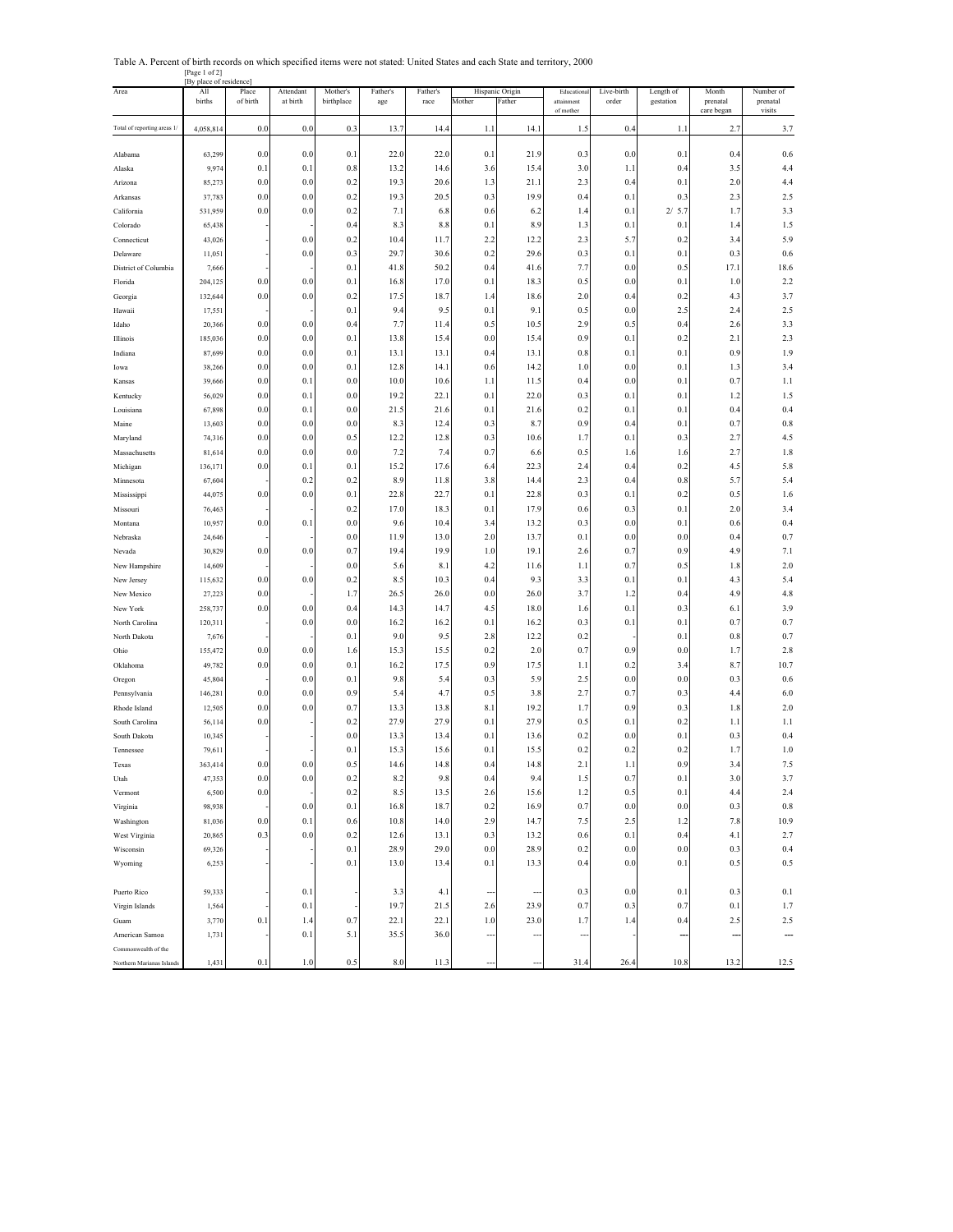Table A. Percent of birth records on which specified items were not stated: United States and each State and territory, 2000 [Page 2 of 2]

|                             | [By place of residence |                  |                   |                 |                |                |                |                         |                                        |              |                        |                         |
|-----------------------------|------------------------|------------------|-------------------|-----------------|----------------|----------------|----------------|-------------------------|----------------------------------------|--------------|------------------------|-------------------------|
| Area                        | All births             | Birth-<br>weight | 5-minute<br>Apgar | Medical<br>risk | Tobacco<br>use | Alcohol<br>use | Weight<br>gain | Obstetric<br>procedures | omplications of lab<br>and/or delivery | Method<br>of | Abnormal<br>conditions | Congenital<br>anomalies |
|                             |                        |                  | Score             | factors         |                |                |                |                         |                                        | delivery     | of newborn             |                         |
| Total of reporting areas 1/ | 4,058,814              | 0.1              | 0.5               | 1.5             | 1.1            | 1.3            | 7.7            | 0.8                     | 1.1                                    | 0.7          | 1.7                    | 1.5                     |
|                             |                        |                  |                   |                 |                |                |                |                         |                                        |              |                        |                         |
| Alabama                     | 63,299                 | 0.1              | 0.2               | 0.0             | 0.1            | 0.1            | 4.5            | 0.0                     | 0.0                                    | 0.3          | 0.0                    | $0.0\,$                 |
| Alaska                      | 9,974                  | 0.2              | 0.7               | 1.6             | 1.0            | 1.1            | 7.4            | 1.3                     | 1.5                                    | 0.4          | 1.6                    | 1.8                     |
| Arizona                     | 85,273                 | 0.1              | 0.3               | 0.0             | 1.0            | 1.1            | 13.6           | 0.0                     | 0.0                                    | 0.3          | 0.0                    | 0.3                     |
| Arkansas                    | 37,783                 | 0.1              | 3.4               | 0.2             | 0.4            | 0.5            | 7.1            | 0.1                     | 0.2                                    | 0.4          | 0.2                    | 0.2                     |
| California                  | 531,959                | 0.0              |                   | 0.0             |                |                |                | 0.0                     | 0.0                                    | 0.0          | 0.0                    | $0.0\,$                 |
| Colorado                    | 65,438                 | 0.1              | 0.3               | 0.0             | 0.3            | 0.4            | 3.4            | 0.0                     | 0.0                                    | 0.0          | 0.0                    | 0.1                     |
| Connecticut                 | 43,026                 | 0.0              | 2.0               | 8.6             | 4.6            | 4.8            | 13.5           | 8.2                     | 8.8                                    | 1.2          | 13.0                   | 13.4                    |
| Delaware                    | 11,051                 | 0.1              | 0.1               | 0.0             | 0.1            | 0.1            | 1.0            | 0.0                     | 0.0                                    |              | 0.0                    | $0.0\,$                 |
| District of Columbia        | 7,666                  | 0.1              | 0.6               | 0.0             | 0.1            | 1.0            | 13.5           |                         |                                        | 0.1          |                        |                         |
| Florida                     | 204,125                | 0.0              | 0.2               | 0.0             | 0.1            | 1.0            | 4.8            | 0.0                     | 0.0                                    | 0.7          | 0.0                    | 0.0                     |
| Georgia                     | 132,644                | 0.0              | 0.4               | 0.3             | 0.5            | 0.5            | 9.0            | 0.0                     | 0.0                                    | 0.5          | 0.0                    | 0.0                     |
| Hawaii                      | 17,55                  | 0.8              | 4.6               | 17.5            | 0.1            | 0.1            | 10.1           | 7.9                     | 7.8                                    | 0.4          | 17.7                   | 19.0                    |
| Idaho                       | 20,366                 | 0.1              | 0.7               | 0.8             | 0.5            | 0.6            | 7.8            | 0.7                     | 0.8                                    | 0.4          | 0.6                    | 0.7                     |
| Illinois                    | 185,036                | 0.1              | 0.3               | 0.0             | 0.2            | 0.1            | 4.0            | 0.0                     | 0.0                                    | 0.3          | 0.0                    | 0.1                     |
| Indiana                     | 87,699                 | 0.5              | 0.4               | 0.3             | 0.3<br>4/      | 0.4            | 2.7            | 0.1                     | 0.4                                    | 0.6          | 0.7                    | 0.7                     |
| Iowa                        | 38,266                 | 0.0              | 0.3               | 0.1             | 1.5            | 1.8            | 6.7            | 0.0                     | 0.1                                    | 0.5          | 0.1                    | 0.1                     |
| Kansas                      | 39,666                 | 0.0              | 0.3               | 3/0.2           | 0.2            | 0.2            | 0.4            | 0.1                     | 0.1                                    | 0.3          | 0.1                    | 0.2                     |
| Kentucky                    | 56,029                 | 0.2              | 0.4               | 15.0            | 4.1            | 4.8            | 9.2            | 4.4                     | 15.4                                   | 4.5          | 22.4                   | 22.3                    |
| Louisiana                   | 67,898                 | 0.1              | 0.4               | 0.1             | 0.2            | 0.2            | 5.5            | 0.1                     | 0.1                                    | 0.2          | 0.2                    | 0.2                     |
| Maine                       | 13,603                 | 0.1              | 0.2               | 0.1             | 1.2            | 1.6            | 1.9            | 0.1                     | 0.1                                    | 0.1          | 0.1                    | 0.1                     |
| Maryland                    | 74,316                 | 0.0              | 0.4               | 0.0             | 0.6            | 0.7            | 5.9            | 0.0                     | 0.0                                    | 0.2          | 0.0                    | $0.0\,$                 |
| Massachusetts               | 81,614                 | 1.7              | 1.7               | 2.6             | 0.4            | 0.4            | 2.8            | 2.5                     | 2.5                                    | 1.9          | 3.1                    | 2.8                     |
| Michigan                    | 136,171                | 0.2              | 0.4               | 0.1             | 2.4            | 2.4            | 9.4            | 0.1                     | 0.1                                    | 0.5          | 0.1                    | 0.2                     |
| Minnesota                   | 67,604                 | 0.1              | 0.7               | 6.5             | 6.0            | 6.1            | 18.7           | 5.3                     | 6.5                                    | 2.7          | 7.3                    | 7.3                     |
| Mississippi                 | 44,075                 | 0.1              | 0.3               | 0.1             | 0.3            | 0.3            | 6.3            | 0.0                     | 0.1                                    | 0.3          | 0.0                    | $0.0\,$                 |
| Missouri                    | 76,463                 | 0.0              | 0.5               | 0.1             | 0.3            | 0.4            | 2.9            | 0.1                     | 0.1                                    | 0.6          | 0.1                    | 0.1                     |
| Montana                     | 10,957                 | 0.1              | 0.3               | 0.0             | 0.5            | 0.7            | 1.7            | 0.0                     | 0.0                                    | 0.3          | 0.0                    | 0.1                     |
| Nebraska                    | 24,646                 | 0.1              | 0.2               | 0.1             | 0.1            | 0.1            | 1.5            | 0.0                     | 0.1                                    | 0.3          | 7/0.1                  | 0.1                     |
| Nevada                      | 30,829                 | 0.1              | 1.2               | 7.5             | 1.6            | 1.8            | 9.7            | 1.4                     | 3.3                                    | 0.7          | 3.6                    | 3.8                     |
| New Hampshire               | 14,609                 | 0.4              | 0.6               | 0.3             | 0.4            | 0.4            | 4.2            | 0.3                     | 0.3                                    | 0.6          | 0.3                    | 0.3                     |
| New Jersey                  | 115,632                | 0.1              | 0.3               | 0.9             | 0.7            | 0.8            | 6.1            | 0.1                     | 0.6                                    | 0.6          | 9.4                    | 1.1                     |
| New Mexico                  | 27,223                 | 0.2              | 3.6               | 0.1             | 1.2            | 1.3            | 8.9            | 0.0                     | 0.0                                    | 0.5          | 0.0                    |                         |
| New York                    | 258,737                | 0.1              | 0.2               | 1.8             | 0.2<br>4/      | 0.2            | 7.1            | 0.2                     | 0.4                                    | 0.4          | 8/1.4                  | 1.4                     |
| North Carolina              | 120,311                | 0.1              | 0.4               | 0.0             | 0.2            | 0.3            | 2.7            | 0.0                     | 0.0                                    | 0.5          | 0.0                    | $0.0\,$                 |
| North Dakota                | 7,676                  | 0.1              | 0.2               | 0.2             | 0.2            | 0.6            | 2.4            | 0.2                     | 0.2                                    | 1.4          | 0.4                    | 0.2                     |
| Ohio                        | 155,472                | 0.1              | 0.2               | 0.1             | 0.3            | 0.3            | 3.0            | 0.1                     | 0.1                                    | 0.6          | 0.1                    | 0.1                     |
| Oklahoma                    | 49,782                 | 0.3              | 3.8               | 17.5            | 13.0           | 13.2           | 22.4           | 15.5                    | 17.4                                   | 13.2         | 19.4                   | 19.5                    |
| Oregon                      | 45,804                 | 0.0              | 0.4               | 1.0             | 1.0            | 1.0            | 3.9            | 0.0                     | 0.0                                    | 0.4          | 0.0                    | 0.1                     |
| Pennsylvania                | 146,281                | 0.1              | 0.4               | 0.0             | 0.8            | 0.8            | 9.8            | 0.0                     | 0.0                                    | 0.0          | 0.3                    | 0.2                     |
| Rhode Island                | 12,505                 | 0.3              | 0.3               | 6.8             | 1.5            | 1.7            | 12.1           | 6.3                     | 6.6                                    | 0.4          | 11.4                   | 11.7                    |
| South Carolina              | 56,114                 | 0.0              | 0.2               | 0.0             | 0.2            | 0.2            | 2.0            | 0.0                     |                                        | 0.5          | 0.0                    | $0.0\,$                 |
| South Dakota<br>Tennessee   | 10,345                 | 0.0<br>0.0       | 0.3<br>0.3        | 0.0<br>0.1      | 5/0.3<br>0.3   | 5/0.3<br>0.3   | 1.0<br>7.1     | 0.0<br>0.0              | 0.0<br>0.1                             | 0.1<br>0.5   | 0.0<br>0.1             | $0.0\,$<br>0.1          |
| Texas                       | 79,611                 | 0.1              |                   | 6/1.5           | 1.6            | 1.6            | 15.7           | 0.0                     | 9/0.0                                  | 0.6          | 7/0.0                  | 0.1                     |
|                             | 363,414                | 0.0              | 0.4               | 0.1             | 0.0            | 0.6            | 4.4            | 0.0                     | 0.0                                    | 0.0          | 0.1                    | 0.1                     |
| Utah                        | 47,353<br>6,500        | 0.2              | 0.4               | 0.7             | 0.8            | 0.4            | 2.4            | 0.6                     | 0.7                                    | 0.1          | 0.6                    | 0.7                     |
| Vermont<br>Virginia         | 98,938                 | 0.1              | 0.2               | 0.1             | 0.0            | 0.0            | 2.6            | 0.0                     | 0.1                                    | 0.3          | 0.3                    | 0.1                     |
| Washington                  | 81,036                 | 0.4              | 0.6               | 15.0            | 4.5            | 12.0           | 25.5           | 11.1                    | 14.4                                   | 0.4          | 14.6                   | 14.8                    |
| West Virginia               | 20,865                 | 0.1              | 0.3               | 1.2             | 0.8            | 1.9            | 10.6           | 0.2                     | 0.9                                    | 0.3          | 3.1                    | 2.2                     |
| Wisconsin                   | 69,326                 | 0.0              | 0.4               | 0.1             | 0.1            | 0.1            | 2.2            | $0.0\,$                 | 0.1                                    | 0.0          | 10/0.1                 | 0.1                     |
|                             |                        |                  | 0.4               | $0.0\,$         | 0.2            | 0.2            | 1.7            | 0.0                     | 0.0                                    | 0.1          |                        | $0.0\,$                 |
| Wyoming                     | 6,253                  | 0.0              |                   |                 |                |                |                |                         |                                        |              | 0.0                    |                         |
| Puerto Rico                 | 59,333                 | 0.0              | 0.1               | 0.0             | 0.0            | 0.0            | 0.1            | 0.0                     | 0.1                                    | 0.0          | 0.0                    | $0.0\,$                 |
| Virgin Islands              | 1,564                  | 0.2              | 2.7               | 3.1             | 0.9            | 1.0            | 10.3           | 1.3                     | 4.3                                    | 1.5          | 3.8                    | 3.7                     |
| Guam                        | 3,770                  | 0.3              | 1.2               | 1.5             | 0.4            | 0.8            | 6.0            | 1.3                     | 1.6                                    | 0.7          | 3.7                    | 4.5                     |
| American Samoa              | 1,731                  |                  | ۵.                |                 |                |                |                | ц,                      | ٠.                                     |              |                        |                         |
| Commonwealth of the         |                        |                  |                   |                 |                |                |                |                         |                                        |              |                        |                         |
| Northern Marianas Islands   | 1,431                  | 10.1             | 12.6              |                 | 5/45.8         | 5/46.0         |                |                         |                                        | 17.0         |                        |                         |

0.0 Quantity more than zero but less than 0.05.

---Data not available.

-Quantity zero.

1/ Excludes data for Puerto Rico, Virgin Islands, Guam, American Samoa, and the Commonwealth of the Northern Marianas.

2/ California reports date last normal menses began but does

not report clinical estimate of gestation.

3/ Kansas does not report Rh sensitization.

4/ Indiana and New York State report tobacco use but do not report the average number of cigarettes smoked per day in standard categories; data for New York City are reported in standard categories.

5/ South Dakota and the Commonwealth of the Northern Marianas report tobacco and alcohol use but do not report

the average number of cigarettes smoked per day or the average number of drinks per week. 6/ Texas does not report genital herpes and uterine bleeding.

7/ Nebraska and Texas do not report birth injury.

8/ New York City does not report assisted ventilation less than 30 minutes and assisted ventilation of 30 minutes or more.

9/ Texas does not report anesthetic complications and fetal distress.

10/ Wisconsin does not report fetal alcohol syndrome.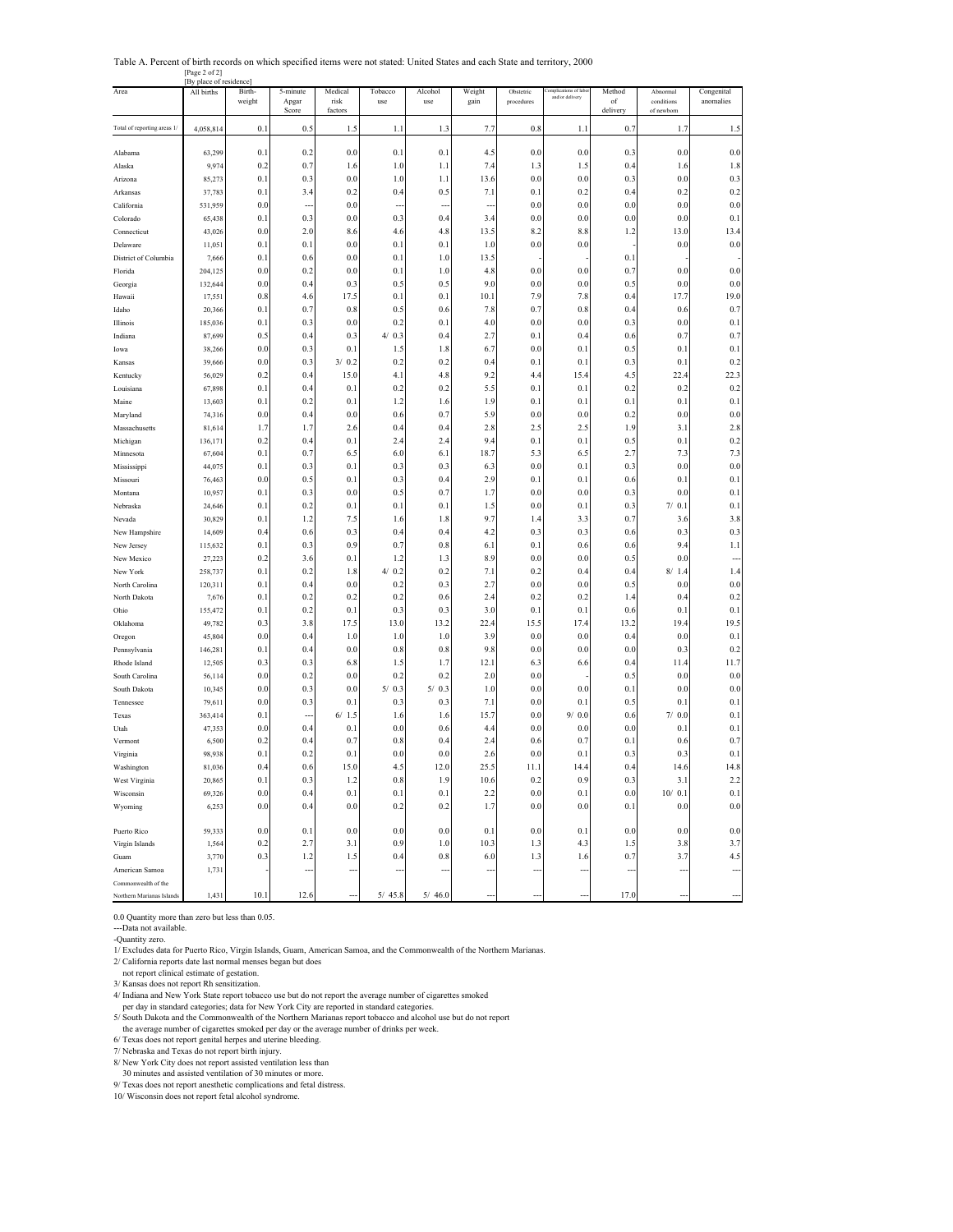Table B. Births by State of occurrence and residence for births occurring in the 50 States and the District of Columbia, 2000

| Area                   | Occurrence       | Residence        |
|------------------------|------------------|------------------|
| <b>United States</b>   | 4,063,823        | 4,058,814        |
| Alabama                | 62,562           | 63,299           |
| Alaska                 | 9,866            | 9,974            |
| Arizona                | 85,470           | 85,273           |
| Arkansas               | 36,840           | 37,783           |
| California             | 532,610          | 531,959          |
| Colorado               | 65,679           | 65,438           |
| Connecticut            | 43,370           | 43,026           |
| Delaware               | 11,639           | 11,051           |
| District of Columbia   | 15,159           | 7,666            |
| Florida                | 204,305          | 204.125          |
|                        |                  |                  |
| Georgia                | 133.524          | 132,644          |
| Hawaii<br>Idaho        | 17.638<br>19,863 | 17,551<br>20,366 |
| Illinois               | 181,984          | 185,036          |
| Indiana                | 87,891           | 87,699           |
|                        |                  |                  |
| lowa                   | 38,418           | 38,266           |
| Kansas                 | 39,232           | 39,666           |
| Kentucky               | 54,423           | 56,029           |
| Louisiana              | 68,275           | 67,898           |
| Maine                  | 13,462           | 13,603           |
| Maryland               | 69,574           | 74,316           |
| Massachusetts          | 82,673           | 81,614           |
| Michigan               | 134,889          | 136,171          |
| Minnesota              | 67,546           | 67,604           |
| Mississippi            | 42,980           | 44.075           |
|                        |                  |                  |
| Missouri               | 78.302           | 76,463           |
| Montana                | 10,927           | 10.957           |
| Nebraska               | 24,961           | 24,646           |
| Nevada                 | 30,387           | 30,829           |
| New Hampshire          | 13,987           | 14,609           |
| New Jersey             | 112,311          | 115,632          |
| New Mexico             | 26,809           | 27,223           |
| New York State only    | 134,435          | 137,696          |
| New York City only     | 125,560          | 121,041          |
| North Carolina         | 121,347          | 120,311          |
|                        |                  |                  |
| North Dakota<br>Ohio   | 8,847<br>155,943 | 7,676<br>155,472 |
| Oklahoma               | 48,650           | 49,782           |
| Oregon                 | 46,790           | 45,804           |
| Pennsylvania           | 146,857          | 146,281          |
|                        |                  |                  |
| Rhode Island           | 13,180           | 12,505           |
| South Carolina         | 53,562           | 56,114           |
| South Dakota           | 10,589           | 10,345           |
| Tennessee              | 84,832           | 79,611           |
| Texas                  | 368,019          | 363,414          |
| Utah                   | 48,454           | 47,353           |
| Vermont                | 6,277            | 6,500            |
| Virginia               | 96,755           | 98,938           |
| Washington             | 80,453           | 81,036           |
| West Virginia          | 21,620           | 20,865           |
|                        |                  |                  |
| Wisconsin              | 68,250<br>5,847  | 69,326<br>6,253  |
| Wyoming                |                  |                  |
| Occurrence in U.S.     |                  |                  |
| Territories or Foreign |                  |                  |
| Countries              |                  | 5,009            |
|                        |                  |                  |
| Puerto Rico            |                  | 16               |
| Virgin Islands         |                  | 37<br>4          |
| Guam<br>American Samoa |                  |                  |
| Northern Marianas      |                  |                  |
| Canada                 |                  | 171              |
|                        |                  |                  |
| Cuba                   |                  | 1                |
| Mexico                 |                  | 4,155            |
| Remainder of world     |                  | 625              |
| - Quantity zero.       |                  |                  |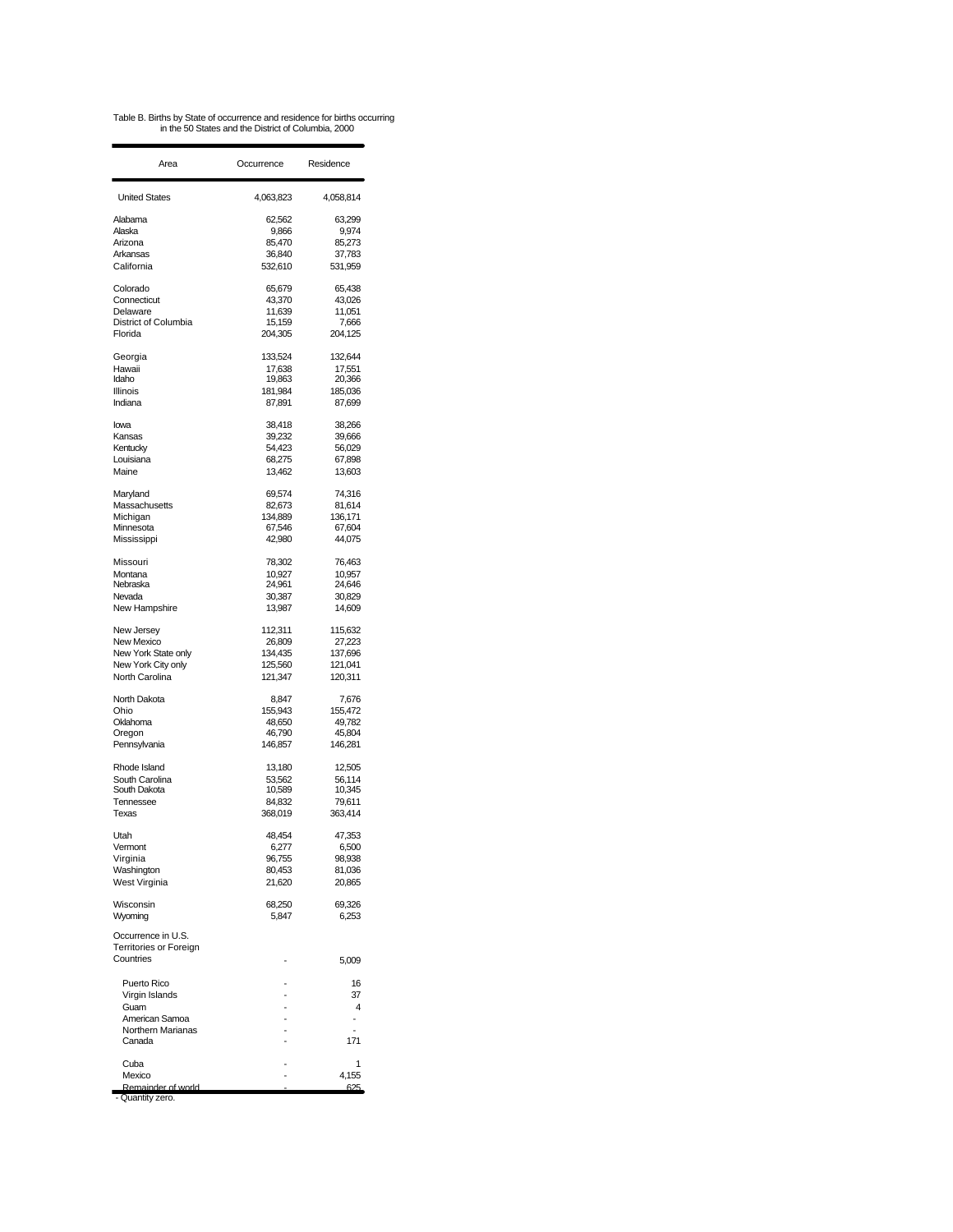| $\boldsymbol{B}$ | L(1- a=.95, <i>B</i> ) | $U(1 - a = .95,B)$ |         | $U(1 - a = .96,B)$ |  |
|------------------|------------------------|--------------------|---------|--------------------|--|
|                  |                        |                    |         |                    |  |
|                  |                        |                    |         |                    |  |
| $\mathbf{1}$     | 0.02532                | 5.57164            | 0.02020 | 5.83392            |  |
| $\boldsymbol{2}$ | 0.12110                | 3.61234            | 0.10735 | 3.75830            |  |
| 3                | 0.20622                | 2.92242            | 0.18907 | 3.02804            |  |
| $\overline{4}$   | 0.27247                | 2.56040            | 0.25406 | 2.64510            |  |
| 5                | 0.32470                | 2.33367            | 0.30591 | 2.40540            |  |
| 6                | 0.36698                | 2.17658            | 0.34819 | 2.23940            |  |
| $\overline{7}$   | 0.40205                | 2.06038            | 0.38344 | 2.11666            |  |
| $\,8\,$          | 0.43173                | 1.97040            | 0.41339 | 2.02164            |  |
| 9                | 0.45726                | 1.89831            | 0.43923 | 1.94553            |  |
| 10               | 0.47954                | 1.83904            | 0.46183 | 1.88297            |  |
| 11               | 0.49920                | 1.78928            | 0.48182 | 1.83047            |  |
| 12               | 0.51671                | 1.74680            | 0.49966 | 1.78566            |  |
| 13               | 0.53246                | 1.71003            | 0.51571 | 1.74688            |  |
| 14               | 0.54671                | 1.67783            | 0.53027 | 1.71292            |  |
| 15               | 0.55969                | 1.64935            | 0.54354 | 1.68289            |  |
| 16               | 0.57159                | 1.62394            | 0.55571 | 1.65610            |  |
| 17               | 0.58254                | 1.60110            | 0.56692 | 1.63203            |  |
| 18               | 0.59266                | 1.58043            | 0.57730 | 1.61024            |  |
| 19               | 0.60207                | 1.56162            | 0.58695 | 1.59042            |  |
| $20\,$           | 0.61083                | 1.54442            | 0.59594 | 1.57230            |  |
| 21               | 0.61902                | 1.52861            | 0.60435 | 1.55563            |  |
| 22               | 0.62669                | 1.51401            | 0.61224 | 1.54026            |  |
| 23               | 0.63391                | 1.50049            | 0.61966 | 1.52602            |  |
| 24               | 0.64072                | 1.48792            | 0.62666 | 1.51278            |  |
| 25               | 0.64715                | 1.47620            | 0.63328 | 1.50043            |  |
| 26               | 0.65323                | 1.46523            | 0.63954 | 1.48888            |  |
| $27\,$           | 0.65901                | 1.45495            | 0.64549 | 1.47805            |  |
| $28\,$           | 0.66449                | 1.44528            | 0.65114 | 1.46787            |  |
| 29               | 0.66972                | 1.43617            | 0.65652 | 1.45827            |  |
| $30\,$           | 0.67470                | 1.42756            | 0.66166 | 1.44922            |  |
| 31               | 0.67945                | 1.41942            | 0.66656 | 1.44064            |  |
| 32               | 0.68400                | 1.41170            | 0.67125 | 1.43252            |  |
| 33               | 0.68835                | 1.40437            | 0.67575 | 1.42480            |  |
| 34               | 0.69253                | 1.39740            | 0.68005 | 1.41746            |  |
| 35               | 0.69654                | 1.39076            | 0.68419 | 1.41047            |  |
| $36\,$           | 0.70039                | 1.38442            | 0.68817 | 1.40380            |  |
| $37\,$           | 0.70409                | 1.37837            | 0.69199 | 1.39743            |  |

Table C. Lower and upper 95 percent and 96 percent confidence limit factors for a birth rate based on a Poisson variable of 1 through 99 births, *B*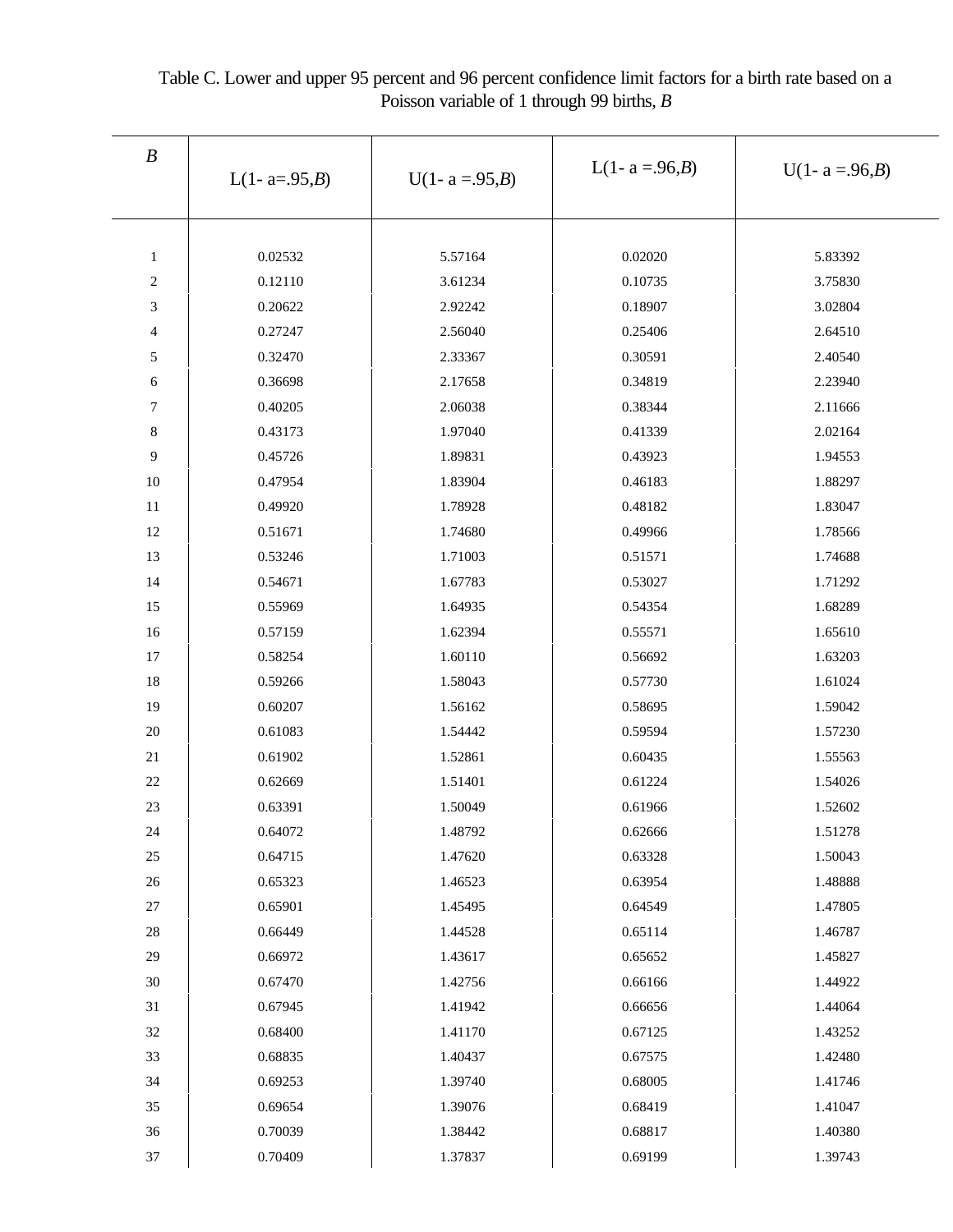| $\boldsymbol{B}$ |                   |                    |                    |                    |  |  |
|------------------|-------------------|--------------------|--------------------|--------------------|--|--|
|                  | L(1- $a=0.95,B$ ) | $U(1 - a = .95,B)$ | L(1- $a = .96,B$ ) | $U(1 - a = .96,B)$ |  |  |
|                  |                   |                    |                    |                    |  |  |
| 38               | 0.70766           | 1.37258            | 0.69568            | 1.39134            |  |  |
| 39               | 0.71110           | 1.36703            | 0.69923            | 1.38550            |  |  |
| 40               | 0.71441           | 1.36172            | 0.70266            | 1.37991            |  |  |
| 41               | 0.71762           | 1.35661            | 0.70597            | 1.37454            |  |  |
| 42               | 0.72071           | 1.35171            | 0.70917            | 1.36938            |  |  |
| 43               | 0.72370           | 1.34699            | 0.71227            | 1.36442            |  |  |
| 44               | 0.72660           | 1.34245            | 0.71526            | 1.35964            |  |  |
| 45               | 0.72941           | 1.33808            | 0.71816            | 1.35504            |  |  |
| 46               | 0.73213           | 1.33386            | 0.72098            | 1.35060            |  |  |
| 47               | 0.73476           | 1.32979            | 0.72370            | 1.34632            |  |  |
| $48\,$           | 0.73732           | 1.32585            | 0.72635            | 1.34218            |  |  |
| 49               | 0.73981           | 1.32205            | 0.72892            | 1.33818            |  |  |
| 50               | 0.74222           | 1.31838            | 0.73142            | 1.33431            |  |  |
| 51               | 0.74457           | 1.31482            | 0.73385            | 1.33057            |  |  |
| 52               | 0.74685           | 1.31137            | 0.73621            | 1.32694            |  |  |
| 53               | 0.74907           | 1.30802            | 0.73851            | 1.32342            |  |  |
| 54               | 0.75123           | 1.30478            | 0.74075            | 1.32002            |  |  |
| 55               | 0.75334           | 1.30164            | 0.74293            | 1.31671            |  |  |
| 56               | 0.75539           | 1.29858            | 0.74506            | 1.31349            |  |  |
| 57               | 0.75739           | 1.29562            | 0.74713            | 1.31037            |  |  |
| 58               | 0.75934           | 1.29273            | 0.74916            | 1.30734            |  |  |
| 59               | 0.76125           | 1.28993            | 0.75113            | 1.30439            |  |  |
| 60               | 0.76311           | 1.28720            | 0.75306            | 1.30152            |  |  |
| 61               | 0.76492           | 1.28454            | 0.75494            | 1.29873            |  |  |
| 62               | 0.76669           | 1.28195            | 0.75678            | 1.29601            |  |  |
| 63               | 0.76843           | 1.27943            | 0.75857            | 1.29336            |  |  |
| 64               | 0.77012           | 1.27698            | 0.76033            | 1.29077            |  |  |
| 65               | 0.77178           | 1.27458            | 0.76205            | 1.28826            |  |  |
| 66               | 0.77340           | 1.27225            | 0.76373            | 1.28580            |  |  |
| 67               | 0.77499           | 1.26996            | 0.76537            | 1.28340            |  |  |
| 68               | 0.77654           | 1.26774            | 0.76698            | 1.28106            |  |  |
| 69               | 0.77806           | 1.26556            | 0.76856            | 1.27877            |  |  |
| $70\,$           | 0.77955           | 1.26344            | 0.77011            | 1.27654            |  |  |
| $71\,$           | 0.78101           | 1.26136            | 0.77162            | 1.27436            |  |  |
| 72               | 0.78244           | 1.25933            | 0.77310            | 1.27223            |  |  |
| 73               | 0.78384           | 1.25735            | 0.77456            | 1.27014            |  |  |
| $74\,$           | 0.78522           | 1.25541            | 0.77598            | 1.26810            |  |  |

Table C. Lower and upper 95 percent and 96 percent confidence limit factors for a birth rate based on a Poisson variable of 1 through 99 births, *B*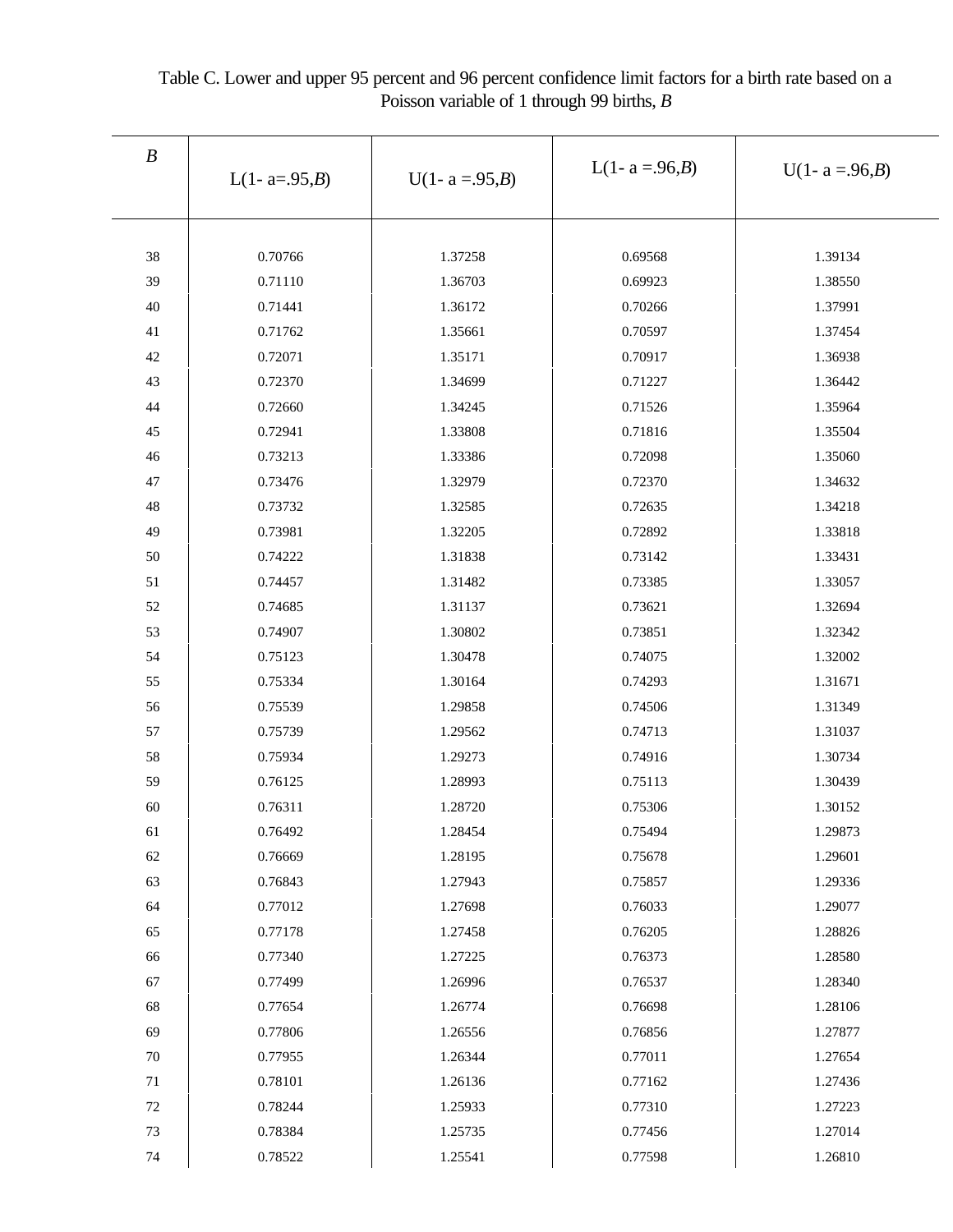| $\boldsymbol{B}$ | L(1- $a=0.95,B$ ) | $U(1 - a = .95,B)$ | L(1- $a = .96,B$ ) | $U(1 - a = .96,B)$ |
|------------------|-------------------|--------------------|--------------------|--------------------|
|                  |                   |                    |                    |                    |
| 75               | 0.78656           | 1.25351            | 0.77738            | 1.26610            |
| 76               | 0.78789           | 1.25165            | 0.77876            | 1.26415            |
| 77               | 0.78918           | 1.24983            | 0.78010            | 1.26223            |
| 78               | 0.79046           | 1.24805            | 0.78143            | 1.26036            |
| 79               | 0.79171           | 1.24630            | 0.78272            | 1.25852            |
| 80               | 0.79294           | 1.24459            | 0.78400            | 1.25672            |
| 81               | 0.79414           | 1.24291            | 0.78525            | 1.25496            |
| 82               | 0.79533           | 1.24126            | 0.78648            | 1.25323            |
| 83               | 0.79649           | 1.23965            | 0.78769            | 1.25153            |
| 84               | 0.79764           | 1.23807            | 0.78888            | 1.24987            |
| 85               | 0.79876           | 1.23652            | 0.79005            | 1.24824            |
| 86               | 0.79987           | 1.23499            | 0.79120            | 1.24664            |
| 87               | 0.80096           | 1.23350            | 0.79233            | 1.24507            |
| 88               | 0.80203           | 1.23203            | 0.79344            | 1.24352            |
| 89               | 0.80308           | 1.23059            | 0.79453            | 1.24201            |
| 90               | 0.80412           | 1.22917            | 0.79561            | 1.24052            |
| 91               | 0.80514           | 1.22778            | 0.79667            | 1.23906            |
| 92               | 0.80614           | 1.22641            | 0.79771            | 1.23762            |
| 93               | 0.80713           | 1.22507            | 0.79874            | 1.23621            |
| 94               | 0.80810           | 1.22375            | 0.79975            | 1.23482            |
| 95               | 0.80906           | 1.22245            | 0.80074            | 1.23345            |
| 96               | 0.81000           | 1.22117            | 0.80172            | 1.23211            |
| 97               | 0.81093           | 1.21992            | 0.80269            | 1.23079            |
| 98               | 0.81185           | 1.21868            | 0.80364            | 1.22949            |
| 99               | 0.81275           | 1.21746            | 0.80458            | 1.22822            |

Table C. Lower and upper 95 percent and 96 percent confidence limit factors for a birth rate based on a Poisson variable of 1 through 99 births, *B*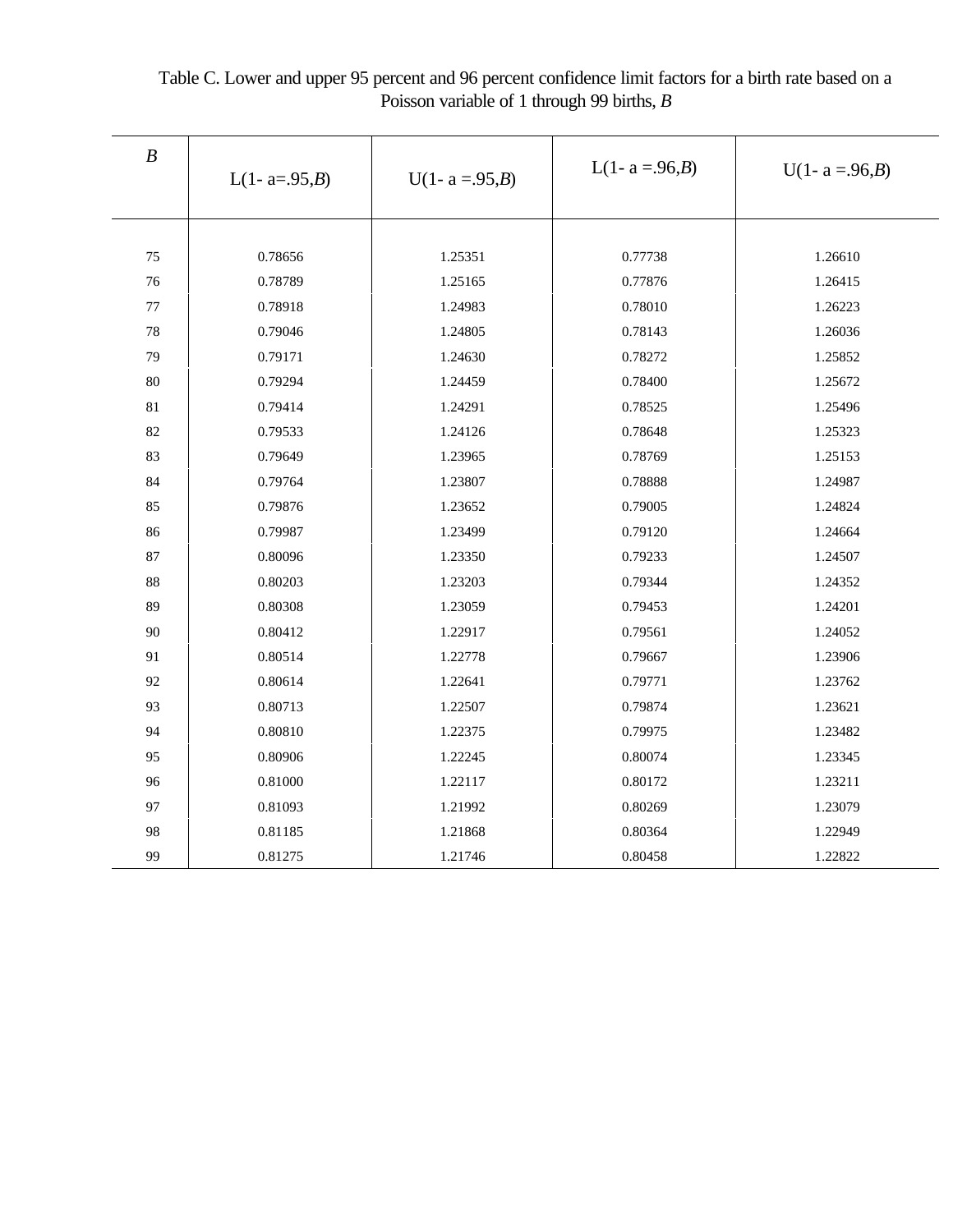#### Table D. Sources for resident population and population including Armed Forces abroad: Birth- and death-registration States, 1900-1932, and United States, 1900-2000.

| Year                                       | Source                                                                                                                                                                                                                                                                                                                                                        |
|--------------------------------------------|---------------------------------------------------------------------------------------------------------------------------------------------------------------------------------------------------------------------------------------------------------------------------------------------------------------------------------------------------------------|
| 2000--------------                         | U.S. Census Bureau. Unpublished estimates of the July 1, 2000, United States population by age, sex, race, and Hispanic origin Washington, DC: U.S. Census Bureau.<br>1990-based estimates, forthcoming, 2002.                                                                                                                                                |
| 1999---------------                        | U.S. Census Bureau, United States population estimates, by age, sex, race, and Hispanic origin: 1980 to 1999. Washington: U.S. Bureau of the Census.                                                                                                                                                                                                          |
| 1998---------------                        | Internet release, April 11, 2000. Http://www.census.gov/population/www/estimates/nat 90s 1.html.<br>U.S. Bureau of the Census, United States population estimates, by age, sex, race, and Hispanic origin: 1990 to 1998. Washington: U.S. Bureau of the Census.<br>Internet release, June 4, 1999. Http://www.census.gov/population/www/estimates/uspop.html. |
| 1997---------------                        | U.S. Bureau of the Census, United States population estimates, by age, sex, race, and Hispanic origin: 1990 to 1997. PPL-91R. Rounded populations consistent<br>with U.S. Bureau of the Census file NESTV97. Washington: U.S. Department of Commerce. 1998.                                                                                                   |
| 1996---------------                        | U.S. Bureau of the Census, United States population estimates, by age, sex, race, and Hispanic origin: 1990 to 1996. PPL-57. Washington: U.S. Department<br>of Commerce, 1997.                                                                                                                                                                                |
| 1995---------------                        | U.S. Bureau of the Census, United States population estimates, by age, sex, race, and Hispanic origin: 1990 to 1995. Census file RESD0795, PPL-41. Washington<br>U.S. Department of Commerce, 1996.                                                                                                                                                           |
| 1994--------------                         | U.S. Bureau of the Census, United States population estimates, by age, sex, race, and Hispanic origin: 1990 to 1994. PPL-21. Washington: U.S. Department<br>of Commerce, 1995.                                                                                                                                                                                |
| 1993---------------                        | U.S. Bureau of the Census, United States population estimates, by age, sex, race, and Hispanic origin: 1993. Census file RESO793. Washington: U.S. Department<br>of Commerce. 1995.                                                                                                                                                                           |
| 1992--------------                         | U.S. Bureau of the Census, United States population estimates, by age, sex, race, and Hispanic origin: 1992. Census file RESPO792. Washington: U.S. Department<br>of Commerce, 1994.                                                                                                                                                                          |
| 1991---------------<br>1990--------------- | U.S. Bureau of the Census, Unpublished data consistent with Current Population Reports, Series P-25, No. 1095, Feb. 1993<br>U.S. Bureau of the Census, Unpublished data from the 1990 census. 1990 CPH-L-74 and unpublished data consistent with Current Population Reports, Series P-25<br>No. 1095, Feb. 1993.                                              |
| 1989--------------                         | U.S. Bureau of the Census, Current Population Reports, Series P-25, No. 1057, Mar. 1990.                                                                                                                                                                                                                                                                      |
| 1988---------------                        | U.S. Bureau of the Census, Current Population Reports, Series P-25, No. 1045, Jan. 1990.                                                                                                                                                                                                                                                                      |
| 1986-87-----------                         | U.S. Bureau of the Census, Current Population Reports, Series P-25, No. 1022, Mar. 1988.                                                                                                                                                                                                                                                                      |
| 1985---------------                        | U.S. Bureau of the Census, Current Population Reports, Series P-25, No. 1000, Feb. 1987.                                                                                                                                                                                                                                                                      |
| 1984---------------                        | U.S. Bureau of the Census, Current Population Reports, Series P-25, No. 985, Apr. 1986.                                                                                                                                                                                                                                                                       |
| 1983---------------                        | U.S. Bureau of the Census, Current Population Reports, Series P-25, No. 965, Mar. 1985.                                                                                                                                                                                                                                                                       |
| 1982---------------                        | U.S. Bureau of the Census, Current Population Reports, Series P-25, No. 949, May 1984.                                                                                                                                                                                                                                                                        |
| 1981--------------                         | U.S. Bureau of the Census, Current Population Reports, Series P-25, No. 929, May 1983.                                                                                                                                                                                                                                                                        |
| 1980--------------                         | U.S. Bureau of the Census, U.S. Census of Population: 1980, Number of Inhabitants, PC80-1-A1, United States Summary, 1983.                                                                                                                                                                                                                                    |
| 1971-79-----------                         | U.S. Bureau of the Census, Current Population Reports, Series P-25, No. 917, July 1982.                                                                                                                                                                                                                                                                       |
| 1970--------------                         | U.S. Bureau of the Census, U.S. Census of Population: 1970, Number of Inhabitants, Final Report PC(1)-A1, United States Summary, 1971.                                                                                                                                                                                                                        |
| 1961-69-----------                         | U.S. Bureau of the Census, Current Population Reports, Series P-25, No. 519, April 1974.                                                                                                                                                                                                                                                                      |
| 1960--------------                         | U.S. Bureau of the Census, U.S. Census of Population: 1960, Number of Inhabitants, PC(1)-A1, United States Summary, 1964.                                                                                                                                                                                                                                     |
| 1951-59-----------                         | U.S. Bureau of the Census, Current Population Reports, Series P-25, No. 310, June 30, 1965.                                                                                                                                                                                                                                                                   |
| 1940-50----------                          | U.S. Bureau of the Census, Current Population Reports, Series P-25, No. 499, May 1973.                                                                                                                                                                                                                                                                        |
| 1930-39-------------                       | U.S. Bureau of the Census, Current Population Reports, Series P-25, No. 499, May 1973, and National Office of Vital Statistics, Vital Statistics Rates in the Unitec                                                                                                                                                                                          |
|                                            | States, 1900-1940, 1947.                                                                                                                                                                                                                                                                                                                                      |
| 1920-29-------------                       | National Office of Vital Statistics, Vital Statistics Rates in the United States, 1900-1940, 1947.                                                                                                                                                                                                                                                            |
| 1917-19------------                        | Same as for 1930-39.                                                                                                                                                                                                                                                                                                                                          |
| 1900-1916-----------                       | Same as for 1920-29.                                                                                                                                                                                                                                                                                                                                          |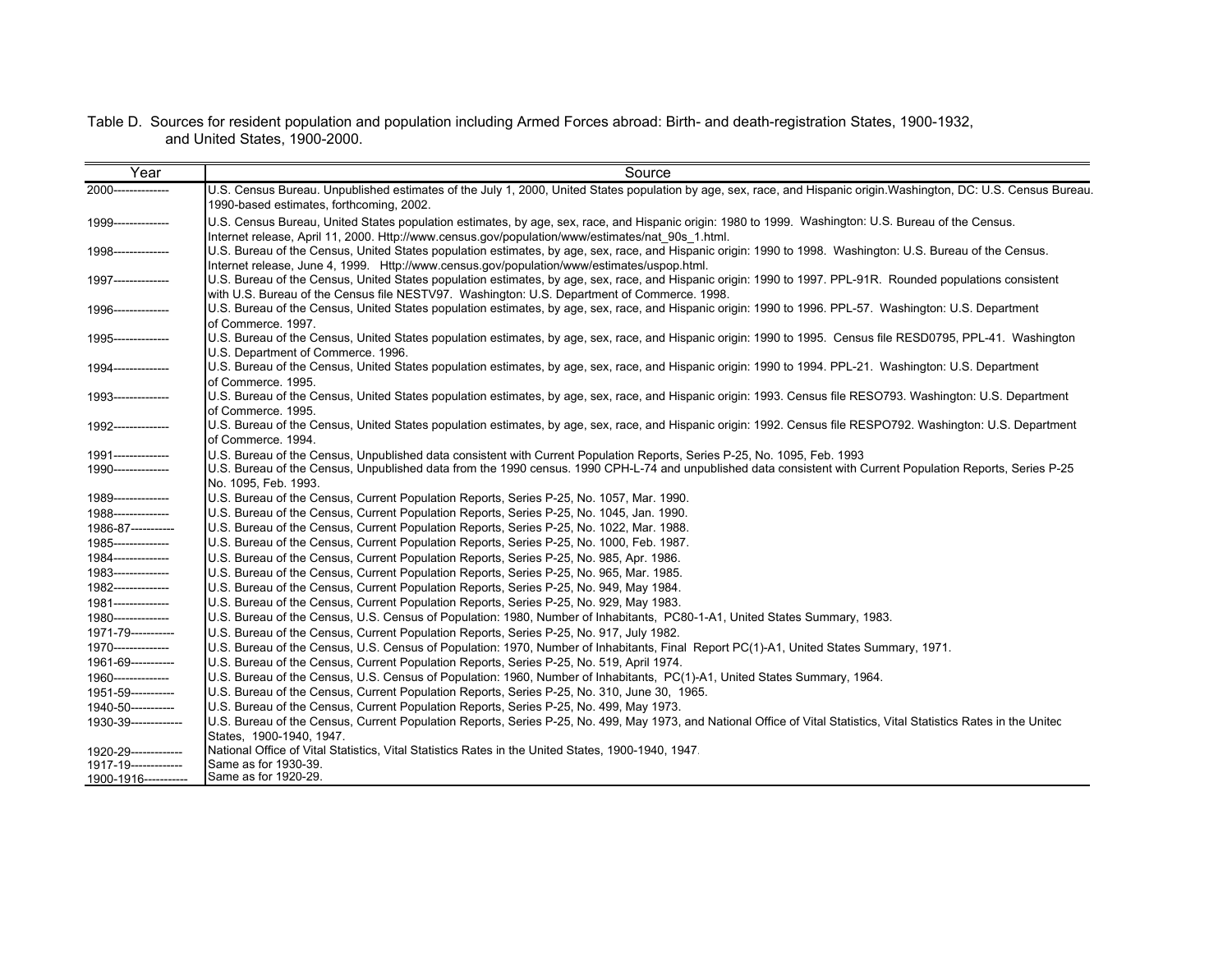| Age               |                        | Total       |                      |                                    | White              |                      | <b>Black</b>                     |             |                    |  |
|-------------------|------------------------|-------------|----------------------|------------------------------------|--------------------|----------------------|----------------------------------|-------------|--------------------|--|
|                   | Both sexes Male        |             | Female               | Both sexes Male                    |                    | Female               | Both sexes Male                  |             | Female             |  |
| All ages          | 0.9815                 | 0.9721      | 0.9906               | 0.9802                             | 0.9728             | 0.9873               | 0.9432                           | 0.9151      | 0.9699             |  |
| $10 - 14$         | 0.9882                 | 0.9891      | 0.9873               | 0.9830                             | 0.9841             | 0.9818               | 0.9591                           | 0.9586      | 0.9595             |  |
| $15 - 19$         | 1.0166                 | 1.0198      | 1.0133               | 1.0094                             | 1.0128             | 1.0059               | 0.9988                           | 1.0016      | 0.9959             |  |
| $20 - 24$         | 1.0002                 | 0.9987      | 1.0017               | 0.9975                             | 0.9985             | 0.9966               | 0.9593                           | 0.9432      | 0.9753             |  |
| 25-29             | 0.9591                 | 0.9439      | 0.9748               | 0.9558                             | 0.9441             | 0.9681               | 0.9123                           | 0.8732      | 0.9510             |  |
| 30-34             | 0.9687                 | 0.9487      | 0.9892               | 0.9669                             | 0.9518             | 0.9828               | 0.9129                           | 0.8599      | 0.9651             |  |
| 35-39             | 0.9790                 | 0.9628      | 0.9954               | 0.9764                             | 0.9643             | 0.9888               | 0.9303                           | 0.8808      | 0.9778             |  |
| 40-44             | 0.9901                 | 0.9758      | 1.0044               | 0.9875                             | 0.9764             | 0.9988               | 0.9410                           | 0.8943      | 0.9850             |  |
| 45-49             | 0.9775                 | 0.9633      | 0.9916               | 0.9762                             | 0.9648             | 0.9877               | 0.9302                           | 0.8807      | 0.9762             |  |
| 50-54             | $\sim 100$             | 0.9623      | $\sim 10$            | $\cdots$                           | 0.9651             | $\sim 100$           | $\cdots$                         | 0.8802      | $\cdots$           |  |
| 55 years and over | $\sim 100$             | 0.9758      | $\sim 100$           | $\sim 100$                         | 0.9783             | $\sim 100$           | $\cdots$                         | 0.9294      | $\cdots$           |  |
| 15-44<br>15-54    | $\cdots$<br>$\sim 100$ | .<br>0.9710 | 0.9954<br>$\sim 100$ | $\sim$ $\sim$ $\sim$<br>$\sim 100$ | $\cdots$<br>0.9710 | 0.9890<br>$\sim 100$ | $\cdots$<br>$\sim$ $\sim$ $\sim$ | .<br>0.9046 | 0.9739<br>$\cdots$ |  |

Table E. Ratio of census-level resident population to resident population adjusted for estimated net census undercount by age, sex, and race: April 1, 1990

… Category not applicable.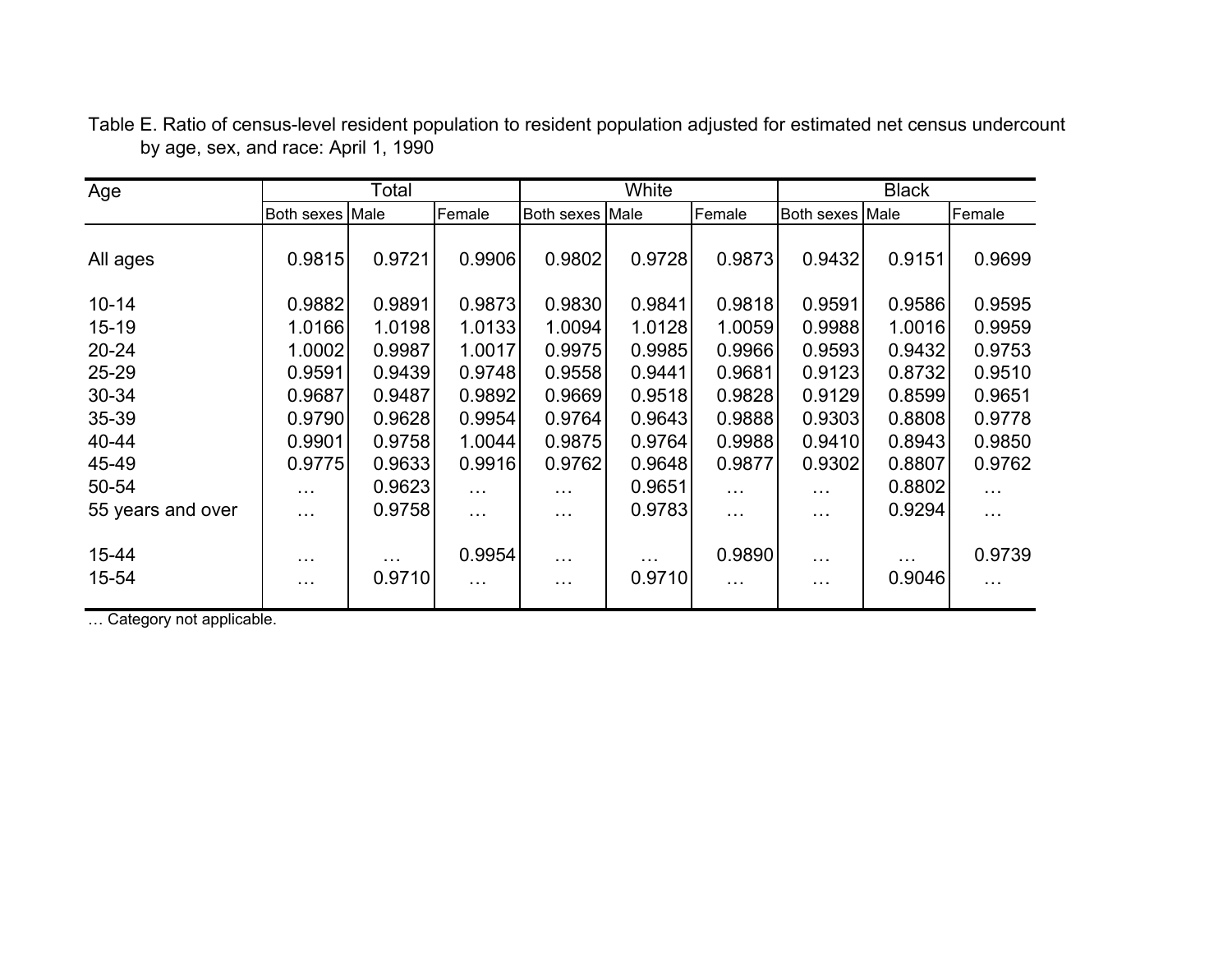#### Table 4-1. Population of birth- and death-registration States, 1900-1932, and United States, 1900-2000

| {Population enumerated as of April 1 for 1940, 1950, 1960, 1970, 1980, and 1990 and estimated as of July 1 for all other years} |                     |                        |      |                        |             |                      |                                  |                                  |                      |
|---------------------------------------------------------------------------------------------------------------------------------|---------------------|------------------------|------|------------------------|-------------|----------------------|----------------------------------|----------------------------------|----------------------|
|                                                                                                                                 |                     | <b>United States/1</b> |      | <b>United States/1</b> |             |                      | <b>Birth-registration States</b> | <b>Death-registration States</b> |                      |
|                                                                                                                                 | Population          |                        |      | Population             |             |                      |                                  |                                  |                      |
| Year                                                                                                                            | including           | Population             | Year | including              | Population  | Number               | Population                       | Number                           | Population           |
|                                                                                                                                 | <b>Armed Forces</b> | residing               |      | <b>Armed Forces</b>    | residing    | οf                   | residing                         | οf                               | residing             |
|                                                                                                                                 | abroad              | in area                |      | abroad                 | in area     | States/2             | in area                          | States/2                         | in area              |
| 2000                                                                                                                            | 275,371,869         | 275,264,999            |      |                        |             |                      |                                  |                                  |                      |
| 1999                                                                                                                            | 272,945,300         | 272,690,813            | 1949 | 149,188,000            | 148,665,000 | $\sim 100$           | $\sim$ $\sim$ $\sim$             | $\sim$                           | $\sim$ $\sim$ $\sim$ |
| 1998                                                                                                                            | 270,509,187         | 270,298,524            | 1948 | 146,631,000            | 146,093,000 | $\sim 10$            | $\sim$ $\sim$                    | $\sim$ .                         | $\sim$ $\sim$        |
| 1997                                                                                                                            | 267,901,000         | 267,636,061            | 1947 | 144,126,000            | 143,446,000 | $\sim$ $\sim$        | $\sim$ $\sim$ $\sim$             | $\mathcal{L}(\mathcal{L})$       | $\sim$ $\sim$        |
| 1996                                                                                                                            | 265,556,890         | 265,283,783            | 1946 | 141,389,000            | 140,054,000 | $\sim 100$           | $\sim 10$                        | $\mathcal{L}(\mathcal{L})$       | $\sim$ $\sim$        |
| 1995                                                                                                                            | 263,033,968         | 262,755,270            | 1945 | 139,928,000            | 132,481,000 | $\cdots$             | $\sim$ $\sim$ $\sim$             | $\sim$ .                         | $\sim$ $\sim$ $\sim$ |
| 1994                                                                                                                            | 260,650,690         | 260,340,990            | 1944 | 138,397,000            | 132,885,000 | $\sim 10$            | $\sim$ $\sim$ $\sim$             | $\mathcal{L}(\mathcal{L})$       | .                    |
| 1993                                                                                                                            | 258,119,768         | 257,783,004            | 1943 | 136,739,000            | 134,245,000 | $\sim$ $\sim$ $\sim$ | $\cdots$                         | .                                | .                    |
| 1992                                                                                                                            | 255,457,501         | 255,077,536            | 1942 | 134,860,000            | 133,920,000 | $\sim 100$           | $\sim$ $\sim$ $\sim$             | $\sim$ .                         | $\sim$ $\sim$ $\sim$ |
| 1991                                                                                                                            | 252,688,000         | 252,177,000            | 1941 | 133,402,000            | 133,121,000 | $\sim 100$           | $\sim$ $\sim$ $\sim$             | $\mathcal{L}(\mathcal{L})$       | $\cdots$             |
| 1990                                                                                                                            | 249,225,000         | 248,709,873            | 1940 | 131,820,000            | 131,669,275 | $\sim$ $\sim$ $\sim$ | $\sim$ $\sim$ $\sim$             | $\mathcal{L}(\mathcal{L})$       | $\sim$               |
| 1989                                                                                                                            | 247,342,000         | 246,819,000            | 1939 | 131,028,000            | 130,879,718 | $\sim 10$            | $\sim$ $\sim$                    | $\sim$ .                         | .                    |
| 1988                                                                                                                            | 245,021,000         | 244,499,000            | 1938 | 129,969,000            | 129,824,939 | $\sim$ $\sim$        | $\sim$ .                         | $\mathcal{L}$                    | $\sim$               |
| 1987                                                                                                                            | 242,804,000         | 242,289,000            | 1937 | 128,961,000            | 128,824,829 | $\cdots$             | $\sim$ $\sim$ $\sim$             | $\sim$                           | .                    |
| 1986                                                                                                                            | 240,651,000         | 240,133,000            | 1936 | 128,181,000            | 128,053,180 | $\sim$ $\sim$ $\sim$ | $\sim$ $\sim$                    | $\mathcal{L}(\mathcal{L})$       |                      |
| 1985                                                                                                                            | 238,466,000         | 237,924,000            | 1935 | 127,362,000            | 127,250,232 | $\sim$ $\sim$        | $\sim$ .                         | $\mathcal{L}$                    | .                    |
| 1984                                                                                                                            | 236,348,000         | 235,825,000            | 1934 | 126,485,000            | 126,373,773 | $\sim 100$           | $\sim 10$                        | $\sim$ $\sim$ $\sim$             | $\sim$ $\sim$ $\sim$ |
| 1983                                                                                                                            | 234,307,000         | 233,792,000            | 1933 | 125,690,000            | 125,578,763 | $\sim 10$            | $\sim$ $\sim$ $\sim$             | $\sim$ $\sim$                    | $\cdots$             |
| 1982                                                                                                                            | 232,188,000         | 231,664,000            | 1932 | 124,949,000            | 124,840,471 | 47                   | 118,903,899                      | 47                               | 118,903,899          |
| 1981                                                                                                                            | 229,966,000         | 229,466,000            | 1931 | 124,149,000            | 124,039,648 | 46                   | 117,455,229                      | 47                               | 118,148,987          |
| 1980                                                                                                                            | 227,061,000         | 226,545,805            | 1930 | 123,188,000            | 123,076,741 | 46                   | 116,544,946                      | 47                               | 117,238,278          |
| 1979                                                                                                                            | 225,055,000         | 224,567,000            | 1929 | $- - -$                | 121,769,939 | 46                   | 115,317,450                      | 46                               | 115,317,450          |
| 1978                                                                                                                            | 222,585,000         | 222,095,000            | 1928 | $- - -$                | 120,501,115 | 44                   | 113,636,160                      | 44                               | 113,636,160          |
| 1977                                                                                                                            | 220,239,000         | 219,760,000            | 1927 | $- - -$                | 119,038,062 | 40                   | 104,320,830                      | 42                               | 107,084,532          |
| 1976                                                                                                                            | 218,035,000         | 217,563,000            | 1926 | $- - -$                | 117,399,225 | 35                   | 90,400,590                       | 41                               | 103,822,683          |
| 1975                                                                                                                            | 215,973,000         | 215,465,000            | 1925 | $- - -$                | 115,831,963 | 33                   | 88,294,564                       | 40                               | 102,031,555          |
| 1974                                                                                                                            | 213,854,000         | 213,342,000            | 1924 | $- - -$                | 114,113,463 | 33                   | 87,000,295                       | 39                               | 99,318,098           |
| 1973                                                                                                                            | 211,909,000         | 211,357,000            | 1923 | $- - -$                | 111,949,945 | 30                   | 81,072,123                       | 38                               | 96,788,197           |
| 1972                                                                                                                            | 209,896,000         | 209,284,000            | 1922 | $- - -$                | 110,054,778 | 30                   | 79,560,746                       | 37                               | 92,702,901           |
| 1971                                                                                                                            | 207,661,000         | 206,827,000            | 1921 | $- - -$                | 108,541,489 | 27                   | 70,807,090                       | 34                               | 87,814,447           |
| 1970                                                                                                                            | 204,270,000         | 203,211,926            | 1920 | $- - -$                | 106,466,420 | 23                   | 63,597,307                       | 34                               | 86,079,263           |
| 1969                                                                                                                            | 202,677,000         | 201,385,000            | 1919 | 105,063,000            | 104,512,110 | 22                   | 61,212,076                       | 33                               | 83,157,982           |
| 1968                                                                                                                            | 200,706,000         | 199,399,000            | 1918 | 104,550,000            | 103,202,801 | 20                   | 55, 153, 782                     | 30                               | 79,008,412           |
| 1967                                                                                                                            | 198,712,000         | 197,457,000            | 1917 | 103,414,000            | 103,265,913 | 20                   | 55,197,952                       | 27                               | 70,234,775           |
| 1966                                                                                                                            | 196,560,000         | 195,576,000            | 1916 | $- - -$                | 101,965,984 | 11                   | 32,944,013                       | 26                               | 66,971,177           |
| 1965                                                                                                                            | 194.303.000         | 193,526,000            | 1915 | $\sim$ $\sim$ $\sim$   | 100,549,013 | 10                   | 31,096,697                       | 24                               | 61,894,847           |
| 1964                                                                                                                            | 191,889,000         | 191,141,000            | 1914 | $- - -$                | 99,117,567  | $\sim 100$           | $\sim$ .                         | 24                               | 60,963,309           |
| 1963                                                                                                                            | 189,242,000         | 188,483,000            | 1913 | $- - -$                | 97,226,814  | $\sim 100$           | $\sim 100$                       | 23                               | 58,156,740           |
| 1962                                                                                                                            | 186,538,000         | 185,771,000            | 1912 | $- - -$                | 95,331,300  | $\sim 100$           | $\sim$ $\sim$ $\sim$             | 22                               | 54,847,700           |
| 1961                                                                                                                            | 183,691,000         | 182,992,000            | 1911 | $- - -$                | 93,867,814  | $\sim$ $\sim$ $\sim$ | $\sim$ $\sim$ $\sim$             | 22                               | 53,929,644           |
| 1960                                                                                                                            | 179,933,000         | 179,323,175            | 1910 | $- - -$                | 92,406,536  | $\sim$ $\sim$ $\sim$ | $\sim$ $\sim$ $\sim$             | 20                               | 47,470,437           |
| 1959                                                                                                                            | 177,264,000         | 176,513,000            | 1909 | $- - -$                | 90,491,525  | $\sim 100$           | $\sim$ $\sim$                    | 18                               | 44,223,513           |
| 1958                                                                                                                            | 174,141,000         | 173,320,000            | 1908 | $- - -$                | 88,708,976  | $\sim 10$            | $\sim$ $\sim$ $\sim$             | 17                               | 38,634,759           |
| 1957                                                                                                                            | 171,274,000         | 170,371,000            | 1907 | $- - -$                | 87,000,271  | $\sim$ $\sim$ $\sim$ | $\sim$ $\sim$ $\sim$             | 15                               | 34,552,837           |
| 1956                                                                                                                            | 168,221,000         | 167,306,000            | 1906 | $- - -$                | 85,436,556  | $\sim$ $\sim$        | $\sim$ $\sim$                    | 15                               | 33,782,288           |
| 1955                                                                                                                            | 165,275,000         | 164,308,000            | 1905 | $- - -$                | 83,819,666  | $\sim 100$           | $\sim$                           | 10                               | 21,767,980           |
| 1954                                                                                                                            | 162,391,000         | 161,164,000            | 1904 | $- - -$                | 82,164,974  | $\sim 100$           | $\sim$ $\sim$                    | 10                               | 21,332,076           |
| 1953                                                                                                                            | 159,565,000         | 158,242,000            | 1903 | - - -                  | 80,632,152  | $\sim 10$            | $\sim$ $\sim$ $\sim$             | 10                               | 20,943,222           |
| 1952                                                                                                                            | 156,954,000         | 155,687,000            | 1902 | - - -                  | 79,160,196  | $\sim$ $\sim$        | $\sim$ $\sim$ $\sim$             | 10                               | 20,582,907           |
| 1951                                                                                                                            | 154,287,000         | 153,310,000            | 1901 | $- - -$                | 77,585,128  | $\sim$ $\sim$ $\sim$ | $\cdots$                         | 10                               | 20,237,453           |
| 1950                                                                                                                            | 151,132,000         | 150,697,361            | 1900 | $- - -$                | 76,094,134  |                      |                                  | 10                               | 19,965,446           |

- - - Data not available.

... Category not applicable.

1/Alaska included beginning 1959 and Hawaii, 1960.

2/The District of Columbia is not included in "Number of States," but it is represented in all data shown for each year.

SOURCE: Published and unpublished data from the U.S. Bureau of the Census; see text.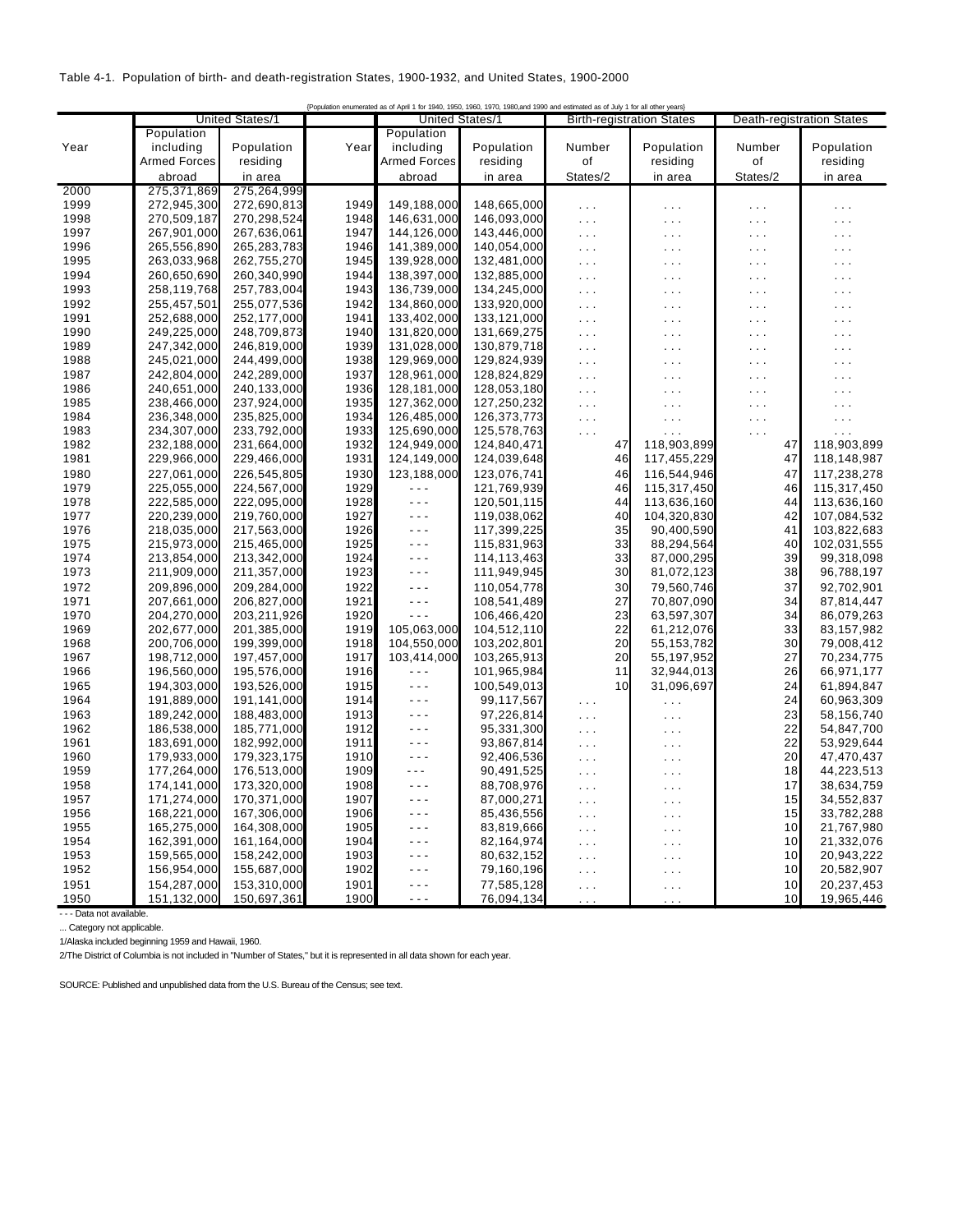Table 4-2. Estimated total population by specified Hispanic origin and estimated female population by age and specified Hispanic origin and by race for women of non-Hispanic origin: United States, 2000 [Populations estimated as of July 1]

|                   |            |            | Hispanic     |           |                      |            | Non-Hispanic            |              |
|-------------------|------------|------------|--------------|-----------|----------------------|------------|-------------------------|--------------|
| Age               | Total      | Mexican    | Puerto Rican | Cuban     | Other<br>Hispanic 1/ | Total $2/$ | White                   | Black        |
| Total population  | 32,463,770 | 21,505,303 | 2,874,227    | 1,287,754 | 6,796,474            |            | 242,801,229 196,654,437 | 33, 474, 968 |
| Female population |            |            |              |           |                      |            |                         |              |
| $15-44$ years     | 7,703,905  | 5,057,093  | 689,766      | 234,314   | 1,722,730            | 52,443,094 | 41,040,881              | 8,241,003    |
| $10-14$ years     | 1,405,780  | 942,944    | 133,250      | 33,129    | 296,460              | 8,300,429  | 6,339,079               | 1,477,492    |
| $15-19$ years     | 1,371,244  | 955,228    | 117,025      | 38,685    | 260,304              | 8,293,626  | 6,385,230               | 1,422,606    |
| 15-17 years       | 807,007    | 564,134    | 67,455       | 24,726    | 150,693              | 4,922,536  | 3,786,352               | 840,736      |
| $18-19$ years     | 564,237    | 391,094    | 49,570       | 13,959    | 109,611              | 3,371,090  | 2,598,878               | 581,870      |
| $20-24$ years     | 1,340,883  | 924,162    | 105,339      | 31,219    | 280,164              | 7,725,519  | 5,936,373               | 1,332,488    |
| $25-29$ years     | 1,277,634  | 897,787    | 111,310      | 28,216    | 240,314              | 7,682,253  | 5,865,078               | 1,278,164    |
| $30-34$ years     | 1,298,026  | 842,743    | 122,135      | 43,715    | 289,434              | 8,572,911  | 6,671,374               | 1,329,300    |
| $35-39$ years     | 1,293,793  | 777,253    | 119,129      | 51,022    | 346,384              | 9,898,719  | 7,879,910               | 1,454,674    |
| $40-44$ years     | 1,122,325  | 659,920    | 114,828      | 41,457    | 306,130              | 10,270,066 | 8,302,916               | 1,423,771    |
| 45-49 years       | 889,617    | 532,651    | 90,400       | 47,007    | 219,560              | 9,231,119  | 7,555,369               | 1,203,157    |

1/ Includes Central and South American and other and unknown Hispanic.

2/ Includes races other than white and black.

NOTE: These population counts are projected from the 1990 Census; see Technical notes in "Births: Final Data for 2000" (reference 4). SOURCE: Population estimates based on unpublished tabulations prepared by the Housing and Household Economic Statistics Division, U.S. Bureau of the Census.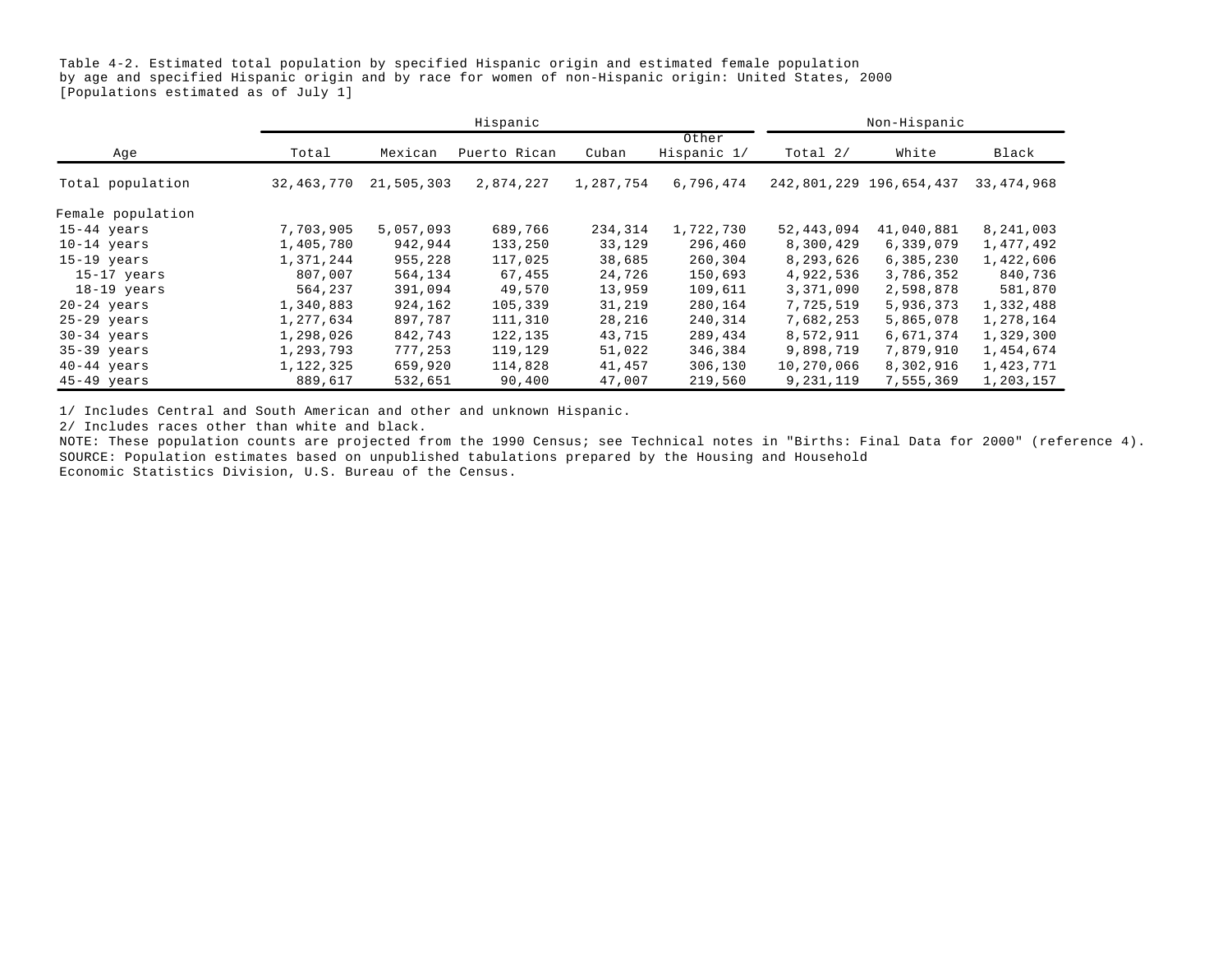| Table 4-3. Estimated population of the United States, by age, race, and sex: July 1, 2000                            |
|----------------------------------------------------------------------------------------------------------------------|
| [Figures include Armed Forces stationed in the United States but exclude those stationed outside the United States.] |

|                |             | All races   |             | igates include Arrited Turces stationed in the United States but exclude those stationed outside the United States.<br>White |             | <b>Black</b> |                   |            | American Indian |            |           | Asian and Pacific Islander |            |           |           |
|----------------|-------------|-------------|-------------|------------------------------------------------------------------------------------------------------------------------------|-------------|--------------|-------------------|------------|-----------------|------------|-----------|----------------------------|------------|-----------|-----------|
| Age            | Both sexes  | Male        | Female      | <b>Both sexes</b>                                                                                                            | Male        | Female       | <b>Both sexes</b> | Male       | Female          | Both sexes | Male      | Female                     | Both sexes | Male      | Female    |
| All ages       | 275,264,999 | 134,625,673 | 140,639,326 | 226,251,833                                                                                                                  | 111,196,305 | 115,055,528  | 35,303,751        | 16,776,358 | 18,527,393      | 2,436,153  | 1,206,143 | 1,230,010                  | 11,273,262 | 5,446,867 | 5,826,395 |
| Under 1        | 3.847.481   | 1,965,047   | 1,882,434   | 3,032,117                                                                                                                    | 1,550,984   | 1,481,133    | 582.544           | 296.448    | 286.096         | 44.200     | 22,256    | 21,944                     | 188,620    | 95,359    | 93,261    |
| 1-4 years      | 15,149,281  | 7,742,402   | 7,406,879   | 12,024,272                                                                                                                   | 6,157,583   | 5,866,689    | 2,225,263         | 1,130,514  | 1,094,749       | 163,129    | 82,529    | 80,600                     | 736,617    | 371.776   | 364,841   |
| 5-9 years      | 19,779,125  | 10,120,590  | 9,658,535   | 15,577,168                                                                                                                   | 7,980,513   | 7,596,655    | 3,087,493         | 1,568,587  | 1,518,906       | 212,189    | 107,671   | 104,518                    | 902,275    | 463,819   | 438,456   |
| $10-14$ years  | 19,895,072  | 10,188,863  | 9,706,209   | 15,622,403                                                                                                                   | 8,012,069   | 7,610,334    | 3,172,100         | 1,612,266  | 1,559,834       | 253,740    | 128,984   | 124,756                    | 846,829    | 435.544   | 411,285   |
| 15-19 years    | 19,882,596  | 10,217,726  | 9,664,870   | 15,752,025                                                                                                                   | 8,120,209   | 7,631,816    | 3,052,443         | 1,553,963  | 1,498,480       | 238,664    | 119,902   | 118,762                    | 839,464    | 423,652   | 415,812   |
| 15-17 years    | 11,813,541  | 6,083,998   | 5,729,543   | 9,338,648                                                                                                                    | 4,819,935   | 4,518,713    | 1,815,186         | 929,536    | 885,650         | 147,955    | 74,803    | 73,152                     | 511,752    | 259,724   | 252,028   |
| 18-19 years    | 8.069.055   | 4,133,728   | 3,935,327   | 6.413.377                                                                                                                    | 3.300.274   | 3.113.103    | 1,237,257         | 624.427    | 612.830         | 90,709     | 45,099    | 45,610                     | 327.712    | 163.928   | 163,784   |
| $20-24$ years  | 18,484,615  | 9,418,213   | 9,066,402   | 14,712,886                                                                                                                   | 7,551,580   | 7,161,306    | 2,782,529         | 1.377.422  | 1,405,107       | 201,570    | 101,031   | 100,539                    | 787,630    | 388,180   | 399,450   |
| 25-29 years    | 17,851,740  | 8,891,853   | 8,959,887   | 14,139,424                                                                                                                   | 7,109,110   | 7,030,314    | 2,585,338         | 1.237.440  | 1,347,898       | 193,147    | 99,124    | 94,023                     | 933,831    | 446,179   | 487,652   |
| 30-34 years    | 19,579,210  | 9,708,273   | 9,870,937   | 15,726,365                                                                                                                   | 7.877.151   | 7.849.214    | 2,651,567         | 1.246.024  | 1,405,543       | 183.058    | 93,824    | 89,234                     | 1,018,220  | 491.274   | 526,946   |
| $35-39$ years  | 22,276,274  | 11,083,762  | 11,192,512  | 18,200,643                                                                                                                   | 9.146.412   | 9,054,231    | 2,894,789         | 1,362,451  | 1,532,338       | 184.756    | 93,006    | 91,750                     | 996,086    | 481,893   | 514,193   |
| 40-44 years    | 22.616.089  | 11,223,698  | 11,392,391  | 18,688,970                                                                                                                   | 9.368.469   | 9,320,501    | 2,811,534         | 1.320.333  | 1,491,201       | 176.456    | 86,925    | 89,531                     | 939,129    | 447,971   | 491,158   |
| 45-49 years    | 19.894.379  | 9,773,643   | 10.120.736  | 16.621.658                                                                                                                   | 8.259.236   | 8.362.422    | 2,322,393         | 1.066.116  | 1,256,277       | 147.921    | 71.740    | 76.181                     | 802.407    | 376,551   | 425,856   |
| 50-54 years    | 17,258,706  | 8,397,152   | 8,861,554   | 14,687,835                                                                                                                   | 7,229,181   | 7,458,654    | 1,807,267         | 811.985    | 995,282         | 118.135    | 56,889    | 61,246                     | 645,469    | 299,097   | 346,372   |
| 55-59 years    | 13,313,129  | 6,394,298   | 6,918,831   | 11,448,064                                                                                                                   | 5,560,869   | 5,887,195    | 1,329,441         | 581.641    | 747,800         | 86,331     | 40,856    | 45,475                     | 449,293    | 210,932   | 238,361   |
| 60-64 years    | 10.660.545  | 5,039,725   | 5,620,820   | 9,159,614                                                                                                                    | 4.383.152   | 4.776.462    | 1,082,557         | 462.023    | 620.534         | 66,164     | 30,695    | 35,469                     | 352,210    | 163.855   | 188,355   |
| 65-69 years    | 9,425,450   | 4,331,954   | 5,093,496   | 8,153,007                                                                                                                    | 3,786,811   | 4,366,196    | 941,279           | 401,235    | 540,044         | 51.362     | 23,144    | 28,218                     | 279,802    | 120,764   | 159,038   |
| 70-74 years    | 8,742,083   | 3,872,003   | 4,870,080   | 7,719,181                                                                                                                    | 3,446,922   | 4,272,259    | 756,269           | 313,828    | 442,441         | 41,133     | 18,439    | 22,694                     | 225,500    | 92,814    | 132,686   |
| 75-79 years    | 7.411.303   | 3,099,993   | 4,311,310   | 6.654.362                                                                                                                    | 2,797,502   | 3,856,860    | 560,677           | 219,660    | 341.017         | 32,652     | 14,176    | 18,476                     | 163,612    | 68.655    | 94,957    |
| 80-84 years    | 4,902,200   | 1,863,271   | 3,038,929   | 4.451.192                                                                                                                    | 1,696,212   | 2,754,980    | 339.412           | 120.454    | 218,958         | 19,874     | 8,088     | 11,786                     | 91,722     | 38,517    | 53,205    |
| $85$ years $+$ | 4,295,721   | 1,293,207   | 3,002,514   | 3,880,647                                                                                                                    | 1,162,340   | 2.718.307    | 318,856           | 93,968     | 224,888         | 21,672     | 6.864     | 14,808                     | 74,546     | 30.035    | 44,511    |

SOURCE: Published and unpublished data from the U.S. Census Bureau; see text.